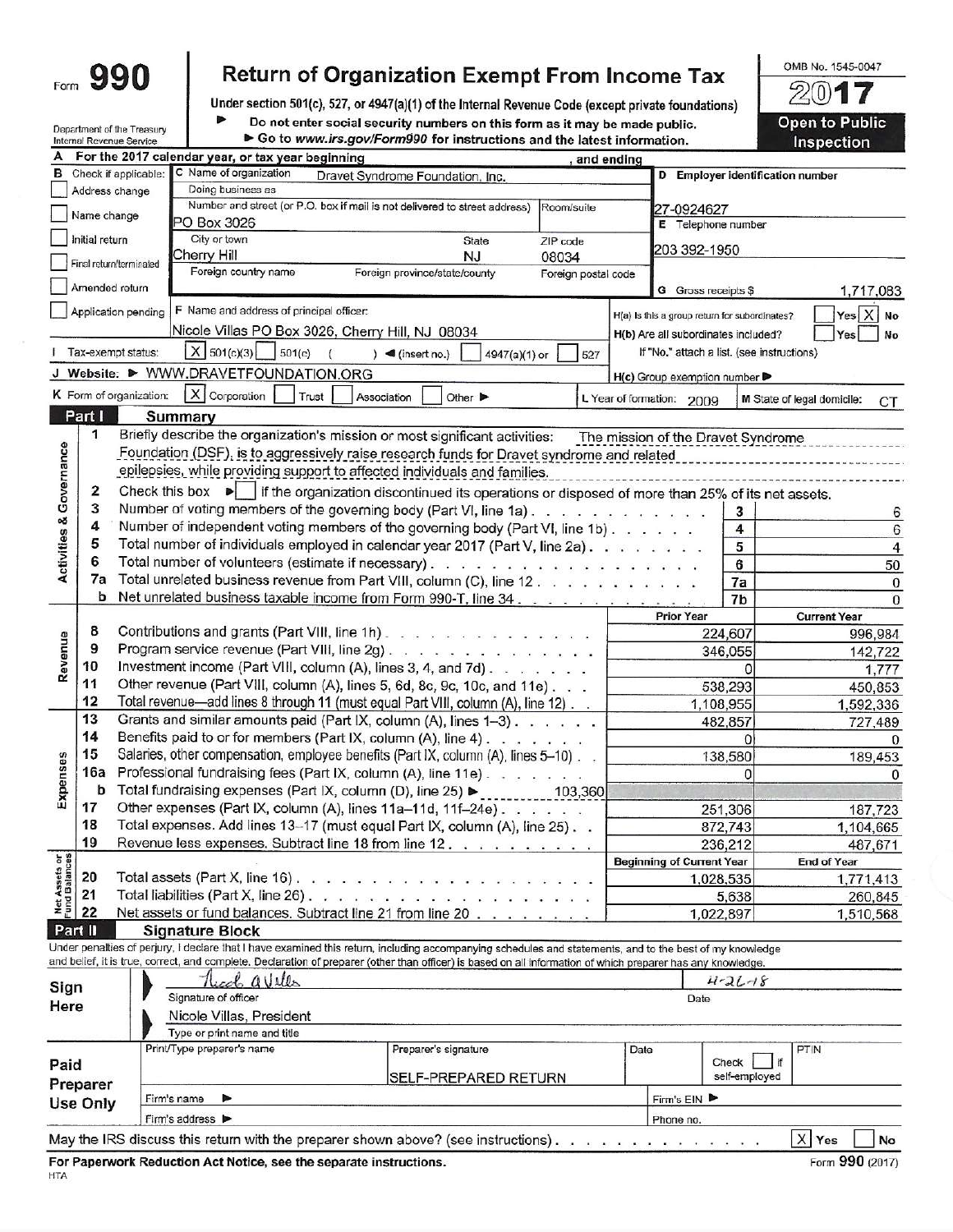|    | Form 990 (2017) | Dravet Syndrome Foundation, Inc.                                                                                                                                                                                                | 27-0924627 | Page 2                |
|----|-----------------|---------------------------------------------------------------------------------------------------------------------------------------------------------------------------------------------------------------------------------|------------|-----------------------|
|    | Part III        | <b>Statement of Program Service Accomplishments</b>                                                                                                                                                                             |            |                       |
|    |                 | Check if Schedule O contains a response or note to any line in this Part III. X                                                                                                                                                 |            |                       |
|    |                 | Briefly describe the organization's mission:                                                                                                                                                                                    |            |                       |
|    |                 |                                                                                                                                                                                                                                 |            |                       |
|    |                 |                                                                                                                                                                                                                                 |            |                       |
|    |                 | to affected individuals and families. We understand the ongoing need to fund innovative                                                                                                                                         |            |                       |
|    |                 | research; the urgency in finding better treatments; the motivation of our donors to make an                                                                                                                                     |            |                       |
| -2 |                 | Did the organization undertake any significant program services during the year which were not listed on                                                                                                                        |            |                       |
|    |                 |                                                                                                                                                                                                                                 |            | Yes $ X $ No          |
|    |                 | If "Yes," describe these new services on Schedule O.                                                                                                                                                                            |            |                       |
|    |                 | Did the organization cease conducting, or make significant changes in how it conducts, any program                                                                                                                              |            |                       |
|    |                 |                                                                                                                                                                                                                                 |            | Yes $\overline{X}$ No |
|    |                 | If "Yes," describe these changes on Schedule O.                                                                                                                                                                                 |            |                       |
|    |                 | Describe the organization's program service accomplishments for each of its three largest program services, as measured by                                                                                                      |            |                       |
|    |                 | expenses. Section 501(c)(3) and 501(c)(4) organizations are required to report the amount of grants and allocations to others,                                                                                                  |            |                       |
|    |                 | the total expenses, and revenue, if any, for each program service reported.                                                                                                                                                     |            |                       |
|    |                 |                                                                                                                                                                                                                                 |            |                       |
| 4a |                 | (Code: $($ (Expenses \$ 724,644 including grants of \$ 719,861 ) (Revenue \$ 16,184 )                                                                                                                                           |            |                       |
|    |                 | DSF funds research for better treatments and a cure for Dravet syndrome and related epilepsies by contract concentration of the contract of the DSF funds research for better than 1.                                           |            |                       |
|    |                 | research hypotheses that have not been fully explored. The results extracted from this type of concentration of the second contract that the results of the second hypotheses that have no results and the results of the resu  |            |                       |
|    |                 | research will help bring untested research to the point that it can qualify for larger                                                                                                                                          |            |                       |
|    |                 | governmental funding. Since 2009, DSF has awarded over \$3.6 million to 33 research endeavors. [11] production concerns the context of the same many districts and available many districts and a many districts and a many dis |            |                       |
|    |                 |                                                                                                                                                                                                                                 |            |                       |
|    |                 |                                                                                                                                                                                                                                 |            |                       |
|    |                 |                                                                                                                                                                                                                                 |            |                       |
|    |                 |                                                                                                                                                                                                                                 |            |                       |
|    |                 |                                                                                                                                                                                                                                 |            |                       |
|    |                 |                                                                                                                                                                                                                                 |            |                       |
|    |                 |                                                                                                                                                                                                                                 |            |                       |
| 4b |                 |                                                                                                                                                                                                                                 |            |                       |
|    |                 | DSF produces an annual research roundtable meeting to provide opportunity for researchers and concentrational contracts and produces and according to the produces and according to the product of the product of the product   |            |                       |
|    |                 | clinicians to collaborate and discuss better treatment options and a roadmap toward a cure and hot                                                                                                                              |            |                       |
|    |                 | to best facilitate both. This meeting started in 2010 as a brainstorming session for the few                                                                                                                                    |            |                       |
|    |                 | researchers working on Dravet syndrome and in its 8th year has grown to include over 150                                                                                                                                        |            |                       |
|    |                 |                                                                                                                                                                                                                                 |            |                       |
|    |                 |                                                                                                                                                                                                                                 |            |                       |
|    |                 |                                                                                                                                                                                                                                 |            |                       |
|    |                 |                                                                                                                                                                                                                                 |            |                       |
|    |                 |                                                                                                                                                                                                                                 |            |                       |
|    |                 |                                                                                                                                                                                                                                 |            |                       |
|    |                 |                                                                                                                                                                                                                                 |            |                       |
|    |                 |                                                                                                                                                                                                                                 |            |                       |
| 4с | (Code:          | ) (Expenses \$ 90,222 including grants of \$ 16,778 $\,$ ) (Revenue \$                                                                                                                                                          | 96,538     |                       |
|    |                 | Receiving a diagnosis of Dravet syndrome can be overwhelming and may leave a family with many                                                                                                                                   |            |                       |
|    |                 | unanswered questions. DSF produces a biennial professional and family conference designed to unite                                                                                                                              |            |                       |
|    |                 | community stakeholders to address these questions - families, caregivers, clinicians, researchers                                                                                                                               |            |                       |
|    |                 | and other professionals. In 2017 the DSF Family Network was established to provide regional                                                                                                                                     |            |                       |
|    |                 | support to families. As part of this initiative, 5 educational workshops were held across the                                                                                                                                   |            |                       |
|    |                 | country. In addition to these conferences and workshops, DSF has established an international                                                                                                                                   |            |                       |
|    |                 | patient assistance grant program to help patients receive medical equipment, therapy devices, and                                                                                                                               |            |                       |
|    |                 | educational aides associated with these conditions that are not covered through private or other                                                                                                                                |            |                       |
|    |                 | assistance programs. Since 2009, DSF has awarded over \$131K in assistance to families.                                                                                                                                         |            |                       |
|    |                 |                                                                                                                                                                                                                                 |            |                       |
|    |                 |                                                                                                                                                                                                                                 |            |                       |
| 4d |                 | Other program services. (Describe in Schedule O.)                                                                                                                                                                               |            |                       |
|    | (Expenses \$    | 0 including grants of $$$<br>$0$ ) (Revenue \$                                                                                                                                                                                  | 0)         |                       |
|    |                 | 4e Total program service expenses<br>860,582                                                                                                                                                                                    |            |                       |
|    |                 |                                                                                                                                                                                                                                 |            |                       |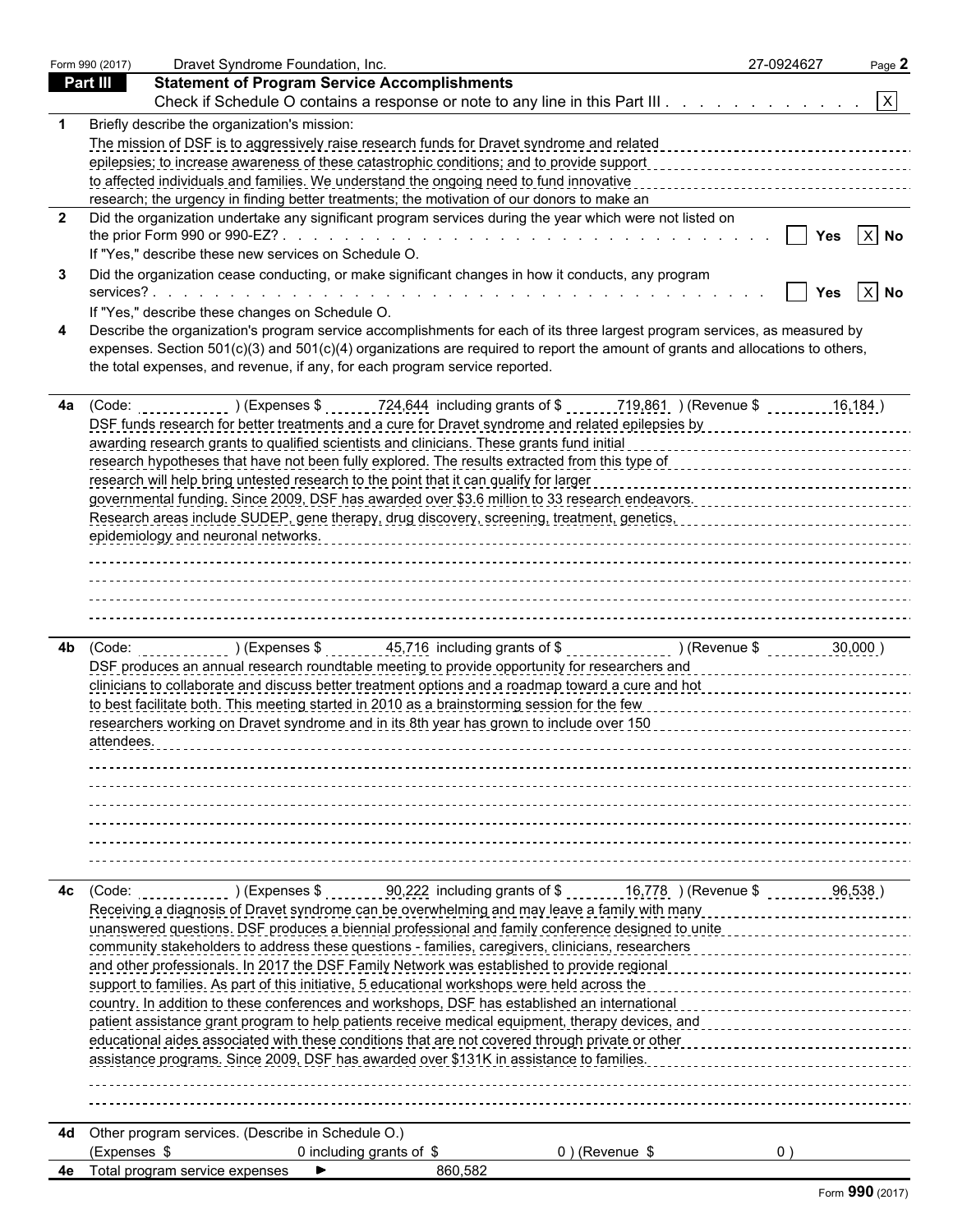|                | Form 990 (2017) Dravet Syndrome Foundation, Inc.                                                                                                                                                                                | 27-0924627 |                         |                           | Page 3       |
|----------------|---------------------------------------------------------------------------------------------------------------------------------------------------------------------------------------------------------------------------------|------------|-------------------------|---------------------------|--------------|
| <b>Part IV</b> | <b>Checklist of Required Schedules</b>                                                                                                                                                                                          |            |                         |                           |              |
|                |                                                                                                                                                                                                                                 |            |                         | Yes                       | No           |
|                | 1 Is the organization described in section $501(c)(3)$ or $4947(a)(1)$ (other than a private foundation)? If "Yes,"                                                                                                             |            |                         |                           |              |
|                | complete Schedule A.                                                                                                                                                                                                            |            | $\mathbf 1$             | $\boldsymbol{\mathsf{X}}$ |              |
|                | 2 Is the organization required to complete Schedule B, Schedule of Contributors (see instructions)?                                                                                                                             |            | $\overline{2}$          | $\mathsf{X}$              |              |
|                | 3 Did the organization engage in direct or indirect political campaign activities on behalf of or in opposition to                                                                                                              |            |                         |                           |              |
|                |                                                                                                                                                                                                                                 |            | $3^{\circ}$             |                           | $\mathsf{X}$ |
|                | 4 Section 501(c)(3) organizations. Did the organization engage in lobbying activities, or have a section 501(h)                                                                                                                 |            |                         |                           |              |
|                |                                                                                                                                                                                                                                 |            | $\overline{\mathbf{4}}$ |                           | $\mathsf{X}$ |
|                | 5 Is the organization a section $501(c)(4)$ , $501(c)(5)$ , or $501(c)(6)$ organization that receives membership dues,<br>assessments, or similar amounts as defined in Revenue Procedure 98-19? If "Yes," complete Schedule C, |            |                         |                           |              |
|                |                                                                                                                                                                                                                                 |            | 5                       |                           | $\mathsf{X}$ |
|                | Did the organization maintain any donor advised funds or any similar funds or accounts for which donors                                                                                                                         |            |                         |                           |              |
|                | have the right to provide advice on the distribution or investment of amounts in such funds or accounts? If                                                                                                                     |            |                         |                           |              |
|                |                                                                                                                                                                                                                                 |            | 6                       |                           | $\mathsf{X}$ |
|                | Did the organization receive or hold a conservation easement, including easements to preserve open space,                                                                                                                       |            |                         |                           |              |
|                | the environment, historic land areas, or historic structures? If "Yes," complete Schedule D, Part II.                                                                                                                           |            |                         |                           | $\mathsf{X}$ |
|                | 8 Did the organization maintain collections of works of art, historical treasures, or other similar assets? If "Yes,"                                                                                                           |            |                         |                           |              |
|                |                                                                                                                                                                                                                                 |            | 8                       |                           | $\mathsf{X}$ |
|                | 9 Did the organization report an amount in Part X, line 21, for escrow or custodial account liability, serve as a                                                                                                               |            |                         |                           |              |
|                | custodian for amounts not listed in Part X; or provide credit counseling, debt management, credit repair, or debt                                                                                                               |            |                         |                           |              |
|                |                                                                                                                                                                                                                                 |            | 9                       |                           | $\mathsf{X}$ |
|                | 10 Did the organization, directly or through a related organization, hold assets in temporarily restricted                                                                                                                      |            |                         |                           |              |
|                | endowments, permanent endowments, or quasi-endowments? If "Yes," complete Schedule D, Part V.                                                                                                                                   |            | 10 <sup>1</sup>         | $\times$                  |              |
|                | 11 If the organization's answer to any of the following questions is "Yes," then complete Schedule D, Parts VI,                                                                                                                 |            |                         |                           |              |
|                | VII, VIII, IX, or X as applicable.                                                                                                                                                                                              |            |                         |                           |              |
|                | a Did the organization report an amount for land, buildings, and equipment in Part X, line 10? If "Yes," complete                                                                                                               |            |                         |                           |              |
|                | Schedule D, Part VI. .                                                                                                                                                                                                          |            | l 11a                   |                           | $\mathsf{X}$ |
|                | <b>b</b> Did the organization report an amount for investments—other securities in Part X, line 12 that is 5% or more                                                                                                           |            |                         |                           |              |
|                |                                                                                                                                                                                                                                 |            | 11 <sub>b</sub>         |                           |              |
|                | of its total assets reported in Part X, line 16? If "Yes," complete Schedule D, Part VII.                                                                                                                                       |            |                         |                           | $\mathsf{X}$ |
|                | c Did the organization report an amount for investments—program related in Part X, line 13 that is 5% or more                                                                                                                   |            |                         |                           |              |
|                | of its total assets reported in Part X, line 16? If "Yes," complete Schedule D, Part VIII.                                                                                                                                      |            | 11c                     |                           | $\mathsf{X}$ |
|                | d Did the organization report an amount for other assets in Part X, line 15 that is 5% or more of its total assets                                                                                                              |            |                         |                           |              |
|                |                                                                                                                                                                                                                                 |            | <b>11d</b>              |                           | $\mathsf{X}$ |
|                | e Did the organization report an amount for other liabilities in Part X, line 25? If "Yes," complete Schedule D, Part X                                                                                                         |            | 11e                     | $\mathsf{X}$              |              |
|                | f Did the organization's separate or consolidated financial statements for the tax year include a footnote that addresses                                                                                                       |            |                         |                           |              |
|                | the organization's liability for uncertain tax positions under FIN 48 (ASC 740)? If "Yes," complete Schedule D, Part X.                                                                                                         |            | $11f \times$            |                           |              |
|                | 12a Did the organization obtain separate, independent audited financial statements for the tax year? If "Yes," complete                                                                                                         |            |                         |                           |              |
|                |                                                                                                                                                                                                                                 |            | 12a                     | $\mathsf{X}$              |              |
|                | <b>b</b> Was the organization included in consolidated, independent audited financial statements for the tax year? If "Yes,"                                                                                                    |            |                         |                           |              |
|                | and if the organization answered "No" to line 12a, then completing Schedule D, Parts XI and XII is optional.                                                                                                                    |            | 12 <sub>b</sub>         |                           | X            |
|                | 13 Is the organization a school described in section 170(b)(1)(A)(ii)? If "Yes," complete Schedule E                                                                                                                            |            | 13                      |                           | $\mathsf{X}$ |
|                | 14a Did the organization maintain an office, employees, or agents outside of the United States?                                                                                                                                 |            | 14a                     |                           | $\mathsf{X}$ |
|                | <b>b</b> Did the organization have aggregate revenues or expenses of more than \$10,000 from grantmaking,                                                                                                                       |            |                         |                           |              |
|                | fundraising, business, investment, and program service activities outside the United States, or aggregate                                                                                                                       |            |                         |                           |              |
|                | foreign investments valued at \$100,000 or more? If "Yes," complete Schedule F, Parts I and IV                                                                                                                                  |            | 14 <sub>b</sub>         | $\mathsf{X}$              |              |
|                | 15 Did the organization report on Part IX, column (A), line 3, more than \$5,000 of grants or other assistance to or                                                                                                            |            |                         |                           |              |
|                | for any foreign organization? If "Yes," complete Schedule F, Parts II and IV                                                                                                                                                    |            | 15                      | $\boldsymbol{\mathsf{X}}$ |              |
|                | 16 Did the organization report on Part IX, column (A), line 3, more than \$5,000 of aggregate grants or other                                                                                                                   |            |                         |                           |              |
|                | assistance to or for foreign individuals? If "Yes," complete Schedule F, Parts III and IV                                                                                                                                       |            | 16                      |                           |              |
|                |                                                                                                                                                                                                                                 |            |                         |                           | X            |
|                | 17 Did the organization report a total of more than \$15,000 of expenses for professional fundraising services                                                                                                                  |            |                         |                           |              |
|                | on Part IX, column (A), lines 6 and 11e? If "Yes," complete Schedule G, Part I (see instructions).                                                                                                                              |            | 17                      |                           | $\mathsf{X}$ |
|                | 18 Did the organization report more than \$15,000 total of fundraising event gross income and contributions on                                                                                                                  |            |                         |                           |              |
|                |                                                                                                                                                                                                                                 |            | 18                      | $\boldsymbol{\mathsf{X}}$ |              |
|                | 19 Did the organization report more than \$15,000 of gross income from gaming activities on Part VIII, line 9a?                                                                                                                 |            |                         |                           |              |
|                |                                                                                                                                                                                                                                 |            | 19                      |                           |              |

| Form 990 (2017) | Dravet Syndrome Foundati |  |
|-----------------|--------------------------|--|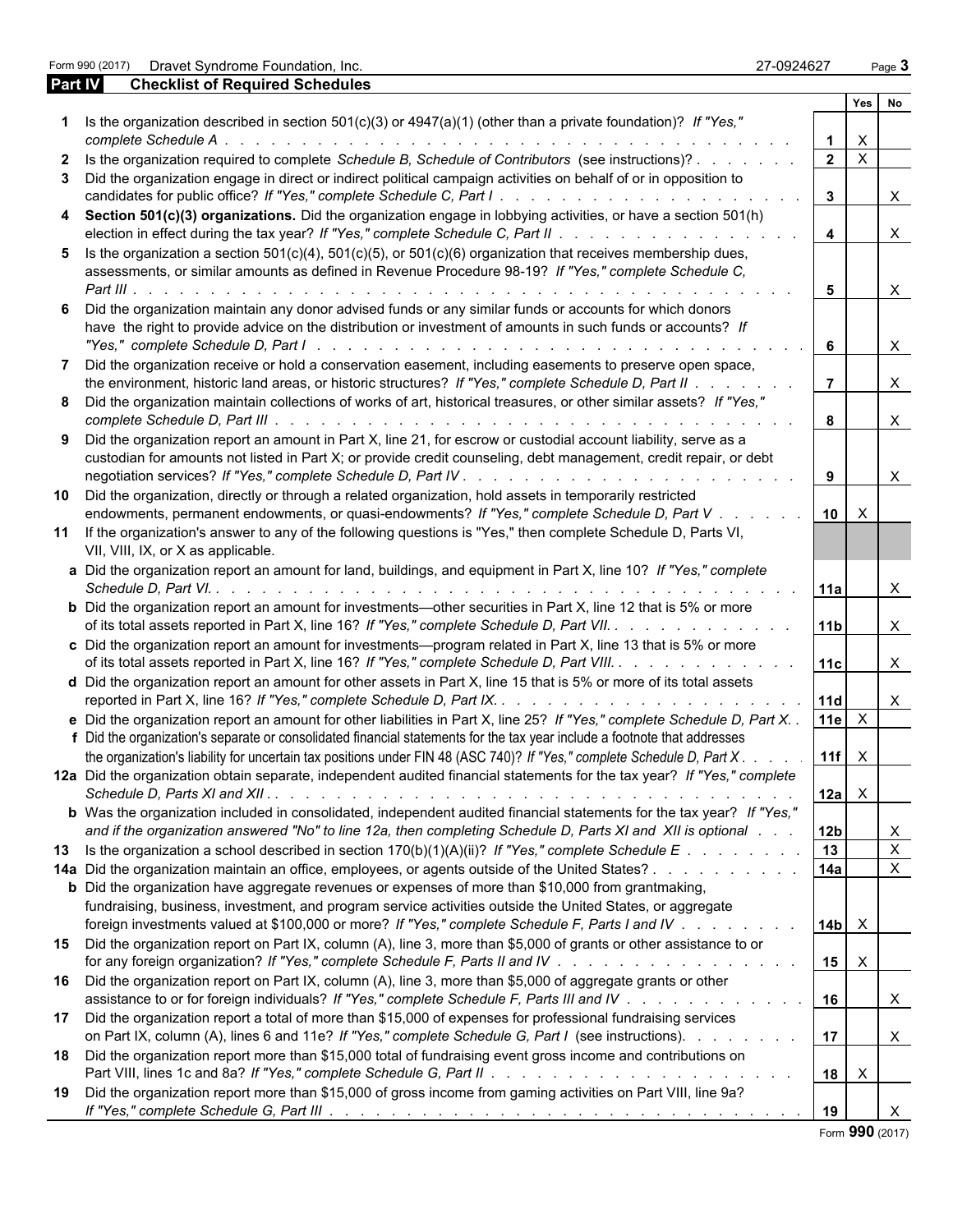|                | Form 990 (2017)      | Dravet Syndrome Foundation, Inc.                                                                                            | 27-0924627      |                           | Page 4         |  |
|----------------|----------------------|-----------------------------------------------------------------------------------------------------------------------------|-----------------|---------------------------|----------------|--|
| <b>Part IV</b> |                      | <b>Checklist of Required Schedules (continued)</b>                                                                          |                 |                           |                |  |
|                |                      |                                                                                                                             |                 | <b>Yes</b>                | No             |  |
|                |                      | 20a Did the organization operate one or more hospital facilities? If "Yes," complete Schedule H.                            | 20a             |                           |                |  |
|                |                      | <b>b</b> If "Yes" to line 20a, did the organization attach a copy of its audited financial statements to this return?.      | 20 <sub>b</sub> |                           |                |  |
|                |                      | 21 Did the organization report more than \$5,000 of grants or other assistance to any domestic organization or              |                 |                           |                |  |
|                |                      | domestic government on Part IX, column (A), line 1? If "Yes," complete Schedule I, Parts I and II.                          | 21              | $\times$                  |                |  |
|                |                      | 22 Did the organization report more than \$5,000 of grants or other assistance to or for domestic individuals on            |                 |                           |                |  |
|                |                      |                                                                                                                             | 22              | $\times$                  |                |  |
|                |                      | 23 Did the organization answer "Yes" to Part VII, Section A, line 3, 4, or 5 about compensation of the                      |                 |                           |                |  |
|                |                      | organization's current and former officers, directors, trustees, key employees, and highest compensated                     |                 |                           |                |  |
|                |                      | employees? If "Yes," complete Schedule J                                                                                    | 23              |                           | X              |  |
|                |                      | 24a Did the organization have a tax-exempt bond issue with an outstanding principal amount of more than                     |                 |                           |                |  |
|                |                      | \$100,000 as of the last day of the year, that was issued after December 31, 2002? If "Yes," answer lines                   |                 |                           |                |  |
|                |                      | 24b through 24d and complete Schedule K. If "No," go to line 25a                                                            | 24a             |                           | X              |  |
|                |                      | b Did the organization invest any proceeds of tax-exempt bonds beyond a temporary period exception?.                        | 24 <sub>b</sub> |                           |                |  |
|                |                      | c Did the organization maintain an escrow account other than a refunding escrow at any time during the year                 |                 |                           |                |  |
|                |                      |                                                                                                                             |                 |                           |                |  |
|                |                      |                                                                                                                             | 24c             |                           |                |  |
|                |                      | d Did the organization act as an "on behalf of" issuer for bonds outstanding at any time during the year?.                  | 24d             |                           |                |  |
|                |                      | 25a Section 501(c)(3), 501(c)(4), and 501(c)(29) organizations. Did the organization engage in an excess benefit            |                 |                           |                |  |
|                |                      | transaction with a disqualified person during the year? If "Yes," complete Schedule L, Part I.                              | 25a             |                           | X              |  |
|                |                      | <b>b</b> Is the organization aware that it engaged in an excess benefit transaction with a disqualified person in a         |                 |                           |                |  |
|                |                      | prior year, and that the transaction has not been reported on any of the organization's prior Forms 990 or                  |                 |                           |                |  |
|                |                      |                                                                                                                             | 25 <sub>b</sub> |                           | X              |  |
|                |                      | 26 Did the organization report any amount on Part X, line 5, 6, or 22 for receivables from or payables to any               |                 |                           |                |  |
|                |                      | current or former officers, directors, trustees, key employees, highest compensated employees, or                           |                 |                           |                |  |
|                |                      | disqualified persons? If "Yes," complete Schedule L, Part II                                                                | 26              |                           | X              |  |
|                |                      | 27 Did the organization provide a grant or other assistance to an officer, director, trustee, key employee,                 |                 |                           |                |  |
|                |                      | substantial contributor or employee thereof, a grant selection committee member, or to a 35% controlled                     |                 |                           |                |  |
|                |                      | entity or family member of any of these persons? If "Yes," complete Schedule L, Part III.                                   | 27              |                           | X              |  |
|                |                      | 28 Was the organization a party to a business transaction with one of the following parties (see Schedule L,                |                 |                           |                |  |
|                |                      | Part IV instructions for applicable filing thresholds, conditions, and exceptions):                                         |                 |                           |                |  |
|                |                      | a A current or former officer, director, trustee, or key employee? If "Yes," complete Schedule L, Part IV .                 | <b>28a</b>      |                           | $\times$       |  |
|                |                      | <b>b</b> A family member of a current or former officer, director, trustee, or key employee? If "Yes," complete             |                 |                           |                |  |
|                | Schedule L. Part IV. |                                                                                                                             | 28b             |                           | X              |  |
|                |                      | c An entity of which a current or former officer, director, trustee, or key employee (or a family member thereof)           |                 |                           |                |  |
|                |                      | was an officer, director, trustee, or direct or indirect owner? If "Yes," complete Schedule L, Part IV.                     | 28 <sub>c</sub> |                           | X              |  |
|                |                      | Did the organization receive more than \$25,000 in non-cash contributions? If "Yes," complete Schedule M                    |                 |                           |                |  |
|                |                      |                                                                                                                             | l 29 I          |                           | X.             |  |
|                |                      | 30 Did the organization receive contributions of art, historical treasures, or other similar assets, or qualified           |                 | $30 \times$               |                |  |
|                |                      |                                                                                                                             |                 |                           |                |  |
|                |                      | 31 Did the organization liquidate, terminate, or dissolve and cease operations? If "Yes," complete Schedule N,              |                 |                           |                |  |
|                |                      |                                                                                                                             | 31              |                           | $\mathsf{X}$   |  |
|                |                      | 32 Did the organization sell, exchange, dispose of, or transfer more than 25% of its net assets?                            |                 |                           |                |  |
|                |                      |                                                                                                                             | 32              |                           | $\mathsf{X}$   |  |
|                |                      | 33 Did the organization own 100% of an entity disregarded as separate from the organization under Regulations               |                 |                           |                |  |
|                |                      |                                                                                                                             | 33              |                           | $\mathsf{X}$   |  |
|                |                      | 34 Was the organization related to any tax-exempt or taxable entity? If "Yes," complete Schedule R, Part II,                |                 |                           |                |  |
|                |                      |                                                                                                                             | 34              |                           | X              |  |
|                |                      | 35a Did the organization have a controlled entity within the meaning of section 512(b)(13)?                                 | 35a             |                           | $\overline{X}$ |  |
|                |                      | <b>b</b> If "Yes" to line 35a, did the organization receive any payment from or engage in any transaction with a controlled |                 |                           |                |  |
|                |                      | entity within the meaning of section 512(b)(13)? If "Yes," complete Schedule R, Part V, line 2                              | 35 <sub>b</sub> |                           |                |  |
|                |                      | 36 Section 501(c)(3) organizations. Did the organization make any transfers to an exempt non-charitable related             |                 |                           |                |  |
|                |                      |                                                                                                                             | 36              |                           | $\mathsf{X}$   |  |
|                |                      | 37 Did the organization conduct more than 5% of its activities through an entity that is not a related organization         |                 |                           |                |  |
|                |                      | and that is treated as a partnership for federal income tax purposes? If "Yes," complete Schedule R, Part                   |                 |                           |                |  |
|                |                      |                                                                                                                             | 37              |                           |                |  |
|                |                      |                                                                                                                             |                 |                           | X              |  |
|                |                      | 38 Did the organization complete Schedule O and provide explanations in Schedule O for Part VI, lines 11b and               |                 |                           |                |  |
|                |                      |                                                                                                                             | 38 <sup>1</sup> | $\boldsymbol{\mathsf{X}}$ |                |  |
|                |                      |                                                                                                                             |                 | Form 990 (2017)           |                |  |

|  |  | Form 990 (2017) |
|--|--|-----------------|
|--|--|-----------------|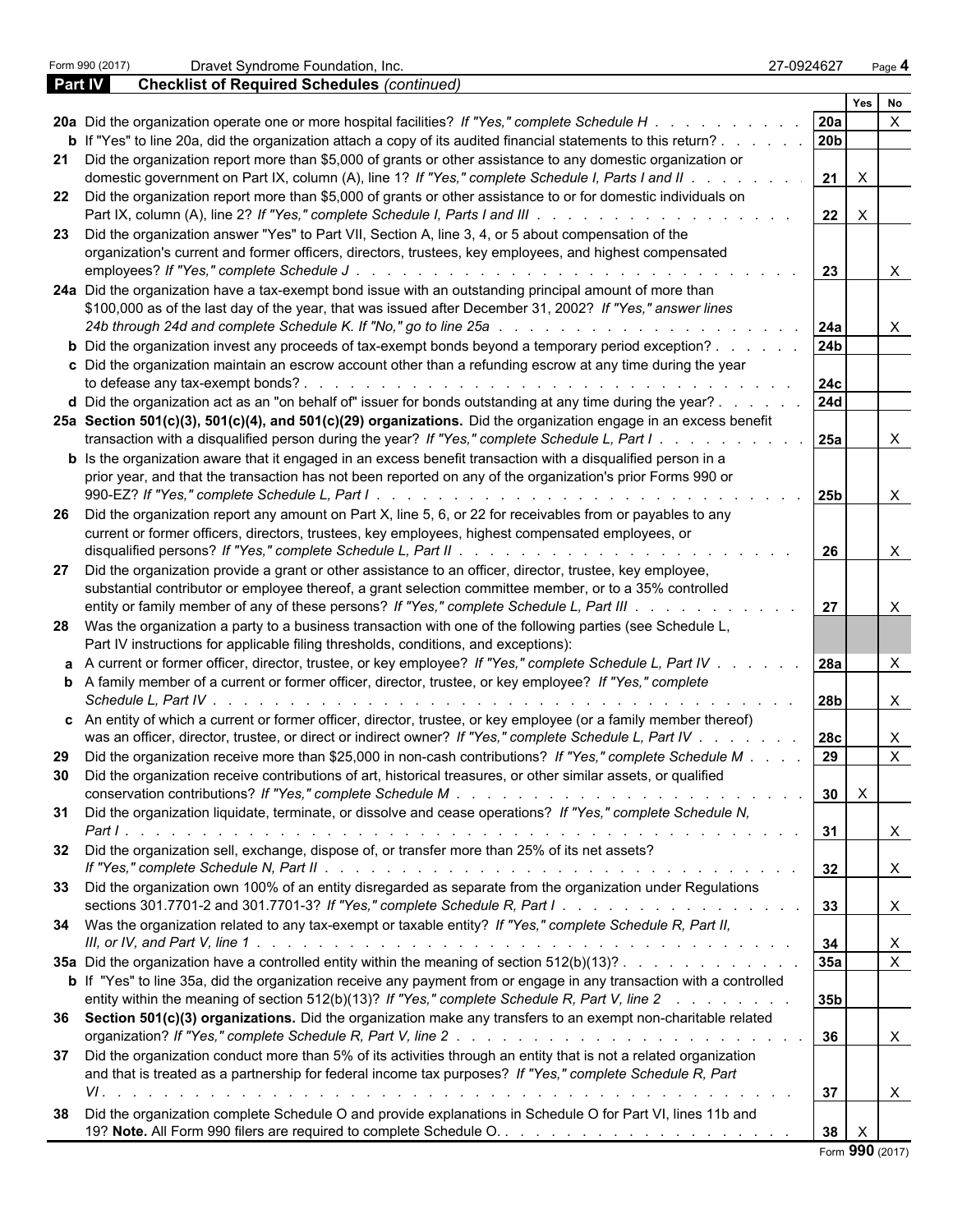|               | Form 990 (2017) | Dravet Syndrome Foundation, Inc.                                                                                                                                                                                               | 27-0924627      |                | Page 5       |
|---------------|-----------------|--------------------------------------------------------------------------------------------------------------------------------------------------------------------------------------------------------------------------------|-----------------|----------------|--------------|
| <b>Part V</b> |                 | <b>Statements Regarding Other IRS Filings and Tax Compliance</b>                                                                                                                                                               |                 |                |              |
|               |                 | Check if Schedule O contains a response or note to any line in this Part V                                                                                                                                                     |                 |                |              |
|               |                 |                                                                                                                                                                                                                                |                 |                | Yes          |
|               |                 | <b>1a</b> Enter the number reported in Box 3 of Form 1096. Enter -0- if not applicable                                                                                                                                         | 1a              |                |              |
|               |                 |                                                                                                                                                                                                                                |                 |                |              |
|               |                 | Enter the number of Forms W-2G included in line 1a. Enter -0- if not applicable                                                                                                                                                |                 |                |              |
|               |                 | c Did the organization comply with backup withholding rules for reportable payments to vendors and reportable                                                                                                                  |                 |                |              |
|               |                 |                                                                                                                                                                                                                                |                 | $1c \mid X$    |              |
|               |                 | 2a Enter the number of employees reported on Form W-3, Transmittal of Wage and Tax                                                                                                                                             |                 |                |              |
|               |                 | Statements, filed for the calendar year ending with or within the year covered by this return $\ldots$   2a                                                                                                                    |                 |                |              |
|               |                 | <b>b</b> If at least one is reported on line 2a, did the organization file all required federal employment tax returns?.                                                                                                       |                 | $2b \mid X$    |              |
|               |                 | Note. If the sum of lines 1a and 2a is greater than 250, you may be required to e-file. (see instructions)                                                                                                                     |                 |                |              |
|               |                 | 3a Did the organization have unrelated business gross income of \$1,000 or more during the year?.                                                                                                                              |                 | 3a             | X            |
| b             |                 | If "Yes," has it filed a Form 990-T for this year? If "No" to line 3b, provide an explanation in Schedule O                                                                                                                    |                 | 3 <sub>b</sub> |              |
|               |                 | 4a At any time during the calendar year, did the organization have an interest in, or a signature or other authority                                                                                                           |                 |                |              |
|               |                 | over, a financial account in a foreign country (such as a bank account, securities account, or other financial                                                                                                                 |                 |                |              |
|               | account)? .     |                                                                                                                                                                                                                                |                 | 4a             | X            |
|               |                 | <b>b</b> If "Yes," enter the name of the foreign country: $\blacktriangleright$                                                                                                                                                |                 |                |              |
|               |                 | See instructions for filing requirements for FinCEN Form 114, Report of Foreign Bank and Financial Accounts                                                                                                                    |                 |                |              |
|               | (FBAR).         |                                                                                                                                                                                                                                |                 |                |              |
|               |                 | 5a Was the organization a party to a prohibited tax shelter transaction at any time during the tax year?.                                                                                                                      |                 | 5a             |              |
| b             |                 | Did any taxable party notify the organization that it was or is a party to a prohibited tax shelter transaction?                                                                                                               |                 | 5 <sub>b</sub> | $\mathsf{X}$ |
|               |                 |                                                                                                                                                                                                                                |                 | 5c             |              |
|               |                 | 6a Does the organization have annual gross receipts that are normally greater than \$100,000, and did the                                                                                                                      |                 |                |              |
|               |                 | organization solicit any contributions that were not tax deductible as charitable contributions?                                                                                                                               |                 | 6a             | X.           |
|               |                 | <b>b</b> If "Yes," did the organization include with every solicitation an express statement that such contributions or                                                                                                        |                 |                |              |
|               |                 |                                                                                                                                                                                                                                |                 | 6b             |              |
| 7             |                 | Organizations that may receive deductible contributions under section 170(c).                                                                                                                                                  |                 |                |              |
|               |                 | a Did the organization receive a payment in excess of \$75 made partly as a contribution and partly for goods                                                                                                                  |                 |                |              |
|               |                 |                                                                                                                                                                                                                                |                 | $7a \mid X$    |              |
|               |                 |                                                                                                                                                                                                                                |                 | $7b$ $\times$  |              |
|               |                 | <b>b</b> If "Yes," did the organization notify the donor of the value of the goods or services provided?                                                                                                                       |                 |                |              |
|               |                 | c Did the organization sell, exchange, or otherwise dispose of tangible personal property for which it was                                                                                                                     |                 |                |              |
|               |                 |                                                                                                                                                                                                                                |                 | 7c             | $\times$     |
|               |                 | d If "Yes," indicate the number of Forms 8282 filed during the year 7d                                                                                                                                                         |                 |                |              |
|               |                 | e Did the organization receive any funds, directly or indirectly, to pay premiums on a personal benefit contract?                                                                                                              |                 | 7e             | X            |
|               |                 | Did the organization, during the year, pay premiums, directly or indirectly, on a personal benefit contract?.                                                                                                                  |                 | 7f             | $\sf X$      |
|               |                 | g If the organization received a contribution of qualified intellectual property, did the organization file Form 8899 as required?                                                                                             |                 | 7g             |              |
|               |                 | If the organization received a contribution of cars, boats, airplanes, or other vehicles, did the organization file a Form 1098-C?                                                                                             |                 | 7h             |              |
| 8             |                 | Sponsoring organizations maintaining donor advised funds. Did a donor advised fund maintained by the                                                                                                                           |                 |                |              |
|               |                 | sponsoring organization have excess business holdings at any time during the year?                                                                                                                                             |                 | 8              |              |
| 9             |                 | Sponsoring organizations maintaining donor advised funds.                                                                                                                                                                      |                 |                |              |
|               |                 | Did the sponsoring organization make any taxable distributions under section 4966?                                                                                                                                             |                 | 9а             |              |
| b             |                 | Did the sponsoring organization make a distribution to a donor, donor advisor, or related person?                                                                                                                              |                 | 9 <sub>b</sub> |              |
| 10            |                 | Section 501(c)(7) organizations. Enter:                                                                                                                                                                                        |                 |                |              |
|               |                 | Initiation fees and capital contributions included on Part VIII, line 12. A contact the state of the line of the line of the line of the line of the line of the line of the line of the line of the line of the line of the l | 10a             |                |              |
|               |                 |                                                                                                                                                                                                                                | 10 <sub>b</sub> |                |              |
| b             |                 | Gross receipts, included on Form 990, Part VIII, line 12, for public use of club facilities                                                                                                                                    |                 |                |              |
| 11            |                 | Section 501(c)(12) organizations. Enter:                                                                                                                                                                                       |                 |                |              |
|               |                 |                                                                                                                                                                                                                                | 11a             |                |              |
|               |                 | <b>b</b> Gross income from other sources (Do not net amounts due or paid to other sources                                                                                                                                      |                 |                |              |
|               |                 |                                                                                                                                                                                                                                | 11b             |                |              |
|               |                 | 12a Section 4947(a)(1) non-exempt charitable trusts. Is the organization filing Form 990 in lieu of Form 1041?                                                                                                                 |                 | 12a            |              |
| $\mathbf b$   |                 | If "Yes," enter the amount of tax-exempt interest received or accrued during the year                                                                                                                                          | 12 <sub>b</sub> |                |              |
| 13            |                 | Section 501(c)(29) qualified nonprofit health insurance issuers.                                                                                                                                                               |                 |                |              |
|               |                 | a Is the organization licensed to issue qualified health plans in more than one state?                                                                                                                                         |                 | 13a            |              |
|               |                 | Note. See the instructions for additional information the organization must report on Schedule O.                                                                                                                              |                 |                |              |
|               |                 | <b>b</b> Enter the amount of reserves the organization is required to maintain by the states in which                                                                                                                          |                 |                |              |
|               |                 |                                                                                                                                                                                                                                | 13b             |                |              |
|               |                 |                                                                                                                                                                                                                                | 13c             |                |              |
| 14а           |                 | Did the organization receive any payments for indoor tanning services during the tax year?                                                                                                                                     |                 | 14a            | $\mathsf{X}$ |
|               |                 | <b>b</b> If "Yes," has it filed a Form 720 to report these payments? If "No," provide an explanation in Schedule O                                                                                                             |                 | 14b            |              |
|               |                 |                                                                                                                                                                                                                                |                 |                |              |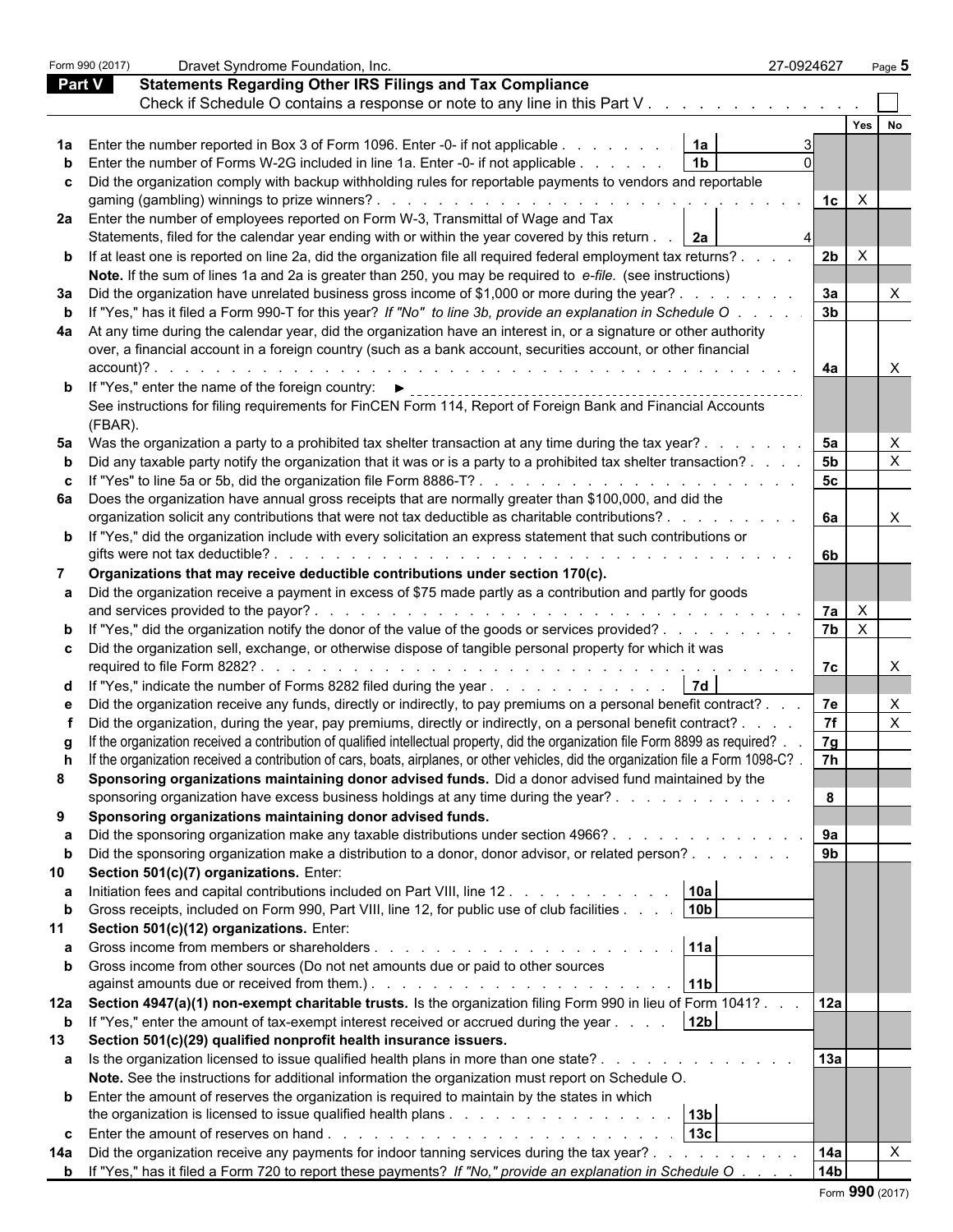|                | Form 990 (2017) | Dravet Syndrome Foundation, Inc.                                                                                                              | 27-0924627              |                | Page $6$                  |
|----------------|-----------------|-----------------------------------------------------------------------------------------------------------------------------------------------|-------------------------|----------------|---------------------------|
| <b>Part VI</b> |                 | Governance, Management, and Disclosure For each "Yes" response to lines 2 through 7b below, and for a "No"                                    |                         |                |                           |
|                |                 | response to line 8a, 8b, or 10b below, describe the circumstances, processes, or changes in Schedule O. See instructions.                     |                         |                |                           |
|                |                 | Check if Schedule O contains a response or note to any line in this Part VI                                                                   |                         |                | $\vert x \vert$           |
|                |                 | <b>Section A. Governing Body and Management</b>                                                                                               |                         |                |                           |
|                |                 |                                                                                                                                               |                         | <b>Yes</b>     | <b>No</b>                 |
|                |                 | 1a Enter the number of voting members of the governing body at the end of the tax year<br>1a                                                  |                         |                |                           |
|                |                 | If there are material differences in voting rights among members of the governing body, or                                                    |                         |                |                           |
|                |                 | if the governing body delegated broad authority to an executive committee or similar                                                          |                         |                |                           |
|                |                 | committee, explain in Schedule O.                                                                                                             |                         |                |                           |
|                |                 |                                                                                                                                               |                         |                |                           |
|                |                 | <b>b</b> Enter the number of voting members included in line 1a, above, who are independent.<br>- 1 b                                         |                         |                |                           |
|                |                 | 2 Did any officer, director, trustee, or key employee have a family relationship or a business relationship with                              |                         |                |                           |
|                |                 |                                                                                                                                               | $\overline{2}$          |                | X                         |
|                |                 | 3 Did the organization delegate control over management duties customarily performed by or under the direct                                   |                         |                |                           |
|                |                 | supervision of officers, directors, or trustees, or key employees to a management company or other person?.                                   | $3\phantom{.0}$         |                | X                         |
|                |                 | Did the organization make any significant changes to its governing documents since the prior Form 990 was filed?.                             | $\overline{\mathbf{4}}$ |                | $\mathsf{X}$              |
| 5              |                 | Did the organization become aware during the year of a significant diversion of the organization's assets?                                    | $5\phantom{1}$          |                | $\mathsf X$               |
| 6              |                 |                                                                                                                                               |                         |                | $\mathsf{X}$              |
|                |                 | 7a Did the organization have members, stockholders, or other persons who had the power to elect or appoint                                    |                         |                |                           |
|                |                 |                                                                                                                                               | 7a                      |                | $\times$                  |
|                |                 | <b>b</b> Are any governance decisions of the organization reserved to (or subject to approval by) members,                                    |                         |                |                           |
|                |                 |                                                                                                                                               | 7b                      |                | $\boldsymbol{\mathsf{X}}$ |
|                |                 | 8 Did the organization contemporaneously document the meetings held or written actions undertaken during                                      |                         |                |                           |
|                |                 | the year by the following:                                                                                                                    |                         |                |                           |
|                |                 | <b>a</b> The governing body?                                                                                                                  |                         | $8a \times$    |                           |
|                |                 |                                                                                                                                               |                         | $8b \times$    |                           |
|                |                 | 9 Is there any officer, director, trustee, or key employee listed in Part VII, Section A, who cannot be reached                               |                         |                |                           |
|                |                 | at the organization's mailing address? If "Yes," provide the names and addresses in Schedule O                                                |                         |                | $\times$                  |
|                |                 | Section B. Policies (This Section B requests information about policies not required by the Internal Revenue Code.)                           |                         |                |                           |
|                |                 |                                                                                                                                               |                         | Yes            | No                        |
|                |                 |                                                                                                                                               | 10a                     |                | $\mathsf{X}$              |
|                |                 | 10a Did the organization have local chapters, branches, or affiliates?.                                                                       |                         |                |                           |
|                |                 | <b>b</b> If "Yes," did the organization have written policies and procedures governing the activities of such chapters,                       |                         |                |                           |
|                |                 | affiliates, and branches to ensure their operations are consistent with the organization's exempt purposes?.                                  | 10 <sub>b</sub>         |                |                           |
|                |                 | 11a Has the organization provided a complete copy of this Form 990 to all members of its governing body before filing the form?.              |                         | $11a$ X        |                           |
|                |                 | <b>b</b> Describe in Schedule O the process, if any, used by the organization to review this Form 990.                                        |                         |                |                           |
|                |                 | 12a Did the organization have a written conflict of interest policy? If "No," go to line 13.                                                  |                         | $12a$ $\times$ |                           |
|                |                 | <b>b</b> Were officers, directors, or trustees, and key employees required to disclose annually interests that could give rise to conflicts?. |                         | $12b \times$   |                           |
|                |                 | c Did the organization regularly and consistently monitor and enforce compliance with the policy? If "Yes,"                                   |                         |                |                           |
|                |                 |                                                                                                                                               |                         | $ 12c  \times$ |                           |
|                |                 |                                                                                                                                               |                         | $13 \times$    |                           |
|                |                 | Did the organization have a written document retention and destruction policy?                                                                |                         | $14$ $\times$  |                           |
|                |                 | 15 Did the process for determining compensation of the following persons include a review and approval by                                     |                         |                |                           |
|                |                 | independent persons, comparability data, and contemporaneous substantiation of the deliberation and decision?                                 |                         |                |                           |
|                |                 |                                                                                                                                               | 15a                     |                | X                         |
|                |                 |                                                                                                                                               | 15b                     |                | $\mathsf{x}$              |
|                |                 | If "Yes" to line 15a or 15b, describe the process in Schedule O (see instructions).                                                           |                         |                |                           |
|                |                 |                                                                                                                                               |                         |                |                           |
|                |                 | 16a Did the organization invest in, contribute assets to, or participate in a joint venture or similar arrangement                            |                         |                |                           |
|                |                 | with a taxable entity during the year?.                                                                                                       | 16a                     |                | X                         |
|                |                 | <b>b</b> If "Yes," did the organization follow a written policy or procedure requiring the organization to evaluate its                       |                         |                |                           |
|                |                 | participation in joint venture arrangements under applicable federal tax law, and take steps to safeguard                                     |                         |                |                           |
|                |                 |                                                                                                                                               | 16b                     |                |                           |
|                |                 | <b>Section C. Disclosure</b>                                                                                                                  |                         |                |                           |
| 17             |                 | List the states with which a copy of this Form 990 is required to be filed<br>$\triangleright$ CT                                             |                         |                |                           |
| 18             |                 | Section 6104 requires an organization to make its Forms 1023 (or 1024 if applicable), 990, and 990-T (Section 501(c)(3)s only)                |                         |                |                           |
|                |                 | available for public inspection. Indicate how you made these available. Check all that apply.                                                 |                         |                |                           |
|                |                 | $X$ Own website<br>$ X $ Another's website<br>$ X $ Upon request<br>$\vert$ Other (explain in Schedule O)                                     |                         |                |                           |
|                |                 | 19 Describe in Schedule O whether (and if so, how) the organization made its governing documents, conflict of interest policy, and            |                         |                |                           |
|                |                 | financial statements available to the public during the tax year.                                                                             |                         |                |                           |
| <b>20</b>      |                 | State the name, address, and telephone number of the person who possesses the organization's books and records: $\blacktriangleright$         |                         |                |                           |
|                |                 | Jamie Cohen                                                                                                                                   |                         |                |                           |
|                |                 | 522 Mackin Dr, Cherry Hill, NJ 08002                                                                                                          |                         |                |                           |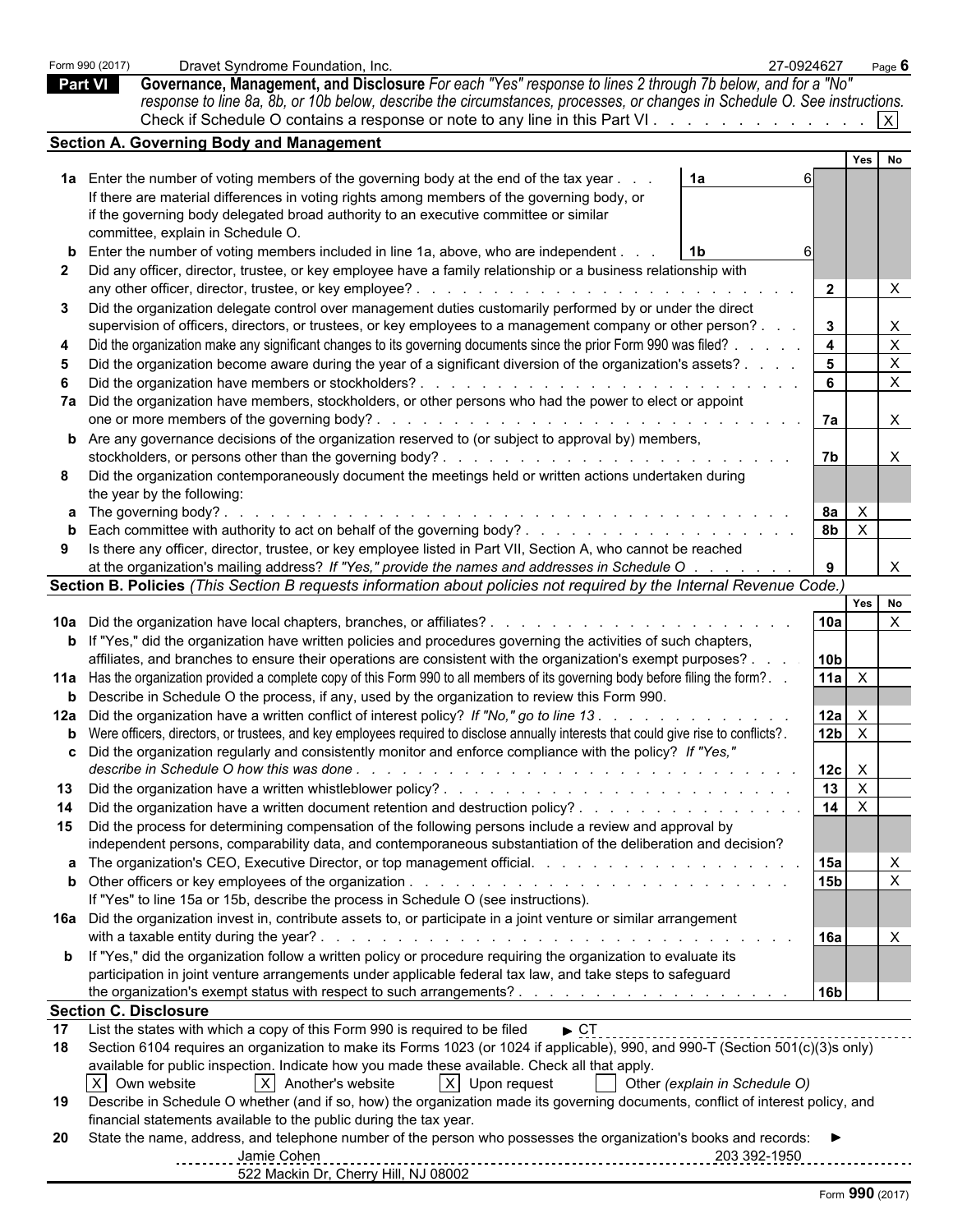| Form 990 (2017)   | Dravet Syndrome Foundation, Inc.                                                                                               | 27-0924627 | Page i |
|-------------------|--------------------------------------------------------------------------------------------------------------------------------|------------|--------|
| Part VII          | <b>Compensation of Officers, Directors, Trustees, Key Employees, Highest Compensated</b>                                       |            |        |
|                   | <b>Employees, and Independent Contractors</b><br>Check if Schedule O contains a response or note to any line in this Part VII. |            |        |
| <b>Section A.</b> | Officers, Directors, Trustees, Key Employees, and Highest Compensated Employees                                                |            |        |

**1a** Complete this table for all persons required to be listed. Report compensation for the calendar year ending with or within the organization's tax year.

List all of the organization's **current** officers, directors, trustees (whether individuals or organizations), regardless of amount of compensation. Enter -0- in columns (D), (E), and (F) if no compensation was paid.

List all of the organization's **current** key employees, if any. See instructions for definition of "key employee."

List the organization's five **current** highest compensated employees (other than an officer, director, trustee, or key employee) who received reportable compensation (Box 5 of Form W-2 and/or Box 7 of Form 1099-MISC) of more than \$100,000 from the organization and any related organizations.

List all of the organization's **former** officers, key employees, and highest compensated employees who received more than \$100,000 of reportable compensation from the organization and any related organizations.

List all of the organization's **former directors or trustees** that received, in the capacity as a former director or trustee of the organization, more than \$10,000 of reportable compensation from the organization and any related organizations.

List persons in the following order: individual trustees or directors; institutional trustees; officers; key employees; highest compensated employees; and former such persons.

 $|X|$  Check this box if neither the organization nor any related organization compensated any current officer, director, or trustee.

|                                                                                                                     |                                                                                  |                                   |                       |                | (C)          |                                                                                                 |        |                                                |                                                  |                                                                                   |
|---------------------------------------------------------------------------------------------------------------------|----------------------------------------------------------------------------------|-----------------------------------|-----------------------|----------------|--------------|-------------------------------------------------------------------------------------------------|--------|------------------------------------------------|--------------------------------------------------|-----------------------------------------------------------------------------------|
| (A)<br>Name and Title                                                                                               | (B)<br>Average<br>hours per                                                      |                                   |                       |                | Position     | (do not check more than one<br>box, unless person is both an<br>officer and a director/trustee) |        | (D)<br>Reportable<br>compensation              | (E)<br>Reportable<br>compensation                | (F)<br>Estimated<br>amount of                                                     |
|                                                                                                                     | week (list any<br>hours for<br>related<br>organizations<br>below dotted<br>line) | Individual trustee<br>or director | Institutional trustee | Officer        | Key employee | Highest compensated<br>employee                                                                 | Former | from<br>the<br>organization<br>(W-2/1099-MISC) | from related<br>organizations<br>(W-2/1099-MISC) | other<br>compensation<br>from the<br>organization<br>and related<br>organizations |
|                                                                                                                     | 1.00                                                                             |                                   |                       |                |              |                                                                                                 |        |                                                |                                                  |                                                                                   |
| President                                                                                                           | 0.00                                                                             | $\times$                          |                       | $\pmb{\times}$ |              |                                                                                                 |        |                                                |                                                  |                                                                                   |
| (2) Abigail Hemani (2) Abigail Hemani (2) Abigail Hemani (2) Abigail Hemani (2) Abia (2) Abia (2) Abia (2) Abia (2) | 1.00                                                                             |                                   |                       |                |              |                                                                                                 |        |                                                |                                                  |                                                                                   |
| Vice President                                                                                                      | 0.00                                                                             | $\boldsymbol{\mathsf{X}}$         |                       | X              |              |                                                                                                 |        |                                                |                                                  |                                                                                   |
| <u>(3) Tim Wood</u> _________________________________                                                               | 1.00                                                                             |                                   |                       |                |              |                                                                                                 |        |                                                |                                                  |                                                                                   |
| Treasurer                                                                                                           | 0.00                                                                             | X                                 |                       | X              |              |                                                                                                 |        |                                                |                                                  |                                                                                   |
|                                                                                                                     | 1.00<br><b>Contract Contract State</b>                                           |                                   |                       |                |              |                                                                                                 |        |                                                |                                                  |                                                                                   |
| Secretary                                                                                                           | 0.00                                                                             | X                                 |                       | X              |              |                                                                                                 |        |                                                |                                                  |                                                                                   |
|                                                                                                                     |                                                                                  |                                   |                       |                |              |                                                                                                 |        |                                                |                                                  |                                                                                   |
| Trustee and Bereavement Specialist                                                                                  | 0.00                                                                             | $\boldsymbol{\mathsf{X}}$         |                       |                |              |                                                                                                 |        |                                                |                                                  |                                                                                   |
| (6) Nichelle Dominguez                                                                                              |                                                                                  |                                   |                       |                |              |                                                                                                 |        |                                                |                                                  |                                                                                   |
| Trustee and Marketing & Web Consultant                                                                              | 0.00                                                                             | X                                 |                       |                |              |                                                                                                 |        |                                                |                                                  |                                                                                   |
|                                                                                                                     |                                                                                  |                                   |                       |                |              |                                                                                                 |        |                                                |                                                  |                                                                                   |
|                                                                                                                     |                                                                                  |                                   |                       |                |              |                                                                                                 |        |                                                |                                                  |                                                                                   |
|                                                                                                                     |                                                                                  |                                   |                       |                |              |                                                                                                 |        |                                                |                                                  |                                                                                   |
| (10)                                                                                                                | <u>.</u>                                                                         |                                   |                       |                |              |                                                                                                 |        |                                                |                                                  |                                                                                   |
| (11)                                                                                                                |                                                                                  |                                   |                       |                |              |                                                                                                 |        |                                                |                                                  |                                                                                   |
|                                                                                                                     |                                                                                  |                                   |                       |                |              |                                                                                                 |        |                                                |                                                  |                                                                                   |
|                                                                                                                     |                                                                                  |                                   |                       |                |              |                                                                                                 |        |                                                |                                                  |                                                                                   |
|                                                                                                                     |                                                                                  |                                   |                       |                |              |                                                                                                 |        |                                                |                                                  |                                                                                   |
|                                                                                                                     |                                                                                  |                                   |                       |                |              |                                                                                                 |        |                                                |                                                  | Form 990 (2017)                                                                   |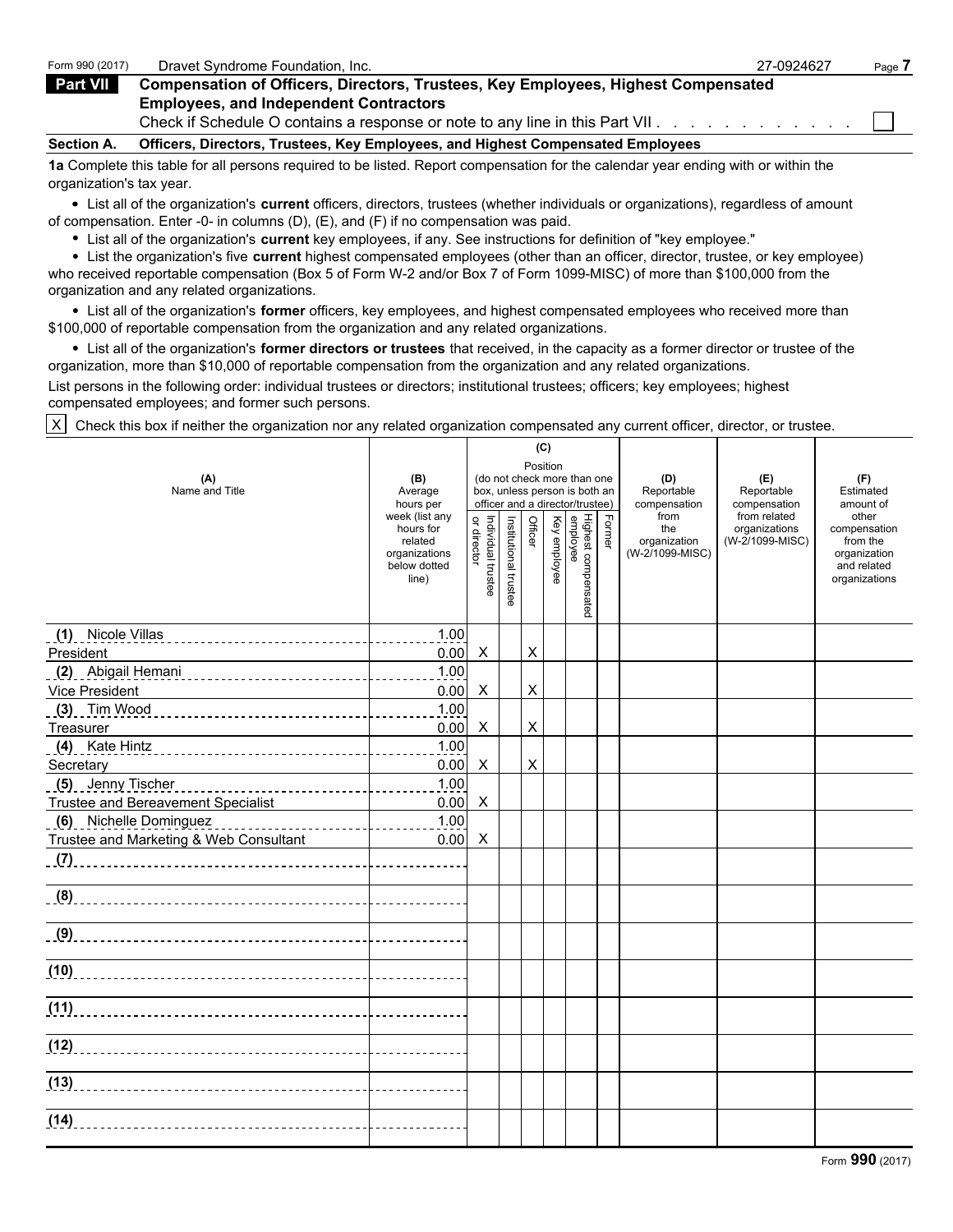|             | Form 990 (2017) | Dravet Syndrome Foundation, Inc.                                                                                                                                                                                                                                                      |                                                                                                                 |                                   |                       |                            |              |                                                                                                                                           |        |                                                                                     |                                                                                       | 27-0924627              | Page 8                                                                                                             |
|-------------|-----------------|---------------------------------------------------------------------------------------------------------------------------------------------------------------------------------------------------------------------------------------------------------------------------------------|-----------------------------------------------------------------------------------------------------------------|-----------------------------------|-----------------------|----------------------------|--------------|-------------------------------------------------------------------------------------------------------------------------------------------|--------|-------------------------------------------------------------------------------------|---------------------------------------------------------------------------------------|-------------------------|--------------------------------------------------------------------------------------------------------------------|
|             | <b>Part VII</b> | Section A. Officers, Directors, Trustees, Key Employees, and Highest Compensated Employees (continued)                                                                                                                                                                                |                                                                                                                 |                                   |                       |                            |              |                                                                                                                                           |        |                                                                                     |                                                                                       |                         |                                                                                                                    |
|             |                 | (A)<br>Name and title                                                                                                                                                                                                                                                                 | (B)<br>Average<br>hours per<br>week (list any<br>hours for<br>related<br>organizations<br>below dotted<br>line) | Individual trustee<br>or director | Institutional trustee | (C)<br>Position<br>Officer | Key employee | (do not check more than one<br>box, unless person is both an<br>officer and a director/trustee)<br>Highest compensated<br> <br>  employee | Former | (D)<br>Reportable<br>compensation<br>from<br>the<br>organization<br>(W-2/1099-MISC) | (E)<br>Reportable<br>compensation<br>from related<br>organizations<br>(W-2/1099-MISC) |                         | (F)<br>Estimated<br>amount of<br>other<br>compensation<br>from the<br>organization<br>and related<br>organizations |
|             |                 | (15)                                                                                                                                                                                                                                                                                  |                                                                                                                 |                                   |                       |                            |              |                                                                                                                                           |        |                                                                                     |                                                                                       |                         |                                                                                                                    |
|             |                 |                                                                                                                                                                                                                                                                                       |                                                                                                                 |                                   |                       |                            |              |                                                                                                                                           |        |                                                                                     |                                                                                       |                         |                                                                                                                    |
|             |                 |                                                                                                                                                                                                                                                                                       |                                                                                                                 |                                   |                       |                            |              |                                                                                                                                           |        |                                                                                     |                                                                                       |                         |                                                                                                                    |
|             |                 |                                                                                                                                                                                                                                                                                       |                                                                                                                 |                                   |                       |                            |              |                                                                                                                                           |        |                                                                                     |                                                                                       |                         |                                                                                                                    |
|             |                 |                                                                                                                                                                                                                                                                                       |                                                                                                                 |                                   |                       |                            |              |                                                                                                                                           |        |                                                                                     |                                                                                       |                         |                                                                                                                    |
|             |                 |                                                                                                                                                                                                                                                                                       |                                                                                                                 |                                   |                       |                            |              |                                                                                                                                           |        |                                                                                     |                                                                                       |                         |                                                                                                                    |
|             |                 |                                                                                                                                                                                                                                                                                       |                                                                                                                 |                                   |                       |                            |              |                                                                                                                                           |        |                                                                                     |                                                                                       |                         |                                                                                                                    |
|             |                 |                                                                                                                                                                                                                                                                                       |                                                                                                                 |                                   |                       |                            |              |                                                                                                                                           |        |                                                                                     |                                                                                       |                         |                                                                                                                    |
|             |                 |                                                                                                                                                                                                                                                                                       |                                                                                                                 |                                   |                       |                            |              |                                                                                                                                           |        |                                                                                     |                                                                                       |                         |                                                                                                                    |
|             |                 |                                                                                                                                                                                                                                                                                       |                                                                                                                 |                                   |                       |                            |              |                                                                                                                                           |        |                                                                                     |                                                                                       |                         |                                                                                                                    |
|             |                 |                                                                                                                                                                                                                                                                                       |                                                                                                                 |                                   |                       |                            |              |                                                                                                                                           |        |                                                                                     |                                                                                       |                         |                                                                                                                    |
| (25)        |                 |                                                                                                                                                                                                                                                                                       |                                                                                                                 |                                   |                       |                            |              |                                                                                                                                           |        |                                                                                     |                                                                                       |                         |                                                                                                                    |
| 1b<br>C     |                 |                                                                                                                                                                                                                                                                                       |                                                                                                                 |                                   |                       |                            |              |                                                                                                                                           |        | $\mathbf 0$<br>$\overline{0}$                                                       |                                                                                       | $\Omega$<br>$\mathbf 0$ | $\Omega$<br>0                                                                                                      |
|             |                 | <b>d</b> Total (add lines 1b and 1c). $\ldots$ $\ldots$ $\ldots$ $\ldots$ $\ldots$ $\ldots$ $\ldots$ $\ldots$<br>2 Total number of individuals (including but not limited to those listed above) who received more than \$100,000 of<br>reportable compensation from the organization | $\blacktriangleright$                                                                                           |                                   |                       | 0                          |              |                                                                                                                                           |        |                                                                                     |                                                                                       | $\Omega$                | $\Omega$                                                                                                           |
| 3           |                 | Did the organization list any former officer, director, or trustee, key employee, or highest compensated<br>employee on line 1a? If "Yes," complete Schedule J for such individual readers and readers and readers and read                                                           |                                                                                                                 |                                   |                       |                            |              |                                                                                                                                           |        |                                                                                     |                                                                                       | $\mathbf{3}$            | Yes No<br>X                                                                                                        |
| 4           |                 | For any individual listed on line 1a, is the sum of reportable compensation and other compensation from<br>the organization and related organizations greater than \$150,000? If "Yes," complete Schedule J for such                                                                  |                                                                                                                 |                                   |                       |                            |              |                                                                                                                                           |        |                                                                                     |                                                                                       | 4                       | X                                                                                                                  |
| 5           |                 | Did any person listed on line 1a receive or accrue compensation from any unrelated organization or individual<br>for services rendered to the organization? If "Yes," complete Schedule J for such person                                                                             |                                                                                                                 |                                   |                       |                            |              |                                                                                                                                           |        |                                                                                     |                                                                                       | $5\overline{)}$         | $\mathsf{X}$                                                                                                       |
|             |                 | <b>Section B. Independent Contractors</b>                                                                                                                                                                                                                                             |                                                                                                                 |                                   |                       |                            |              |                                                                                                                                           |        |                                                                                     |                                                                                       |                         |                                                                                                                    |
| 1.          | year.           | Complete this table for your five highest compensated independent contractors that received more than \$100,000 of<br>compensation from the organization. Report compensation for the calendar year ending with or within the organization's tax                                      |                                                                                                                 |                                   |                       |                            |              |                                                                                                                                           |        |                                                                                     |                                                                                       |                         |                                                                                                                    |
|             |                 | (A)<br>Name and business address                                                                                                                                                                                                                                                      |                                                                                                                 |                                   |                       |                            |              |                                                                                                                                           |        | (B)<br>Description of services                                                      |                                                                                       | (C)<br>Compensation     |                                                                                                                    |
| <b>NONE</b> |                 |                                                                                                                                                                                                                                                                                       |                                                                                                                 |                                   |                       |                            |              |                                                                                                                                           |        |                                                                                     |                                                                                       |                         | 0<br>0                                                                                                             |
|             |                 |                                                                                                                                                                                                                                                                                       |                                                                                                                 |                                   |                       |                            |              |                                                                                                                                           |        |                                                                                     |                                                                                       |                         | $\Omega$<br>0                                                                                                      |
| 2           |                 | Total number of independent contractors (including but not limited to those listed above) who received                                                                                                                                                                                |                                                                                                                 |                                   |                       |                            |              |                                                                                                                                           |        |                                                                                     |                                                                                       |                         |                                                                                                                    |
|             |                 | more than \$100,000 of compensation from the organization                                                                                                                                                                                                                             |                                                                                                                 | ►                                 |                       |                            |              | 0                                                                                                                                         |        |                                                                                     |                                                                                       |                         | Form 990 (2017)                                                                                                    |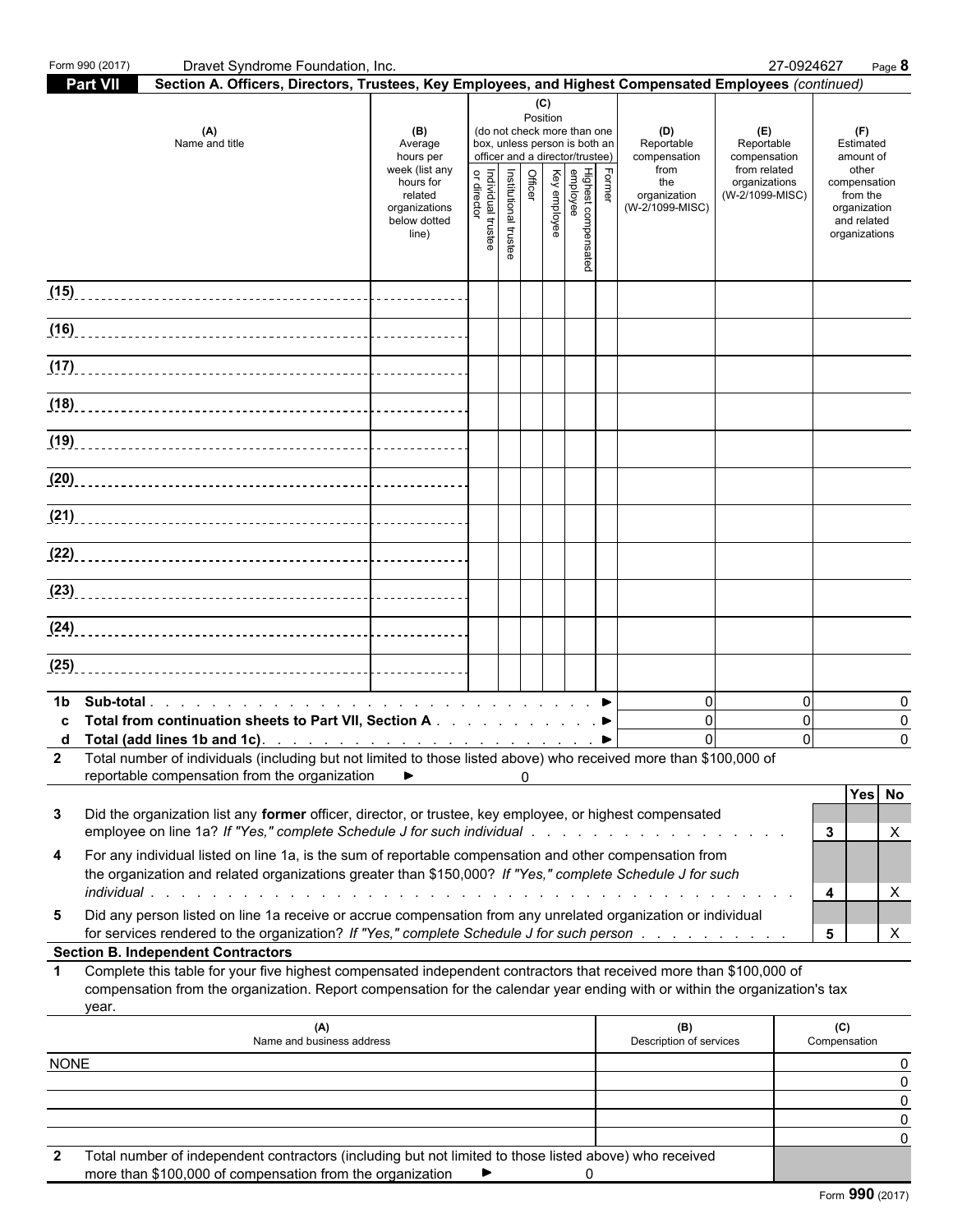|                                                           | Form 990 (2017)    | Dravet Syndrome Foundation, Inc.                                                                                                                                                                                                                                                                                                   |                                                                                                       |                                             |                                                    | 27-0924627                              | Page 9                                                           |
|-----------------------------------------------------------|--------------------|------------------------------------------------------------------------------------------------------------------------------------------------------------------------------------------------------------------------------------------------------------------------------------------------------------------------------------|-------------------------------------------------------------------------------------------------------|---------------------------------------------|----------------------------------------------------|-----------------------------------------|------------------------------------------------------------------|
| <b>Part VIII</b>                                          |                    | <b>Statement of Revenue</b>                                                                                                                                                                                                                                                                                                        |                                                                                                       |                                             |                                                    |                                         |                                                                  |
|                                                           |                    |                                                                                                                                                                                                                                                                                                                                    |                                                                                                       |                                             |                                                    |                                         |                                                                  |
|                                                           |                    |                                                                                                                                                                                                                                                                                                                                    |                                                                                                       | (A)<br>Total revenue                        | (B)<br>Related or<br>exempt<br>function<br>revenue | (C)<br>Unrelated<br>business<br>revenue | (D)<br>Revenue<br>excluded from<br>tax under sections<br>512-514 |
| Contributions, Gifts, Grants<br>and Other Similar Amounts | $\mathbf{a}$       | 1a Federated campaigns<br><b>b</b> Membership dues<br><b>c</b> Fundraising events<br>d Related organizations<br>e Government grants (contributions)<br>f All other contributions, gifts, grants, and<br>similar amounts not included above<br>Noncash contributions included in lines 1a-1f:<br><b>h</b> Total. Add lines $1a-1f$  | 1a<br>$\Omega$<br>1 <sub>b</sub><br>1c<br>366,235<br>1 <sub>d</sub><br>1e<br>1f<br>630,749<br>\$<br>▸ | 996,984                                     |                                                    |                                         |                                                                  |
|                                                           |                    |                                                                                                                                                                                                                                                                                                                                    | <b>Business Code</b>                                                                                  |                                             |                                                    |                                         |                                                                  |
| Program Service Revenue                                   | b<br>C<br>d        | 2a Professional Education & Meetings<br><b>Research Grants</b><br>--------------------<br>All other program service revenue                                                                                                                                                                                                        | 900099<br>900099<br>900099                                                                            | 30,000<br>16,184<br>96,538<br>C<br>$\Omega$ | 30,000<br>16,184<br>96,538                         |                                         |                                                                  |
|                                                           | a                  |                                                                                                                                                                                                                                                                                                                                    |                                                                                                       | 142,722                                     |                                                    |                                         |                                                                  |
|                                                           | 3<br>4<br>5        | Investment income (including dividends, interest, and<br>other similar amounts). $\ldots$ $\ldots$ $\ldots$ $\ldots$ $\ldots$ $\ldots$<br>Income from investment of tax-exempt bond proceeds ▶<br>(i) Real                                                                                                                         | (ii) Personal                                                                                         | 1,777<br>0<br>$\Omega$                      |                                                    |                                         | 1,777                                                            |
|                                                           | 6а<br>b<br>C.<br>d | Gross rents  <br>Less: rental expenses<br>Rental income or (loss)<br>Net rental income or (loss)<br>and the company of the company of<br>(i) Securities<br>7a Gross amount from sales of<br>assets other than inventory.<br><b>b</b> Less: cost or other basis<br>and sales expenses<br><b>c</b> Gain or (loss) <u>  _ _ _ _ _</u> | $\overline{0}$<br>(ii) Other<br>$\Omega$<br>0l<br>$\overline{0}$                                      | $\Omega$                                    |                                                    |                                         |                                                                  |
| Other Revenue                                             | 8а                 | d Net gain or (loss).<br>Gross income from fundraising<br>events (not including \$ _______ 366,235<br>of contributions reported on line 1c).<br><b>b</b> Less: direct expenses <b>b</b>                                                                                                                                            | 573,099<br>124,747                                                                                    |                                             |                                                    |                                         |                                                                  |
|                                                           |                    | c Net income or (loss) from fundraising events ▶<br>9a Gross income from gaming activities.<br>See Part IV, line 19. $\ldots$ $\ldots$ $\ldots$ a<br><b>b</b> Less: direct expenses <b>b</b><br>c Net income or (loss) from gaming activities $\ldots$ $\ldots$<br>10a Gross sales of inventory, less                              |                                                                                                       | 448,352<br>$\Omega$                         |                                                    |                                         |                                                                  |
|                                                           |                    | returns and allowances $\mathbf{a}$<br><b>b</b> Less: $\cosh$ of goods sold <b>b</b><br>c Net income or (loss) from sales of inventory ▶<br>Miscellaneous Revenue                                                                                                                                                                  | <b>Business Code</b><br>900099                                                                        | $\mathbf{0}$<br>2,501                       | 2,501                                              |                                         |                                                                  |
|                                                           | b<br>c<br>d<br>е   | All other revenue<br>Total. Add lines $11a-11d$ . $\blacktriangleright$                                                                                                                                                                                                                                                            |                                                                                                       | 0<br>2,501                                  |                                                    |                                         |                                                                  |
|                                                           | 12                 | Total revenue. See instructions. ▶                                                                                                                                                                                                                                                                                                 |                                                                                                       | 1,592,336                                   | 145,223                                            |                                         | 1,777                                                            |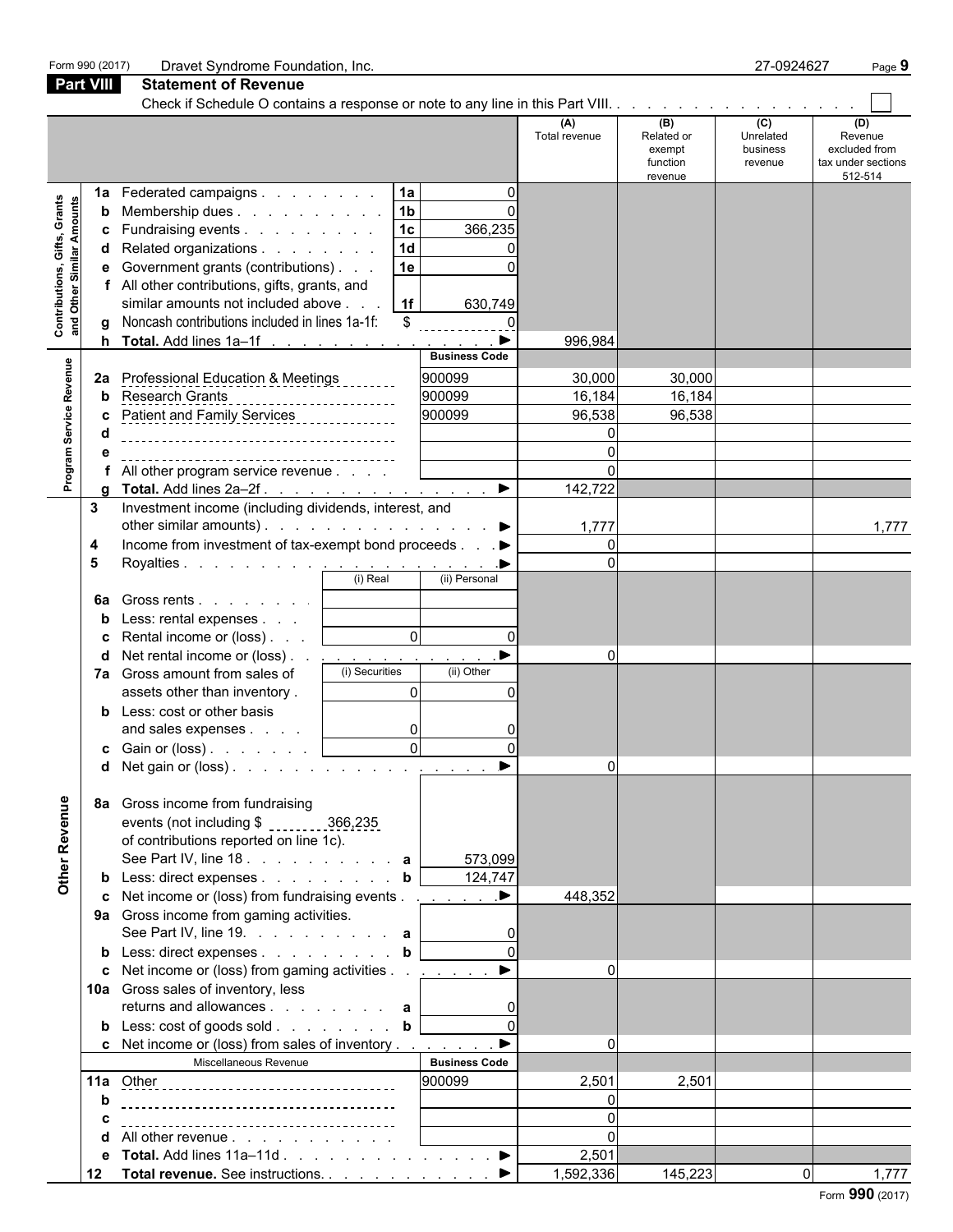**Part IX Statement of Functional Expenses**

fundraising solicitation. Check here  $\blacktriangleright$  | if

following SOP 98-2 (ASC 958-720)

## *Section 501(c)(3) and 501(c)(4) organizations must complete all columns. All other organizations must complete column (A).* Check if Schedule O contains a response or note to any line in this Part IX. **(A) (B) (C) (D)** Total expenses Program service Management and Fundraising **Do not include amounts reported on lines 6b, 7b,**<br>Bb, 9b, and 10b of Part VIII. **All program service** Program service Management and Fundraising **8b, 9b, and 10b o** 8b, 9b, and 10b of Part VIII. **1** Grants and other assistance to domestic organizations domestic governments. See Part IV, line 21 . . . . . . . . . . . . . . . . . . . . . . . . . . . . . . . . . . . . . . . . . . . . . . . . . . . 560,981 560,981 **2** Grants and other assistance to domestic individuals. See Part IV, line 22 . . . . . . . . . . . . . . . 16,778 16,778 **3** Grants and other assistance to foreign organizations, foreign governments, and foreign individuals. See Part IV, lines 15 and 16 . . . . . . . . . . . . . 149,730 149,730 **4** Benefits paid to or for members . . . . . . . . . . . . . . 0 **5** Compensation of current officers, directors, trustees, and key employees . . . . . . . . . . . . . . . . . . . . . . . . . . . . . . . . . . . . . . . . . . . . . . . . . . . . . . . 0 0 **6** Compensation not included above, to disqualified persons (as defined under section 4958(f)(1)) and persons described in section  $4958(c)(3)(B)$ . . . . . . . . . . . . 0 **7** Other salaries and wages . . . . . . . . . . . . . . . . 174,962 17,014 111,065 46,883 **8** Pension plan accruals and contributions (include section  $401(k)$  and  $403(b)$  employer contributions)  $\therefore$  . **9** Other employee benefits . . . . . . . . . . . . . . . . . . . . . . . . . . . . . . . . . . . . . . . . . . . . . . . . . . . . . . . . 0 **10** Payroll taxes . . . . . . . . . . . . . . . . . . . . . . . . . . . . . . . . . . . . . . . . . . . . . . . . . . . . . . . . . . 14,491 1,410 9,198 3,883 **11** Fees for services (non-employees): **a** Management . . . . . . . . . . . . . . . . . . 0 **b** Legal . . . . . . . . . . . . . . . . . . . . . . . . . . . . . . . . . . . . . . . . . . . . . . . . . . . . . . . . . . . . 0 **c** Accounting . . . . . . . . . . . . . . . . . . . . . . . . . . . . . . . . . . . . . . . . . . . . . . . . . . . . . . . . . . 4,100 4,100 **d** Lobbying . . . . . . . . . . . . . . . . . . . . . . . . . . . . . . . . . . . . . . . . . . . . . . . . . . . . . . . . . . . 0 **e** Professional fundraising services. See Part IV, line 17 . . . . | **f** Investment management fees . . . . . . . . . .  $\vert$ **g** Other. (If line 11g amount exceeds 10% of line 25, column  $(A)$  amount, list line 11g expenses on Schedule O.)  $660$  660 **12** Advertising and promotion . . . . . . . . . . . . . . . . . . . . . . . . . . . . . . . . . . . . . . . . . . . . . . . . . . . . . . . 3,383 1,860 1,523 **13** Office expenses . . . . . . . . . . . . . . . . . . . . . . . . . . . . . . . . . . . . . . . . . . . . . . . . . . . . . . . . . 14,705 4,831 3,521 6,353 **14 Information technology** . . . . . . . . . . . . . . <u>| \_ \_ \_ \_ \_ 0</u> **15** Royalties . . . . . . . . . . . . . . . . . . . . . . . . . . . . . . . . . . . . . . . . . . . . . . . . . . . . . . . . . . . 0 **16** Occupancy . . . . . . . . . . . . . . . . . . . . . . . . . . . . . . . . . . . . . . . . . . . . . . . . . . . . . . . . . . . 0 **17** Travel . . . . . . . . . . . . . . . . . . . . . . . . . . . . . . . . . . . . . . . . . . . . . . . . . . . . . . . . . . . 0 **18** Payments of travel or entertainment expenses for any federal, state, or local public officials  $\ldots$  . . . . . . . . 0<br>Conferences, conventions, and meetings . . . . . . . . . . . 97.163 **19** Conferences, conventions, and meetings . . . . . . . . | 97,163 96,337 584 584 **20** Interest . . . . . . . . . . . . . . . . . . . . . . . . . . . . . . . . . . . . . . . . . . . . . . . . . . . . . . . . . . . 0 **21** Payments to affiliates . . . . . . . . . . . . . . . . . . 0 **22** Depreciation, depletion, and amortization . . . . . . . . . . . . . . . . . . . . . . . . . . . . . . . . . . . . . . . . . . . . . . . . . . . 0 0 0 0 **23** Insurance . . . . . . . . . . . . . . . . . . . . . . . . . . . . . . . . . . . . . . . . . . . . . . . . . . . . . . . . . . . 3,603 116 2,492 995 **24** Other expenses. Itemize expenses not covered above (List miscellaneous expenses in line 24e. If line 24e amount exceeds 10% of line 25, column (A) amount, list line 24e expenses on Schedule O.) **a** PCORI 9,150 9,150 9,150 9,150 9,150 9,150 9,150 9,150 9,150 9,150 9,150 9,150 9,150 9,150 9,150 9,150 9,150 9,150 9,150 9,150 9,150  $\frac{1}{100}$ **b** Credit Card & Bank Fees 200 200 200 200 200 36,331 36,331 **c** Dues & Subscriptions 2008 11,680 1,784 5,258 4,638 **d** Taxes, Licenses, & Fees 3, 2008 3, 2008 3,845 3,845 3,845 3,845 3,845 **e** All other expenses Other 3,103 591 3,103 591 **25 Total functional expenses.** Add lines 1 through 24e .  $\begin{vmatrix} 1 & 104,665 \end{vmatrix}$  860,582 140,723 103,360 **26 Joint costs.** Complete this line only if the organization reported in column (B) joint costs from a combined educational campaign and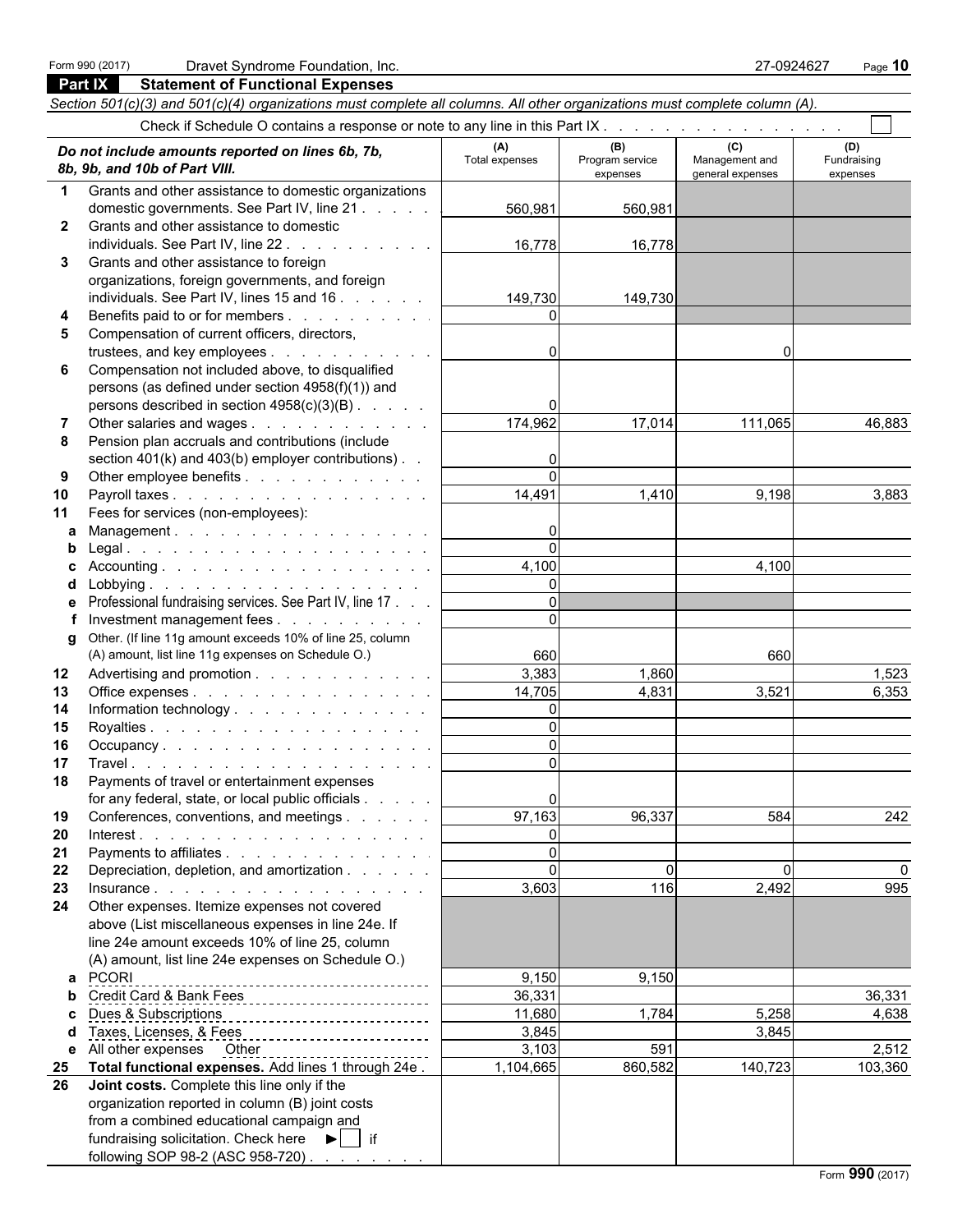|            |              |                                                                                                                                | (A)<br>Beginning of year |                         | (B)<br>End of year |
|------------|--------------|--------------------------------------------------------------------------------------------------------------------------------|--------------------------|-------------------------|--------------------|
|            |              |                                                                                                                                | 977,482                  | $\mathbf 1$             | 1,672,305          |
|            | $\mathbf{2}$ | Savings and temporary cash investments                                                                                         | $\Omega$                 | $\overline{2}$          |                    |
|            | 3            |                                                                                                                                | $\overline{0}$           | $\mathbf{3}$            |                    |
|            |              |                                                                                                                                | 24,737                   | $\overline{\mathbf{4}}$ | 67,634             |
|            |              | Loans and other receivables from current and former officers, directors,                                                       |                          |                         |                    |
|            |              | trustees, key employees, and highest compensated employees.                                                                    |                          |                         |                    |
|            |              |                                                                                                                                | $\Omega$                 | 5                       |                    |
|            |              | Loans and other receivables from other disqualified persons (as defined under section                                          |                          |                         |                    |
|            |              |                                                                                                                                |                          |                         |                    |
|            |              | 4958(f)(1)), persons described in section 4958(c)(3)(B), and contributing employers and                                        |                          |                         |                    |
|            |              | sponsoring organizations of section 501(c)(9) voluntary employees' beneficiary                                                 |                          |                         |                    |
| ssets      |              | organizations (see instructions). Complete Part II of Schedule L.                                                              | $\overline{0}$           | 6                       |                    |
|            | 7            |                                                                                                                                | $\overline{0}$           | $\overline{7}$          |                    |
| ⋖          | 8            |                                                                                                                                | $\overline{0}$           | 8                       |                    |
|            | 9            | Prepaid expenses and deferred charges                                                                                          | 13,921                   | 9                       | 18,162             |
|            |              | 10a Land, buildings, and equipment: cost or                                                                                    |                          |                         |                    |
|            |              | other basis. Complete Part VI of Schedule D<br>10a                                                                             |                          |                         |                    |
|            | b            | $\Omega$<br>Less: accumulated depreciation 10b                                                                                 | $\overline{0}$           | 10 <sub>c</sub>         |                    |
|            | 11           | Investments—publicly traded securities                                                                                         | $\overline{0}$           | 11                      |                    |
|            | 12           | Investments—other securities. See Part IV, line 11                                                                             | $\overline{0}$           | 12                      |                    |
|            | 13           | Investments---program-related. See Part IV, line 11                                                                            | $\overline{0}$           | 13                      |                    |
|            | 14           |                                                                                                                                | $\overline{0}$           | 14                      |                    |
|            | 15           |                                                                                                                                | $12,395$ 15              |                         | 13,312             |
|            | 16           | <b>Total assets.</b> Add lines 1 through 15 (must equal line 34)                                                               | 1,028,535                | 16                      | 1,771,413          |
|            | 17           | Accounts payable and accrued expenses                                                                                          | 5,638                    | 17                      | 260,845            |
|            | 18           |                                                                                                                                | $\Omega$                 | 18                      |                    |
|            | 19           |                                                                                                                                | $\overline{0}$           | 19                      |                    |
|            | 20           |                                                                                                                                | $\overline{0}$           | 20                      |                    |
|            | 21           | Escrow or custodial account liability. Complete Part IV of Schedule D                                                          | $\overline{0}$           | 21                      |                    |
|            | 22           | Loans and other payables to current and former officers, directors,                                                            |                          |                         |                    |
| iabilities |              |                                                                                                                                |                          |                         |                    |
|            |              | trustees, key employees, highest compensated employees, and                                                                    |                          |                         |                    |
|            |              | disqualified persons. Complete Part II of Schedule L.                                                                          | $\overline{0}$           | 22                      |                    |
|            | 23           | Secured mortgages and notes payable to unrelated third parties                                                                 | $\overline{0}$           | 23                      |                    |
|            | 24           | Unsecured notes and loans payable to unrelated third parties                                                                   | $\Omega$                 | 24                      | 0                  |
|            | 25           | Other liabilities (including federal income tax, payables to related third                                                     |                          |                         |                    |
|            |              | parties, and other liabilities not included on lines 17-24). Complete                                                          |                          |                         |                    |
|            |              | Part X of Schedule D.                                                                                                          | $\overline{0}$           | 25                      | 0                  |
|            | 26           | Total liabilities. Add lines 17 through 25.                                                                                    | 5,638 26                 |                         | 260,845            |
|            |              | Organizations that follow SFAS 117 (ASC 958), check here $\blacktriangleright \lceil \overline{X} \rceil$ and                  |                          |                         |                    |
|            |              | complete lines 27 through 29, and lines 33 and 34.                                                                             |                          |                         |                    |
| lances     |              |                                                                                                                                |                          |                         |                    |
|            | 27           |                                                                                                                                | 1,010,502 27             |                         | 1,497,256          |
| Bal        | 28           |                                                                                                                                | $926$ 28                 |                         | 1,843              |
|            | 29           |                                                                                                                                | 11,469 29                |                         | 11,469             |
| Fund<br>ð  |              | Organizations that do not follow SFAS 117 (ASC958), check here<br>$\blacktriangleright$   and<br>complete lines 30 through 34. |                          |                         |                    |
|            | 30           | Capital stock or trust principal, or current funds                                                                             | $\overline{0}$           | 30                      |                    |
| Assets     |              |                                                                                                                                | $\overline{0}$           | 31                      |                    |
|            | 31           | Paid-in or capital surplus, or land, building, or equipment fund                                                               |                          |                         |                    |
| ₫<br>Z     | 32           | Retained earnings, endowment, accumulated income, or other funds                                                               | $\overline{0}$           | 32                      |                    |
|            | 33           |                                                                                                                                | 1,022,897                | 33                      | 1,510,568          |
|            | 34           | Total liabilities and net assets/fund balances                                                                                 | 1,028,535 34             |                         | 1,771,413          |
|            |              |                                                                                                                                |                          |                         | Form 990 (2017)    |

**Part X Balance Sheet**

|  | Form 990 (2017) |
|--|-----------------|
|  |                 |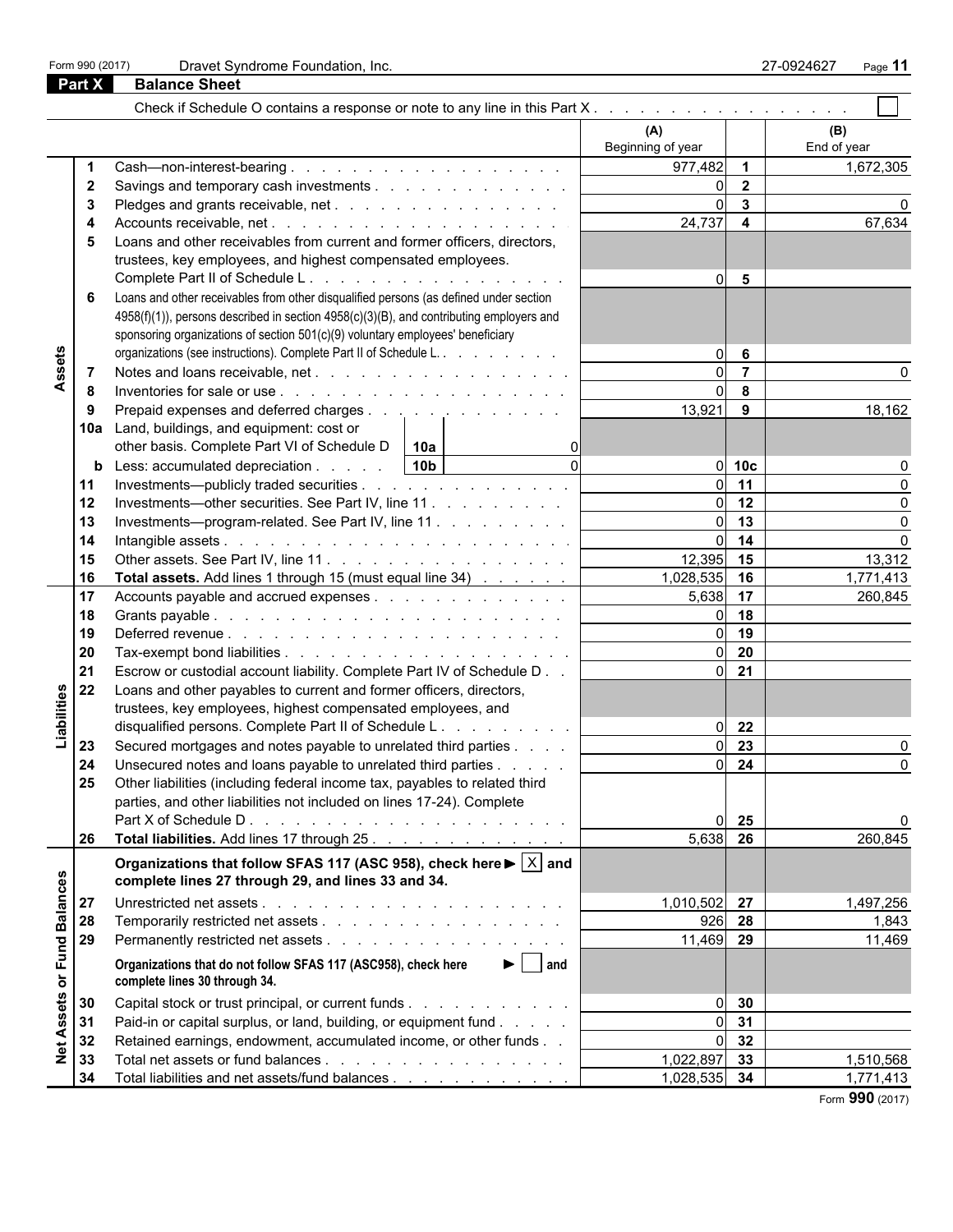|    | Form 990 (2017)<br>Dravet Syndrome Foundation, Inc.                                                              |                         | 27-0924627                     | Page 12         |
|----|------------------------------------------------------------------------------------------------------------------|-------------------------|--------------------------------|-----------------|
|    | <b>Part XI</b> Reconciliation of Net Assets                                                                      |                         |                                |                 |
|    | Check if Schedule O contains a response or note to any line in this Part XI                                      |                         |                                |                 |
|    |                                                                                                                  | $\mathbf 1$             |                                | 1,592,336       |
| 2  |                                                                                                                  | $\overline{2}$          |                                | 1,104,665       |
| 3  |                                                                                                                  | $\mathbf{3}$            |                                | 487,671         |
|    | Net assets or fund balances at beginning of year (must equal Part X, line 33, column (A)).                       | $\overline{\mathbf{4}}$ |                                | 1,022,897       |
| 5  |                                                                                                                  | 5                       |                                |                 |
|    |                                                                                                                  | 6                       |                                |                 |
| 7  |                                                                                                                  | $\overline{7}$          |                                |                 |
| 8  |                                                                                                                  | 8                       |                                |                 |
| 9  |                                                                                                                  | 9                       |                                |                 |
| 10 | Net assets or fund balances at end of year. Combine lines 3 through 9 (must equal Part X, line 33,               |                         |                                |                 |
|    |                                                                                                                  | 10                      |                                | 1,510,568       |
|    | <b>Part XII</b> Financial Statements and Reporting                                                               |                         |                                |                 |
|    | Check if Schedule O contains a response or note to any line in this Part XII                                     |                         |                                |                 |
|    |                                                                                                                  |                         |                                | Yes             |
|    | Accounting method used to prepare the Form 990:<br>  Cash<br>$X$ Accrual<br>Other                                |                         |                                |                 |
|    | If the organization changed its method of accounting from a prior year or checked "Other," explain in            |                         |                                |                 |
|    | Schedule O.                                                                                                      |                         |                                |                 |
| 2a | Were the organization's financial statements compiled or reviewed by an independent accountant? .                |                         | 2a                             | $\times$        |
|    | If "Yes," check a box below to indicate whether the financial statements for the year were compiled or           |                         |                                |                 |
|    | reviewed on a separate basis, consolidated basis, or both:                                                       |                         |                                |                 |
|    | Consolidated basis<br>Separate basis<br>Both consolidated and separate basis                                     |                         |                                |                 |
|    | <b>b</b> Were the organization's financial statements audited by an independent accountant?                      |                         | $\mathsf{X}$<br>2 <sub>b</sub> |                 |
|    | If "Yes," check a box below to indicate whether the financial statements for the year were audited on a          |                         |                                |                 |
|    | separate basis, consolidated basis, or both:                                                                     |                         |                                |                 |
|    | $\pmb{\times}$<br>Separate basis<br>Consolidated basis<br>Both consolidated and separate basis                   |                         |                                |                 |
|    |                                                                                                                  |                         |                                |                 |
|    | c If "Yes" to line 2a or 2b, does the organization have a committee that assumes responsibility for oversight of |                         |                                |                 |
|    | the audit, review, or compilation of its financial statements and selection of an independent accountant?.       |                         | 2c<br>$\mathsf{X}$             |                 |
|    | If the organization changed either its oversight process or selection process during the tax year, explain in    |                         |                                |                 |
|    | Schedule O.                                                                                                      |                         |                                |                 |
| За | As a result of a federal award, was the organization required to undergo an audit or audits as set forth in      |                         |                                |                 |
|    |                                                                                                                  |                         | За                             | X               |
|    | b If "Yes," did the organization undergo the required audit or audits? If the organization did not undergo the   |                         |                                |                 |
|    | required audit or audits, explain why in Schedule O and describe any steps taken to undergo such audits          |                         | 3b                             |                 |
|    |                                                                                                                  |                         |                                | Form 990 (2017) |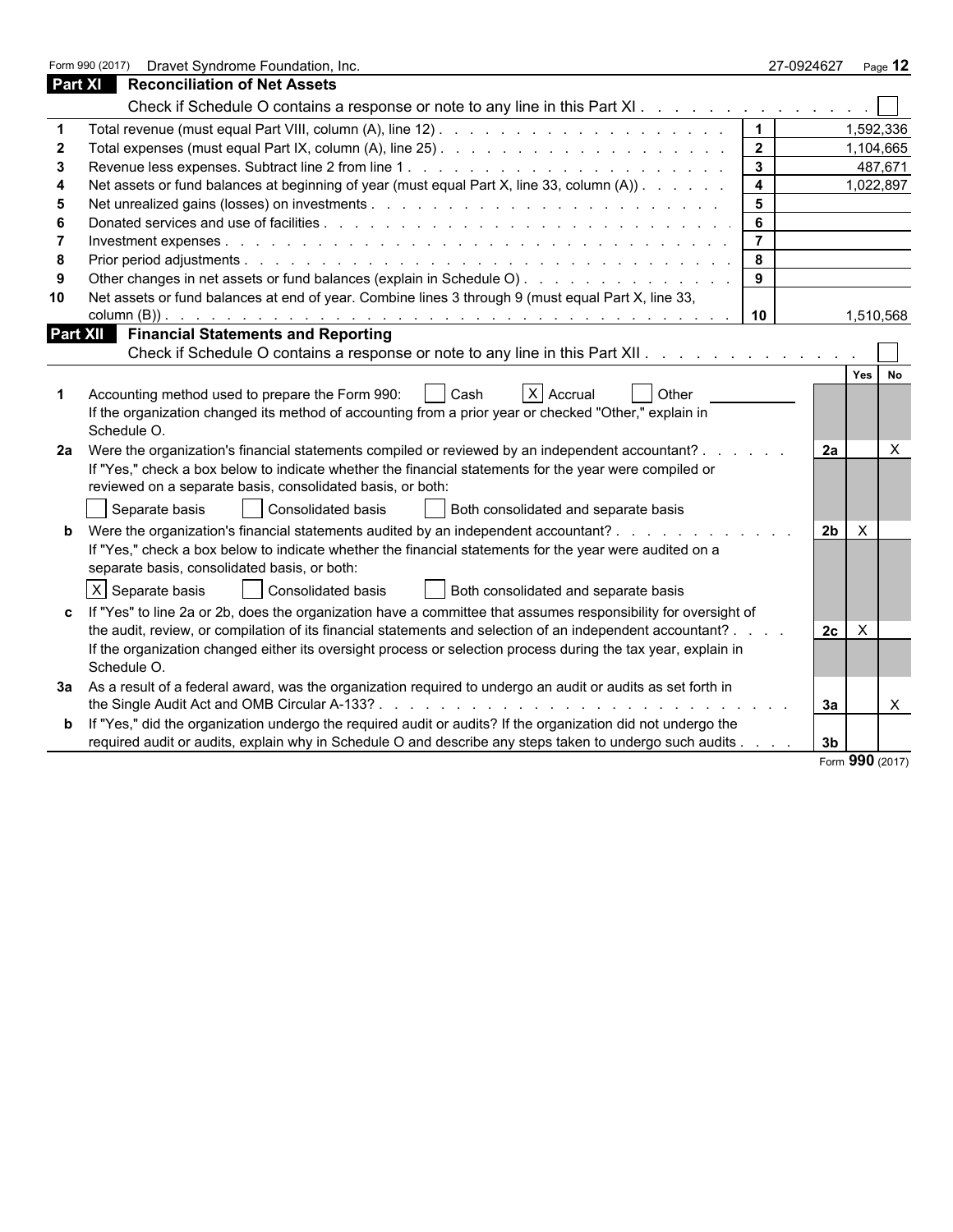|                          | <b>SCHEDULE A</b>        |                             |  |
|--------------------------|--------------------------|-----------------------------|--|
| $\overline{\phantom{0}}$ | $\overline{\phantom{a}}$ | $\sim$ $\sim$ $\sim$ $\sim$ |  |

## **SCHEDULE A** OMB No. 1545-0047 **(Form 990 or 990-EZ) Public Charity Status and Public Support**

**Complete if the organization is a section 501(c)(3) organization or a section 4947(a)(1) nonexempt charitable trust.**

| Department of the Treasury                                                                                |                                                                                                                           |                                                                        | Attach to Form 990 or Form 990-EZ.                                                                                                                                                                                                                              |                          |                                       |                                       | <b>Open to Public</b>               |  |  |  |  |
|-----------------------------------------------------------------------------------------------------------|---------------------------------------------------------------------------------------------------------------------------|------------------------------------------------------------------------|-----------------------------------------------------------------------------------------------------------------------------------------------------------------------------------------------------------------------------------------------------------------|--------------------------|---------------------------------------|---------------------------------------|-------------------------------------|--|--|--|--|
| Internal Revenue Service                                                                                  |                                                                                                                           | Go to www.irs.gov/Form990 for instructions and the latest information. |                                                                                                                                                                                                                                                                 |                          |                                       |                                       | Inspection                          |  |  |  |  |
| Name of the organization                                                                                  |                                                                                                                           |                                                                        |                                                                                                                                                                                                                                                                 |                          |                                       | <b>Employer identification number</b> |                                     |  |  |  |  |
| Dravet Syndrome Foundation, Inc.                                                                          |                                                                                                                           |                                                                        |                                                                                                                                                                                                                                                                 | 27-0924627               |                                       |                                       |                                     |  |  |  |  |
| Part I                                                                                                    |                                                                                                                           |                                                                        | Reason for Public Charity Status (All organizations must complete this part.) See instructions.                                                                                                                                                                 |                          |                                       |                                       |                                     |  |  |  |  |
| The organization is not a private foundation because it is: (For lines 1 through 12, check only one box.) |                                                                                                                           |                                                                        |                                                                                                                                                                                                                                                                 |                          |                                       |                                       |                                     |  |  |  |  |
| 1.                                                                                                        |                                                                                                                           |                                                                        | A church, convention of churches, or association of churches described in section 170(b)(1)(A)(i).                                                                                                                                                              |                          |                                       |                                       |                                     |  |  |  |  |
| $\mathbf{2}$                                                                                              | A school described in section 170(b)(1)(A)(ii). (Attach Schedule E (Form 990 or 990-EZ).)                                 |                                                                        |                                                                                                                                                                                                                                                                 |                          |                                       |                                       |                                     |  |  |  |  |
| 3                                                                                                         | A hospital or a cooperative hospital service organization described in section 170(b)(1)(A)(iii).                         |                                                                        |                                                                                                                                                                                                                                                                 |                          |                                       |                                       |                                     |  |  |  |  |
| 4                                                                                                         | A medical research organization operated in conjunction with a hospital described in section 170(b)(1)(A)(iii). Enter the |                                                                        |                                                                                                                                                                                                                                                                 |                          |                                       |                                       |                                     |  |  |  |  |
|                                                                                                           | hospital's name, city, and state:                                                                                         |                                                                        |                                                                                                                                                                                                                                                                 |                          |                                       |                                       |                                     |  |  |  |  |
| 5                                                                                                         | section 170(b)(1)(A)(iv). (Complete Part II.)                                                                             |                                                                        | An organization operated for the benefit of a college or university owned or operated by a governmental unit described in                                                                                                                                       |                          |                                       |                                       |                                     |  |  |  |  |
| 6                                                                                                         |                                                                                                                           |                                                                        | A federal, state, or local government or governmental unit described in section 170(b)(1)(A)(v).                                                                                                                                                                |                          |                                       |                                       |                                     |  |  |  |  |
| $\mathsf{X}$<br>$7^{\circ}$                                                                               |                                                                                                                           | described in section 170(b)(1)(A)(vi). (Complete Part II.)             | An organization that normally receives a substantial part of its support from a governmental unit or from the general public                                                                                                                                    |                          |                                       |                                       |                                     |  |  |  |  |
| 8                                                                                                         |                                                                                                                           |                                                                        | A community trust described in section 170(b)(1)(A)(vi). (Complete Part II.)                                                                                                                                                                                    |                          |                                       |                                       |                                     |  |  |  |  |
| 9                                                                                                         |                                                                                                                           |                                                                        | An agricultural research organization described in section 170(b)(1)(A)(ix) operated in conjunction with a land-grant college                                                                                                                                   |                          |                                       |                                       |                                     |  |  |  |  |
|                                                                                                           |                                                                                                                           |                                                                        | or university or a non-land-grant college of agriculture (see instructions). Enter the name, city, and state of the college or                                                                                                                                  |                          |                                       |                                       |                                     |  |  |  |  |
| university:<br>10                                                                                         |                                                                                                                           |                                                                        | An organization that normally receives: (1) more than 33 1/3% of its support from contributions, membership fees, and gross                                                                                                                                     |                          |                                       |                                       |                                     |  |  |  |  |
|                                                                                                           |                                                                                                                           |                                                                        | receipts from activities related to its exempt functions—subject to certain exceptions, and (2) no more than 33 1/3% of its                                                                                                                                     |                          |                                       |                                       |                                     |  |  |  |  |
|                                                                                                           |                                                                                                                           |                                                                        | support from gross investment income and unrelated business taxable income (less section 511 tax) from businesses                                                                                                                                               |                          |                                       |                                       |                                     |  |  |  |  |
|                                                                                                           |                                                                                                                           |                                                                        | acquired by the organization after June 30, 1975. See section 509(a)(2). (Complete Part III.)                                                                                                                                                                   |                          |                                       |                                       |                                     |  |  |  |  |
| 11                                                                                                        |                                                                                                                           |                                                                        | An organization organized and operated exclusively to test for public safety. See section 509(a)(4).                                                                                                                                                            |                          |                                       |                                       |                                     |  |  |  |  |
| 12                                                                                                        |                                                                                                                           |                                                                        | An organization organized and operated exclusively for the benefit of, to perform the functions of, or to carry out the purposes<br>of one or more publicly supported organizations described in section 509(a)(1) or section 509(a)(2). See section 509(a)(3). |                          |                                       |                                       |                                     |  |  |  |  |
|                                                                                                           |                                                                                                                           |                                                                        | Check the box in lines 12a through 12d that describes the type of supporting organization and complete lines 12e, 12f, and 12g.                                                                                                                                 |                          |                                       |                                       |                                     |  |  |  |  |
| a                                                                                                         |                                                                                                                           |                                                                        | Type I. A supporting organization operated, supervised, or controlled by its supported organization(s), typically by giving                                                                                                                                     |                          |                                       |                                       |                                     |  |  |  |  |
|                                                                                                           |                                                                                                                           | organization. You must complete Part IV, Sections A and B.             | the supported organization(s) the power to regularly appoint or elect a majority of the directors or trustees of the supporting                                                                                                                                 |                          |                                       |                                       |                                     |  |  |  |  |
| b                                                                                                         |                                                                                                                           |                                                                        | Type II. A supporting organization supervised or controlled in connection with its supported organization(s), by having                                                                                                                                         |                          |                                       |                                       |                                     |  |  |  |  |
|                                                                                                           |                                                                                                                           |                                                                        | control or management of the supporting organization vested in the same persons that control or manage the supported                                                                                                                                            |                          |                                       |                                       |                                     |  |  |  |  |
|                                                                                                           |                                                                                                                           |                                                                        | organization(s). You must complete Part IV, Sections A and C.                                                                                                                                                                                                   |                          |                                       |                                       |                                     |  |  |  |  |
| c                                                                                                         |                                                                                                                           |                                                                        | Type III functionally integrated. A supporting organization operated in connection with, and functionally integrated with,<br>its supported organization(s) (see instructions). You must complete Part IV, Sections A, D, and E.                                |                          |                                       |                                       |                                     |  |  |  |  |
| d                                                                                                         |                                                                                                                           |                                                                        | Type III non-functionally integrated. A supporting organization operated in connection with its supported organization(s)                                                                                                                                       |                          |                                       |                                       |                                     |  |  |  |  |
|                                                                                                           |                                                                                                                           |                                                                        | that is not functionally integrated. The organization generally must satisfy a distribution requirement and an attentiveness                                                                                                                                    |                          |                                       |                                       |                                     |  |  |  |  |
|                                                                                                           |                                                                                                                           |                                                                        | requirement (see instructions). You must complete Part IV, Sections A and D, and Part V.                                                                                                                                                                        |                          |                                       |                                       |                                     |  |  |  |  |
| е                                                                                                         |                                                                                                                           |                                                                        | Check this box if the organization received a written determination from the IRS that it is a Type I, Type II, Type III<br>functionally integrated, or Type III non-functionally integrated supporting organization.                                            |                          |                                       |                                       |                                     |  |  |  |  |
|                                                                                                           |                                                                                                                           | Enter the number of supported organizations.                           |                                                                                                                                                                                                                                                                 |                          |                                       |                                       | 0                                   |  |  |  |  |
|                                                                                                           |                                                                                                                           |                                                                        | Provide the following information about the supported organization(s).                                                                                                                                                                                          |                          |                                       |                                       |                                     |  |  |  |  |
| (i) Name of supported organization                                                                        |                                                                                                                           | $(ii)$ EIN                                                             | (iii) Type of organization                                                                                                                                                                                                                                      | (iv) Is the organization |                                       | (v) Amount of monetary                | (vi) Amount of                      |  |  |  |  |
|                                                                                                           |                                                                                                                           |                                                                        | (described on lines 1-10<br>above (see instructions))                                                                                                                                                                                                           |                          | listed in your governing<br>document? | support (see<br>instructions)         | other support (see<br>instructions) |  |  |  |  |
|                                                                                                           |                                                                                                                           |                                                                        |                                                                                                                                                                                                                                                                 |                          |                                       |                                       |                                     |  |  |  |  |
|                                                                                                           |                                                                                                                           |                                                                        |                                                                                                                                                                                                                                                                 | Yes                      | No                                    |                                       |                                     |  |  |  |  |
| (A)                                                                                                       |                                                                                                                           |                                                                        |                                                                                                                                                                                                                                                                 |                          |                                       |                                       |                                     |  |  |  |  |
|                                                                                                           |                                                                                                                           |                                                                        |                                                                                                                                                                                                                                                                 |                          |                                       |                                       |                                     |  |  |  |  |
| (B)                                                                                                       |                                                                                                                           |                                                                        |                                                                                                                                                                                                                                                                 |                          |                                       |                                       |                                     |  |  |  |  |
| (C)                                                                                                       |                                                                                                                           |                                                                        |                                                                                                                                                                                                                                                                 |                          |                                       |                                       |                                     |  |  |  |  |
|                                                                                                           |                                                                                                                           |                                                                        |                                                                                                                                                                                                                                                                 |                          |                                       |                                       |                                     |  |  |  |  |
| (D)                                                                                                       |                                                                                                                           |                                                                        |                                                                                                                                                                                                                                                                 |                          |                                       |                                       |                                     |  |  |  |  |
|                                                                                                           |                                                                                                                           |                                                                        |                                                                                                                                                                                                                                                                 |                          |                                       |                                       |                                     |  |  |  |  |
| (E)                                                                                                       |                                                                                                                           |                                                                        |                                                                                                                                                                                                                                                                 |                          |                                       |                                       |                                     |  |  |  |  |
|                                                                                                           |                                                                                                                           |                                                                        |                                                                                                                                                                                                                                                                 |                          |                                       |                                       |                                     |  |  |  |  |

**Total** 0 0

2017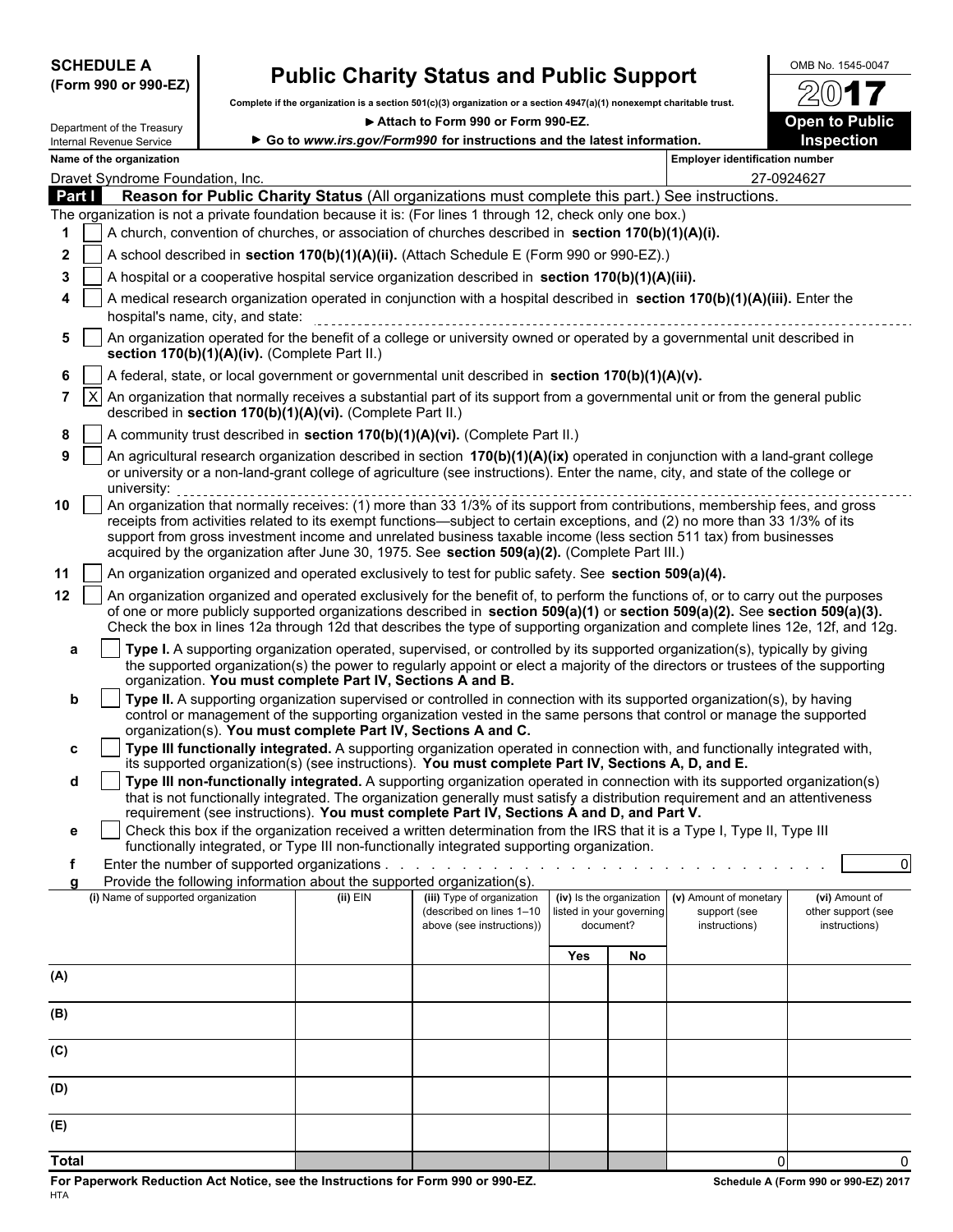|              | Support Schedule for Organizations Described in Sections 170(b)(1)(A)(iv) and 170(b)(1)(A)(vi)<br><b>Part II</b><br>(Complete only if you checked the box on line 5, 7, or 8 of Part I or if the organization failed to qualify under                                                                                                                                                                                                                                                                                                                                                                                                                                                                                                                                   |          |          |            |            |          |                                |
|--------------|-------------------------------------------------------------------------------------------------------------------------------------------------------------------------------------------------------------------------------------------------------------------------------------------------------------------------------------------------------------------------------------------------------------------------------------------------------------------------------------------------------------------------------------------------------------------------------------------------------------------------------------------------------------------------------------------------------------------------------------------------------------------------|----------|----------|------------|------------|----------|--------------------------------|
|              | Part III. If the organization fails to qualify under the tests listed below, please complete Part III.)                                                                                                                                                                                                                                                                                                                                                                                                                                                                                                                                                                                                                                                                 |          |          |            |            |          |                                |
|              | <b>Section A. Public Support</b>                                                                                                                                                                                                                                                                                                                                                                                                                                                                                                                                                                                                                                                                                                                                        |          |          |            |            |          |                                |
|              | Calendar year (or fiscal year beginning in)<br>$\blacktriangleright$                                                                                                                                                                                                                                                                                                                                                                                                                                                                                                                                                                                                                                                                                                    | (a) 2013 | (b) 2014 | $(c)$ 2015 | $(d)$ 2016 | (e) 2017 | (f) Total                      |
|              | 1 Gifts, grants, contributions, and<br>membership fees received. (Do not<br>include any "unusual grants.")                                                                                                                                                                                                                                                                                                                                                                                                                                                                                                                                                                                                                                                              | 316,534  | 395,282  | 464,518    | 224,607    | 997,080  | 2,398,021                      |
| $\mathbf{2}$ | Tax revenues levied for the organization's<br>benefit and either paid to or expended on<br>its behalf.                                                                                                                                                                                                                                                                                                                                                                                                                                                                                                                                                                                                                                                                  |          |          |            |            |          | 0                              |
| 3            | The value of services or facilities<br>furnished by a governmental unit to the<br>organization without charge                                                                                                                                                                                                                                                                                                                                                                                                                                                                                                                                                                                                                                                           |          |          |            |            |          | 0                              |
| 4<br>5       | <b>Total.</b> Add lines 1 through 3<br>The portion of total contributions by<br>each person (other than a<br>governmental unit or publicly<br>supported organization) included on<br>line 1 that exceeds 2% of the amount<br>shown on line 11, column $(f)$ .                                                                                                                                                                                                                                                                                                                                                                                                                                                                                                           | 316,534  | 395,282  | 464,518    | 224,607    | 997,080  | 2,398,021                      |
|              |                                                                                                                                                                                                                                                                                                                                                                                                                                                                                                                                                                                                                                                                                                                                                                         |          |          |            |            |          |                                |
| 6            | Public support. Subtract line 5 from line 4<br><b>Section B. Total Support</b>                                                                                                                                                                                                                                                                                                                                                                                                                                                                                                                                                                                                                                                                                          |          |          |            |            |          | 2,398,021                      |
|              | Calendar year (or fiscal year beginning in)<br>▶                                                                                                                                                                                                                                                                                                                                                                                                                                                                                                                                                                                                                                                                                                                        | (a) 2013 | (b) 2014 | $(c)$ 2015 | $(d)$ 2016 | (e) 2017 | (f) Total                      |
| 7            | Amounts from line 4.                                                                                                                                                                                                                                                                                                                                                                                                                                                                                                                                                                                                                                                                                                                                                    | 316,534  | 395,282  | 464,518    | 224,607    | 997,080  | 2,398,021                      |
| 8            | Gross income from interest, dividends,<br>payments received on securities loans,<br>rents, royalties, and income from                                                                                                                                                                                                                                                                                                                                                                                                                                                                                                                                                                                                                                                   |          |          |            |            |          |                                |
| 9            | similar sources<br>Net income from unrelated business<br>activities, whether or not the business is<br>regularly carried on                                                                                                                                                                                                                                                                                                                                                                                                                                                                                                                                                                                                                                             | 551      | 944      | 13         | 477        | 1,777    | 3,762<br>0                     |
| 10           | Other income. Do not include gain or<br>loss from the sale of capital assets<br>(Explain in Part VI.)                                                                                                                                                                                                                                                                                                                                                                                                                                                                                                                                                                                                                                                                   |          |          |            |            |          | 0                              |
|              | 11 Total support. Add lines 7 through 10.                                                                                                                                                                                                                                                                                                                                                                                                                                                                                                                                                                                                                                                                                                                               |          |          |            |            |          | 2,401,783                      |
|              |                                                                                                                                                                                                                                                                                                                                                                                                                                                                                                                                                                                                                                                                                                                                                                         |          |          |            |            | 12       |                                |
|              | 13 First five years. If the Form 990 is for the organization's first, second, third, fourth, or fifth tax year as a section 501(c)(3)                                                                                                                                                                                                                                                                                                                                                                                                                                                                                                                                                                                                                                   |          |          |            |            |          |                                |
|              | <b>Section C. Computation of Public Support Percentage</b>                                                                                                                                                                                                                                                                                                                                                                                                                                                                                                                                                                                                                                                                                                              |          |          |            |            | 14       | 99.84%                         |
| 15           | 14 Public support percentage for 2017 (line 6, column (f) divided by line 11, column (f)).<br>Public support percentage from 2016 Schedule A, Part II, line 14 manufacture and contact the service of the Pu<br>16a 33 1/3% support test-2017. If the organization did not check the box on line 13, and line 14 is 33 1/3% or more, check this box                                                                                                                                                                                                                                                                                                                                                                                                                     |          |          |            |            | 15       | $0.00\%$                       |
|              |                                                                                                                                                                                                                                                                                                                                                                                                                                                                                                                                                                                                                                                                                                                                                                         |          |          |            |            |          | $\blacktriangleright$ $\mid$ X |
|              | <b>b</b> 33 1/3% support test—2016. If the organization did not check a box on line 13 or 16a, and line 15 is 33 1/3% or more, check this                                                                                                                                                                                                                                                                                                                                                                                                                                                                                                                                                                                                                               |          |          |            |            |          |                                |
|              | 17a 10%-facts-and-circumstances test-2017. If the organization did not check a box on line 13, 16a, or 16b, and line 14<br>is 10% or more, and if the organization meets the "facts-and-circumstances" test, check this box and stop here. Explain in<br>Part VI how the organization meets the "facts-and-circumstances" test. The organization qualifies as a publicly supported<br><b>b 10%-facts-and-circumstances test-2016.</b> If the organization did not check a box on line 13, 16a, 16b, or 17a, and line<br>15 is 10% or more, and if the organization meets the "facts-and-circumstances" test, check this box andstop here.<br>Explain in Part VI how the organization meets the "facts-and-circumstances" test. The organization qualifies as a publicly |          |          |            |            |          |                                |
| 18           | Private foundation. If the organization did not check a box on line 13, 16a, 16b, 17a, or 17b, check this box and see                                                                                                                                                                                                                                                                                                                                                                                                                                                                                                                                                                                                                                                   |          |          |            |            |          |                                |
|              |                                                                                                                                                                                                                                                                                                                                                                                                                                                                                                                                                                                                                                                                                                                                                                         |          |          |            |            |          |                                |

Schedule A (Form 990 or 990-EZ) 2017 Dravet Syndrome Foundation, Inc. 27-0924627 Page 2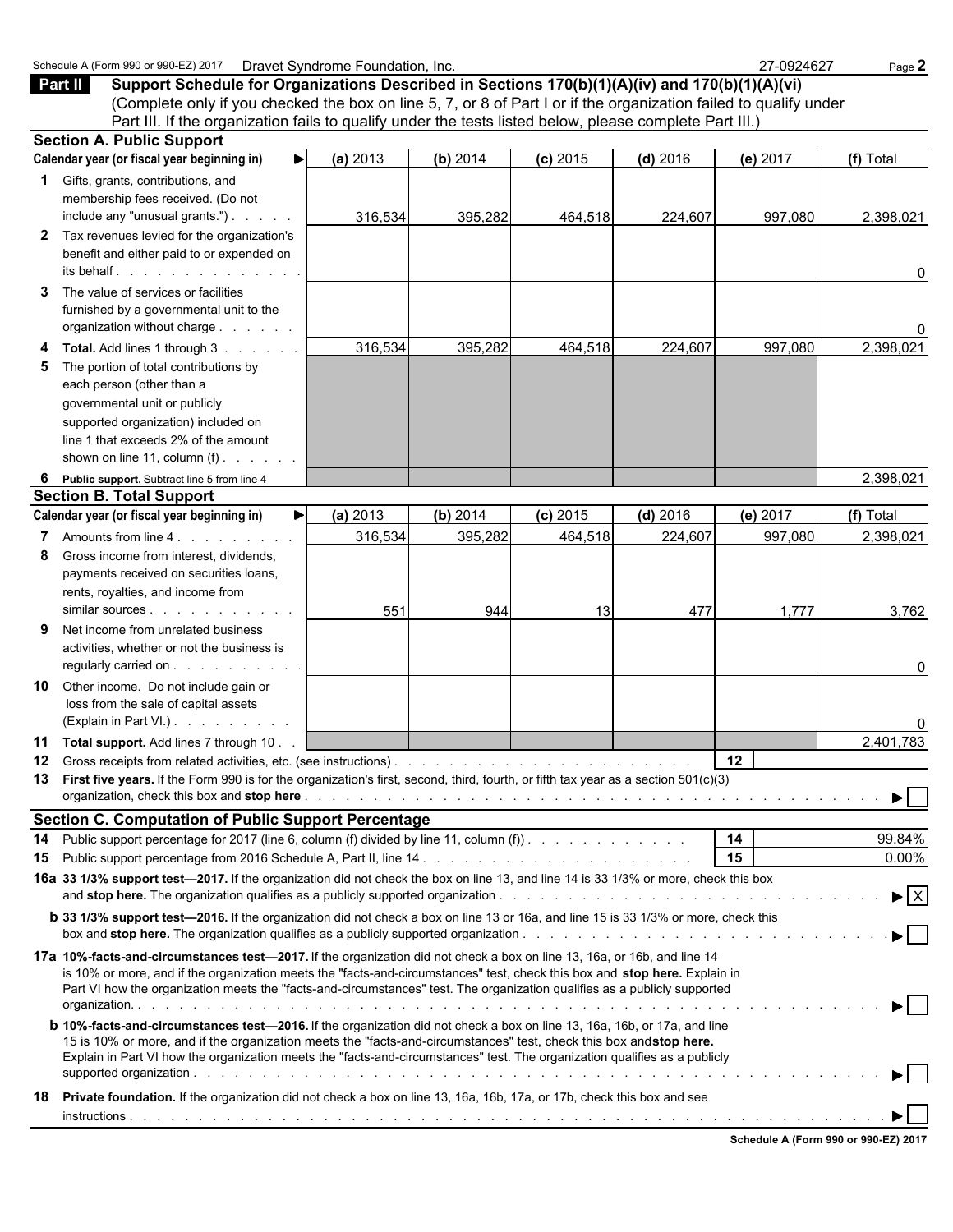Schedule A (Form 990 or 990-EZ) 2017 Dravet Syndrome Foundation, Inc.<br>**Part III** Support Schedule for Organizations Described in Section 509(a)(2)<br>**Part III** Support Schedule for Organizations Described in Section 509(a)(2 **Support Schedule for Organizations Described in Section 509(a)(2)** 

(Complete only if you checked the box on line 10 of Part I or if the organization failed to qualify under Part II. If the organization fails to qualify under the tests listed below, please complete Part II.)

|              | <b>Section A. Public Support</b>                                                                                                       |          |          |            |            |          |             |              |
|--------------|----------------------------------------------------------------------------------------------------------------------------------------|----------|----------|------------|------------|----------|-------------|--------------|
|              | Calendar year (or fiscal year beginning in)                                                                                            | (a) 2013 | (b) 2014 | $(c)$ 2015 | $(d)$ 2016 | (e) 2017 |             | (f) Total    |
|              | <b>1</b> Gifts, grants, contributions, and membership fees                                                                             |          |          |            |            |          |             |              |
|              | received. (Do not include any "unusual grants.")                                                                                       |          |          |            |            |          |             | 0            |
| $\mathbf{2}$ | Gross receipts from admissions, merchandise<br>sold or services performed, or facilities                                               |          |          |            |            |          |             |              |
|              | furnished in any activity that is related to the                                                                                       |          |          |            |            |          |             |              |
|              | organization's tax-exempt purpose                                                                                                      |          |          |            |            |          |             | 0            |
| 3            | Gross receipts from activities that are not an                                                                                         |          |          |            |            |          |             |              |
|              | unrelated trade or business under section 513.                                                                                         |          |          |            |            |          |             | $\mathbf{0}$ |
| 4            | Tax revenues levied for the organization's                                                                                             |          |          |            |            |          |             |              |
|              | benefit and either paid to or expended on                                                                                              |          |          |            |            |          |             |              |
|              | its behalf.                                                                                                                            |          |          |            |            |          |             | 0            |
| 5            | The value of services or facilities                                                                                                    |          |          |            |            |          |             |              |
|              | furnished by a governmental unit to the                                                                                                |          |          |            |            |          |             |              |
|              | organization without charge                                                                                                            |          |          |            |            |          |             | 0            |
| 6            | Total. Add lines 1 through 5.                                                                                                          | $\Omega$ | $\Omega$ |            | $\Omega$   |          | $\Omega$    | $\Omega$     |
|              | 7a Amounts included on lines 1, 2, and 3                                                                                               |          |          |            |            |          |             |              |
|              | received from disqualified persons                                                                                                     |          |          |            |            |          |             | $\mathbf{0}$ |
|              | <b>b</b> Amounts included on lines 2 and 3                                                                                             |          |          |            |            |          |             |              |
|              | received from other than disqualified                                                                                                  |          |          |            |            |          |             |              |
|              | persons that exceed the greater of \$5,000                                                                                             |          |          |            |            |          |             |              |
|              | or 1% of the amount on line 13 for the year                                                                                            |          |          |            |            |          |             | 0            |
|              | c Add lines 7a and 7b.                                                                                                                 | $\Omega$ | $\Omega$ |            | $\Omega$   |          | $\Omega$    | $\Omega$     |
| 8            | <b>Public support (Subtract line 7c from</b>                                                                                           |          |          |            |            |          |             |              |
|              | $line 6.)$ . <u>.</u>                                                                                                                  |          |          |            |            |          |             | $\Omega$     |
|              | <b>Section B. Total Support</b>                                                                                                        |          |          |            |            |          |             |              |
|              | Calendar year (or fiscal year beginning in)<br>▶                                                                                       | (a) 2013 | (b) 2014 | $(c)$ 2015 | $(d)$ 2016 | (e) 2017 |             | (f) Total    |
| 9            | Amounts from line 6.                                                                                                                   | $\Omega$ | $\Omega$ |            | $\Omega$   |          | $\Omega$    | $\Omega$     |
|              | <b>10a</b> Gross income from interest, dividends,                                                                                      |          |          |            |            |          |             |              |
|              | payments received on securities loans, rents,                                                                                          |          |          |            |            |          |             |              |
|              | royalties, and income from similar sources                                                                                             |          |          |            |            |          |             | $\mathbf{0}$ |
|              | <b>b</b> Unrelated business taxable income (less                                                                                       |          |          |            |            |          |             |              |
|              | section 511 taxes) from businesses                                                                                                     |          |          |            |            |          |             |              |
|              | acquired after June 30, 1975                                                                                                           |          |          |            |            |          |             | 0            |
|              | c Add lines 10a and 10b                                                                                                                | $\Omega$ | $\Omega$ |            | $\Omega$   |          | $\Omega$    | $\Omega$     |
|              | 11 Net income from unrelated business                                                                                                  |          |          |            |            |          |             |              |
|              | activities not included in line 10b, whether                                                                                           |          |          |            |            |          |             |              |
|              | or not the business is regularly carried on.                                                                                           |          |          |            |            |          |             | 0            |
| 12           | Other income. Do not include gain or                                                                                                   |          |          |            |            |          |             |              |
|              | loss from the sale of capital assets                                                                                                   |          |          |            |            |          |             |              |
|              | (Explain in Part VI.)                                                                                                                  |          |          |            |            |          |             | 0            |
|              | 13 Total support. (Add lines 9, 10c, 11,                                                                                               |          |          |            |            |          |             |              |
|              | and $12.$ ). $\ldots$ $\ldots$ $\ldots$ $\ldots$                                                                                       | $\Omega$ |          |            | 0          |          | $\mathbf 0$ | 0            |
|              | 14 First five years. If the Form 990 is for the organization's first, second, third, fourth, or fifth tax year as a section 501(c)(3)  |          |          |            |            |          |             |              |
|              |                                                                                                                                        |          |          |            |            |          |             | ▶∣           |
|              | <b>Section C. Computation of Public Support Percentage</b>                                                                             |          |          |            |            |          |             |              |
|              |                                                                                                                                        |          |          |            |            | 15       |             |              |
|              | 15 Public support percentage for 2017 (line 8, column (f) divided by line 13, column (f)).                                             |          |          |            |            |          |             | 0.00%        |
|              |                                                                                                                                        |          |          |            |            | 16       |             | 0.00%        |
|              | Section D. Computation of Investment Income Percentage                                                                                 |          |          |            |            |          |             |              |
|              | 17 Investment income percentage for 2017 (line 10c, column (f) divided by line 13, column (f)).                                        |          |          |            |            | 17       |             | 0.00%        |
| 18           |                                                                                                                                        |          |          |            |            | 18       |             | 0.00%        |
|              | 19a 33 1/3% support tests-2017. If the organization did not check the box on line 14, and line 15 is more than 33 1/3%, and line 17 is |          |          |            |            |          |             |              |
|              |                                                                                                                                        |          |          |            |            |          |             |              |
|              | b 33 1/3% support tests—2016. If the organization did not check a box on line 14 or line 19a, and line 16 is more than 33 1/3%, and    |          |          |            |            |          |             |              |
|              | line 18 is not more than 33 1/3%, check this box and stop here. The organization qualifies as a publicly supported organization        |          |          |            |            |          |             |              |
|              |                                                                                                                                        |          |          |            |            |          |             |              |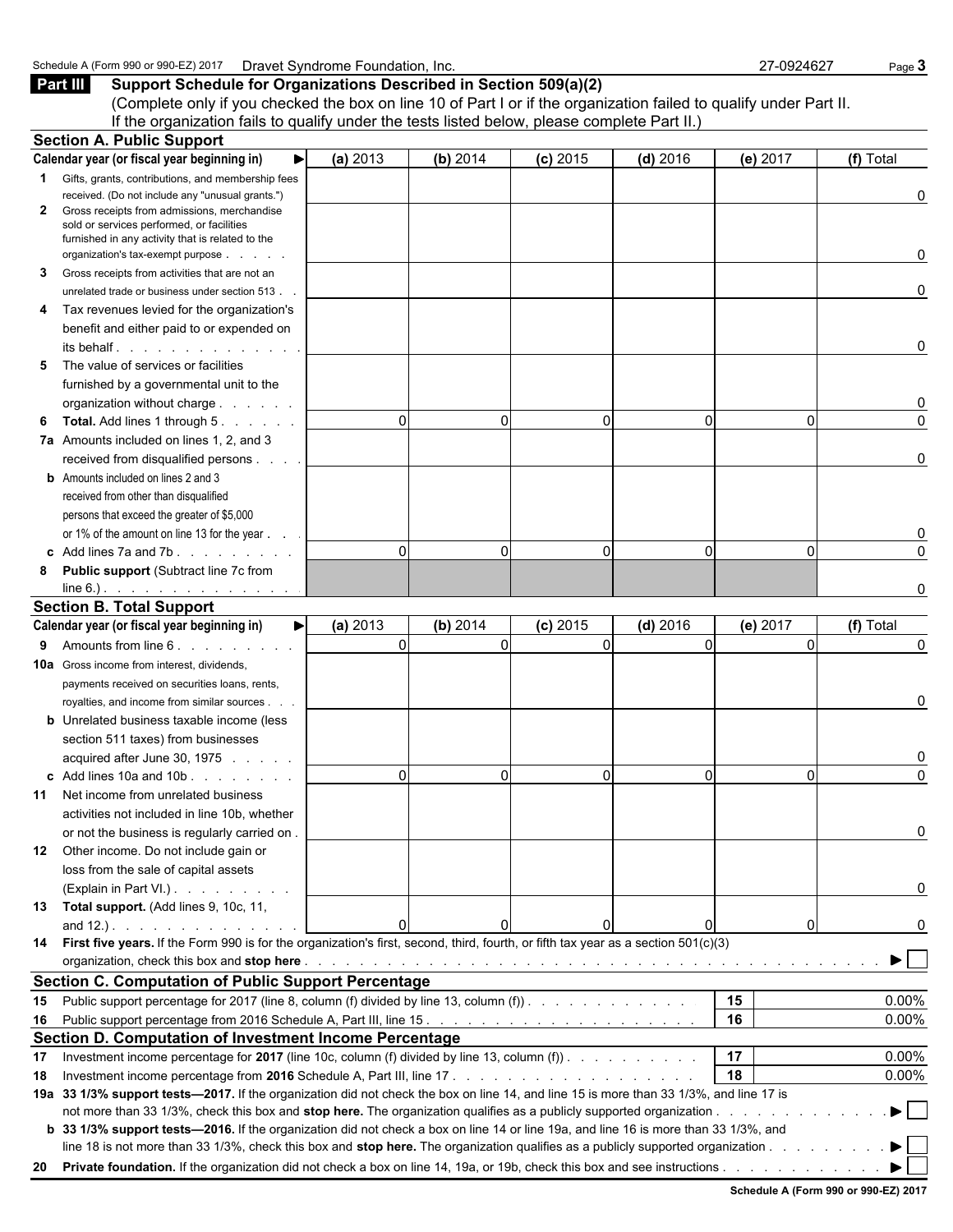### **Part IV Supporting Organizations**

(Complete only if you checked a box in line 12 on Part I. If you checked 12a of Part I, complete Sections A and B. If you checked 12b of Part I, complete Sections A and C. If you checked 12c of Part I, complete Sections A, D, and E. If you checked 12d of Part I, complete Sections A and D, and complete Part V.)

### **Section A. All Supporting Organizations**

- **1** Are all of the organization's supported organizations listed by name in the organization's governing documents? *If* "*No,*" *describe in Part VI how the supported organizations are designated. If designated by class or purpose, describe the designation. If historic and continuing relationship, explain.* **1**
- **2** Did the organization have any supported organization that does not have an IRS determination of status under section 509(a)(1) or (2)? *If* "*Yes,* " *explain in Part VI how the organization determined that the supported organization was described in section 509(a)(1) or (2).*
- **3a** Did the organization have a supported organization described in section 501(c)(4), (5), or (6)? *If* "*Yes,* " *answer (b) and (c) below.* **3a**
- **b** Did the organization confirm that each supported organization qualified under section 501(c)(4), (5), or (6) and satisfied the public support tests under section 509(a)(2)? *If* "*Yes,* " *describe in Part VI when and how the organization made the determination.* **3b**
- **c** Did the organization ensure that all support to such organizations was used exclusively for section 170(c)(2) (B) purposes? *If* "*Yes,* " *explain in Part VI what controls the organization put in place to ensure such use.* **3c**
- **4a** Was any supported organization not organized in the United States ("foreign supported organization")? *If "Yes," and if you checked 12a or 12b in Part I, answer (b) and (c) below.* **4a**
- **b** Did the organization have ultimate control and discretion in deciding whether to make grants to the foreign supported organization? *If* "*Yes,* " *describe in Part VI how the organization had such control and discretion despite being controlled or supervised by or in connection with its supported organizations.* **4b**
- **c** Did the organization support any foreign supported organization that does not have an IRS determination under sections 501(c)(3) and 509(a)(1) or (2)? *If* "*Yes,* " *explain in Part VI what controls the organization used to ensure that all support to the foreign supported organization was used exclusively for section 170(c)(2)(B) purposes.* **4c**
- **5a** Did the organization add, substitute, or remove any supported organizations during the tax year? *If* "*Yes,* " *answer (b) and (c) below (if applicable). Also, provide detail in Part VI , including (i) the names and EIN numbers of the supported organizations added, substituted, or removed; (ii) the reasons for each such action; (iii) the authority under the organization's organizing document authorizing such action; and (iv) how the action was accomplished (such as by amendment to the organizing document).* **5a**
- **b Type I or Type II only.** Was any added or substituted supported organization part of a class already designated in the organization's organizing document? **5b**
- **c Substitutions only.** Was the substitution the result of an event beyond the organization's control? **5c**
- **6** Did the organization provide support (whether in the form of grants or the provision of services or facilities) to anyone other than (i) its supported organizations, (ii) individuals that are part of the charitable class benefited by one or more of its supported organizations, or (iii) other supporting organizations that also support or benefit one or more of the filing organization's supported organizations? *If "Yes," provide detail in Part VI.* **6**
- **7** Did the organization provide a grant, loan, compensation, or other similar payment to a substantial contributor (defined in section 4958(c)(3)(C)), a family member of a substantial contributor, or a 35% controlled entity with regard to a substantial contributor? *If "Yes," complete Part I of Schedule L (Form 990 or 990-EZ).* **7**
- **8** Did the organization make a loan to a disqualified person (as defined in section 4958) not described in line 7? *If "Yes," complete Part I of Schedule L (Form 990 or 990-EZ).* **8**
- **9a** Was the organization controlled directly or indirectly at any time during the tax year by one or more disqualified persons as defined in section 4946 (other than foundation managers and organizations described in section 509(a)(1) or (2))? *If* "*Yes*, " *provide detail in Part VI.*
- **b** Did one or more disqualified persons (as defined in line 9a) hold a controlling interest in any entity in which the supporting organization had an interest? *If* "*Yes,* " *provide detail in Part VI.* **9b**
- **c** Did a disqualified person (as defined in line 9a) have an ownership interest in, or derive any personal benefit from, assets in which the supporting organization also had an interest? *If* "*Yes,* " *provide detail in Part VI.* **9c**
- **10a** Was the organization subject to the excess business holdings rules of section 4943 because of section 4943(f) (regarding certain Type II supporting organizations, and all Type III non-functionally integrated supporting organizations)? *If "Yes," answer 10b below.* 
	- **b** Did the organization have any excess business holdings in the tax year? *(Use Schedule C, Form 4720, to determine whether the organization had excess business holdings.)* **10b**

|                 | Yes | <u>No</u> |
|-----------------|-----|-----------|
|                 |     |           |
| 1               |     |           |
|                 |     |           |
| $\overline{2}$  |     |           |
|                 |     |           |
| <u>3a</u>       |     |           |
|                 |     |           |
| <u>3b</u>       |     |           |
| <u>3c</u>       |     |           |
|                 |     |           |
| <u>4a</u>       |     |           |
|                 |     |           |
| 4 <sub>b</sub>  |     |           |
|                 |     |           |
| 4c              |     |           |
|                 |     |           |
| <u>5a</u>       |     |           |
|                 |     |           |
| <u>5b</u>       |     |           |
| <u>5с</u>       |     |           |
| 6               |     |           |
|                 |     |           |
| 7               |     |           |
|                 |     |           |
| 8               |     |           |
| 9a              |     |           |
|                 |     |           |
| 9b              |     |           |
|                 |     |           |
| 9c              |     |           |
|                 |     |           |
| 10a             |     |           |
| 10 <sub>b</sub> |     |           |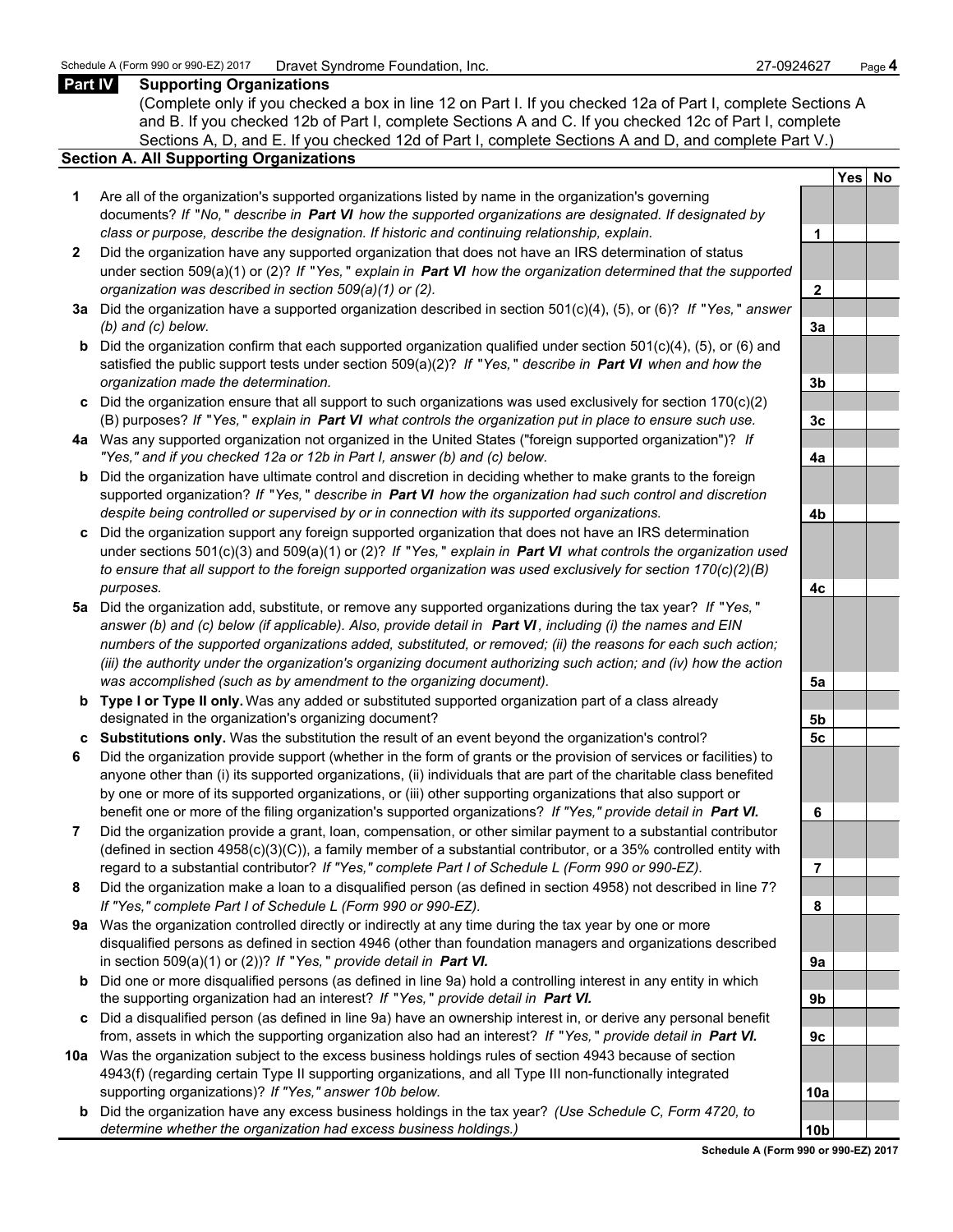| Part IV      | <b>Supporting Organizations (continued)</b>                                                                             |                 |            |           |
|--------------|-------------------------------------------------------------------------------------------------------------------------|-----------------|------------|-----------|
|              |                                                                                                                         |                 | Yes        | No        |
| 11           | Has the organization accepted a gift or contribution from any of the following persons?                                 |                 |            |           |
| a            | A person who directly or indirectly controls, either alone or together with persons described in (b) and (c)            |                 |            |           |
|              | below, the governing body of a supported organization?                                                                  | 11a             |            |           |
| b            | A family member of a person described in (a) above?                                                                     | 11 <sub>b</sub> |            |           |
|              | c A 35% controlled entity of a person described in (a) or (b) above? If "Yes" to a, b, or c, provide detail in Part VI. | 11c             |            |           |
|              | <b>Section B. Type I Supporting Organizations</b>                                                                       |                 |            |           |
|              |                                                                                                                         |                 | Yes        | No        |
| 1            | Did the directors, trustees, or membership of one or more supported organizations have the power to                     |                 |            |           |
|              | regularly appoint or elect at least a majority of the organization's directors or trustees at all times during the      |                 |            |           |
|              | tax year? If "No," describe in Part VI how the supported organization(s) effectively operated, supervised, or           |                 |            |           |
|              | controlled the organization's activities. If the organization had more than one supported organization,                 |                 |            |           |
|              | describe how the powers to appoint and/or remove directors or trustees were allocated among the supported               |                 |            |           |
|              | organizations and what conditions or restrictions, if any, applied to such powers during the tax year.                  | 1               |            |           |
| $\mathbf{2}$ | Did the organization operate for the benefit of any supported organization other than the supported                     |                 |            |           |
|              | organization(s) that operated, supervised, or controlled the supporting organization? If "Yes," explain in Part         |                 |            |           |
|              | VI how providing such benefit carried out the purposes of the supported organization(s) that operated,                  |                 |            |           |
|              | supervised, or controlled the supporting organization.                                                                  | $\mathbf{2}$    |            |           |
|              | <b>Section C. Type II Supporting Organizations</b>                                                                      |                 |            |           |
|              |                                                                                                                         |                 | <b>Yes</b> | <b>No</b> |
| 1            | Were a majority of the organization's directors or trustees during the tax year also a majority of the directors        |                 |            |           |
|              | or trustees of each of the organization's supported organization(s)? If "No," describe in Part VI how control           |                 |            |           |
|              | or management of the supporting organization was vested in the same persons that controlled or managed                  |                 |            |           |
|              | the supported organization(s).                                                                                          | 1               |            |           |
|              | <b>Section D. All Type III Supporting Organizations</b>                                                                 |                 |            |           |
|              |                                                                                                                         |                 | <b>Yes</b> | No        |
| 1            | Did the organization provide to each of its supported organizations, by the last day of the fifth month of the          |                 |            |           |
|              | organization's tax year, (i) a written notice describing the type and amount of support provided during the prior tax   |                 |            |           |
|              | year, (ii) a copy of the Form 990 that was most recently filed as of the date of notification, and (iii) copies of the  |                 |            |           |
|              | organization's governing documents in effect on the date of notification, to the extent not previously provided?        | 1               |            |           |
| $\mathbf{2}$ | Were any of the organization's officers, directors, or trustees either (i) appointed or elected by the supported        |                 |            |           |
|              | organization(s) or (ii) serving on the governing body of a supported organization? If "No," explain in Part VI how      |                 |            |           |
|              | the organization maintained a close and continuous working relationship with the supported organization(s).             | $\mathbf{2}$    |            |           |
| 3            | By reason of the relationship described in (2), did the organization's supported organizations have a                   |                 |            |           |
|              | significant voice in the organization's investment policies and in directing the use of the organization's              |                 |            |           |
|              | income or assets at all times during the tax year? If "Yes," describe in Part VI the role the organization's            |                 |            |           |
|              | supported organizations played in this regard.                                                                          | 3               |            |           |

## **Section E. Type III Functionally Integrated Supporting Organizations**

- **1** *Check the box next to the method that the organization used to satisfy the Integral Part Test during the year ( see instructions ).*
- **a** The organization satisfied the Activities Test. *Complete line 2 below.*
- **b**  $\vert$  The organization is the parent of each of its supported organizations. *Complete line 3 below.*
- **c** The organization supported a governmental entity. *Describe in Part VI how you supported a government entity (see instructions).*
- **2** Activities Test. *Answer (a) and (b) below.* **Yes No**
- **a** Did substantially all of the organization's activities during the tax year directly further the exempt purposes of the supported organization(s) to which the organization was responsive? *If* "*Yes,* " *then in Part VI identify those supported organizations and explain how these activities directly furthered their exempt purposes, how the organization was responsive to those supported organizations, and how the organization determined that these activities constituted substantially all of its activities.* **2a**
- **b** Did the activities described in (a) constitute activities that, but for the organization's involvement, one or more of the organization's supported organization(s) would have been engaged in? *If* "*Yes,* " *explain in Part VI the reasons for the organization's position that its supported organization(s) would have engaged in these activities but for the organization's involvement.* **2b**
- **3** Parent of Supported Organizations. *Answer (a) and (b) below.*
- **a** Did the organization have the power to regularly appoint or elect a majority of the officers, directors, or trustees of each of the supported organizations? *Provide details in Part VI.* **3a**
- **b** Did the organization exercise a substantial degree of direction over the policies, programs, and activities of each of its supported organizations? *If* "*Yes,* " *describe in Part VI the role played by the organization in this regard.* **3b**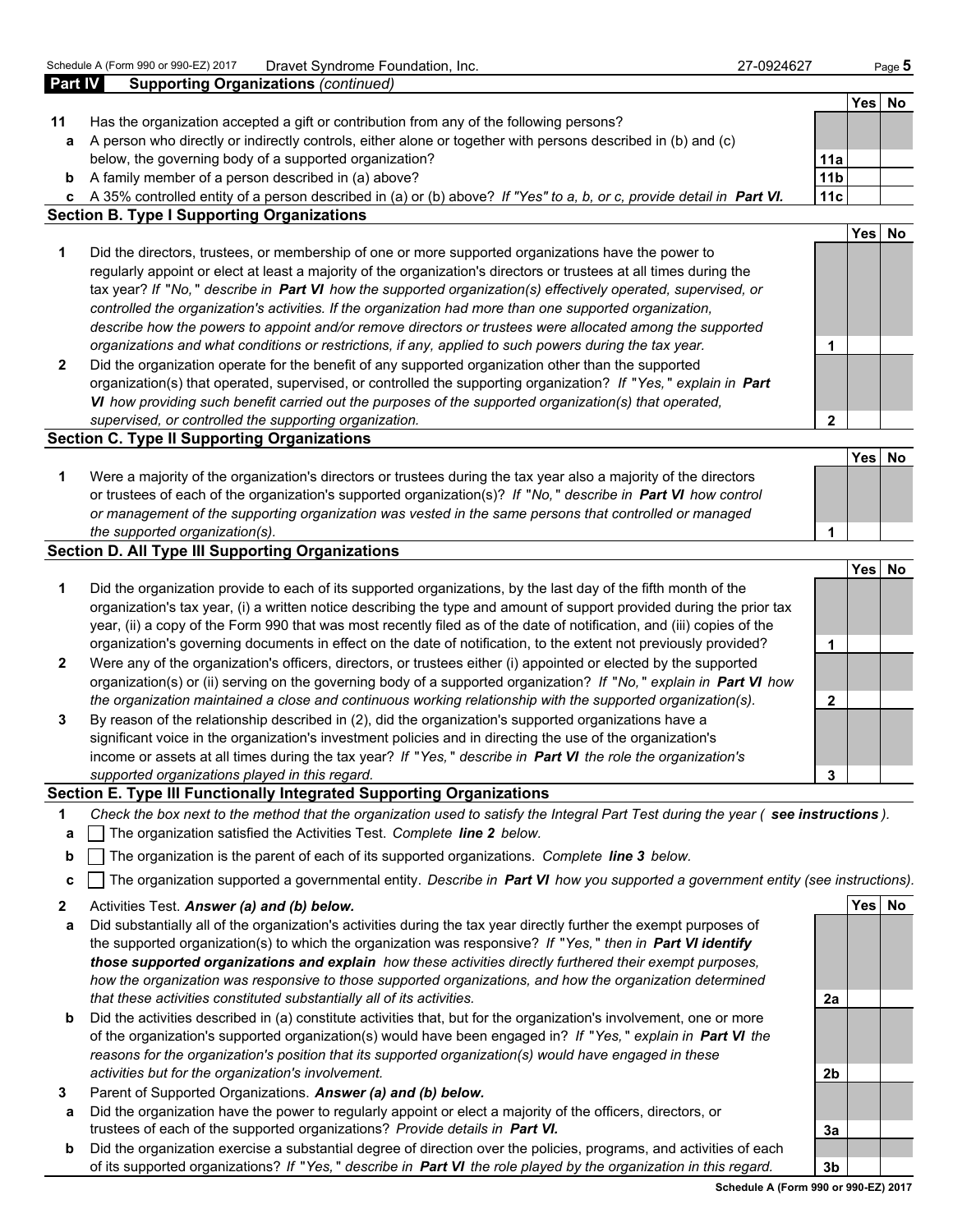Schedule A (Form 990 or 990-EZ) 2017 Dravet Syndrome Foundation, Inc.<br>**Part V Type III Non-Functionally Integrated 509(a)(3) Supporting Organizations** 27-0924627 Page 6

| Type III Non-Functionally Integrated 509(a)(3) Supporting Organizations<br><b>Part V</b>                                              |                |                |                                |
|---------------------------------------------------------------------------------------------------------------------------------------|----------------|----------------|--------------------------------|
| Check here if the organization satisfied the Integral Part Test as a qualifying trust on Nov. 20, 1970 (explain in Part VI). See<br>1 |                |                |                                |
| instructions. All other Type III non-functionally integrated supporting organizations must complete Sections A through E.             |                |                |                                |
| <b>Section A - Adjusted Net Income</b>                                                                                                |                | (A) Prior Year | (B) Current Year<br>(optional) |
| 1 Net short-term capital gain                                                                                                         | $\mathbf{1}$   |                |                                |
| 2 Recoveries of prior-year distributions                                                                                              | $\mathbf 2$    |                |                                |
| 3 Other gross income (see instructions)                                                                                               | 3              |                |                                |
| 4 Add lines 1 through 3.                                                                                                              | 4              | 0              | $\Omega$                       |
| 5 Depreciation and depletion                                                                                                          | 5              |                |                                |
| 6 Portion of operating expenses paid or incurred for production or                                                                    |                |                |                                |
| collection of gross income or for management, conservation, or                                                                        |                |                |                                |
| maintenance of property held for production of income (see instructions)                                                              | 6              |                |                                |
| 7 Other expenses (see instructions)                                                                                                   | $\overline{7}$ |                |                                |
| 8 Adjusted Net Income (subtract lines 5, 6, and 7 from line 4).                                                                       | 8              | $\Omega$       | $\mathbf{0}$                   |
| <b>Section B - Minimum Asset Amount</b>                                                                                               |                | (A) Prior Year | (B) Current Year<br>(optional) |
| 1 Aggregate fair market value of all non-exempt-use assets (see                                                                       |                |                |                                |
| instructions for short tax year or assets held for part of year):                                                                     |                |                |                                |
| a Average monthly value of securities                                                                                                 | 1a             |                |                                |
| <b>b</b> Average monthly cash balances                                                                                                | 1 <sub>b</sub> |                |                                |
| c Fair market value of other non-exempt-use assets                                                                                    | 1 <sub>c</sub> |                |                                |
| d Total (add lines 1a, 1b, and 1c)                                                                                                    | 1 <sub>d</sub> | 0              | $\mathbf{0}$                   |
| e Discount claimed for blockage or other                                                                                              |                |                |                                |
| factors (explain in detail in Part VI):                                                                                               |                |                |                                |
| 2 Acquisition indebtedness applicable to non-exempt-use assets                                                                        | $\mathbf 2$    |                |                                |
| 3 Subtract line 2 from line 1d.                                                                                                       | 3              | 0              | 0                              |
| 4 Cash deemed held for exempt use. Enter 1-1/2% of line 3 (for greater amount,                                                        |                |                |                                |
| see instructions).                                                                                                                    | 4              | 0              | 0                              |
| 5 Net value of non-exempt-use assets (subtract line 4 from line 3)                                                                    | 5              | $\Omega$       | $\mathbf 0$                    |
| 6 Multiply line 5 by .035.                                                                                                            | 6              | 0              | 0                              |
| 7 Recoveries of prior-year distributions                                                                                              | $\overline{7}$ | 0              | 0                              |
| 8 Minimum Asset Amount (add line 7 to line 6)                                                                                         | 8              | 0              | $\Omega$                       |
| <b>Section C - Distributable Amount</b>                                                                                               |                |                | <b>Current Year</b>            |
| 1 Adjusted net income for prior year (from Section A, line 8, Column A)                                                               | 1              |                | 0                              |
| 2 Enter 85% of line 1                                                                                                                 | $\overline{2}$ |                | 0                              |
| 3 Minimum asset amount for prior year (from Section B, line 8, Column A)                                                              | 3              |                | 0                              |
| 4 Enter greater of line 2 or line 3.                                                                                                  | 4              |                | 0                              |
| 5 Income tax imposed in prior year                                                                                                    | 5              |                |                                |
| 6 Distributable Amount. Subtract line 5 from line 4, unless subject to                                                                |                |                |                                |
| emergency temporary reduction (see instructions).                                                                                     | 6              |                | 0                              |

**7** Check here if the current year is the organization's first as a non-functionally integrated Type III supporting organization (see instructions).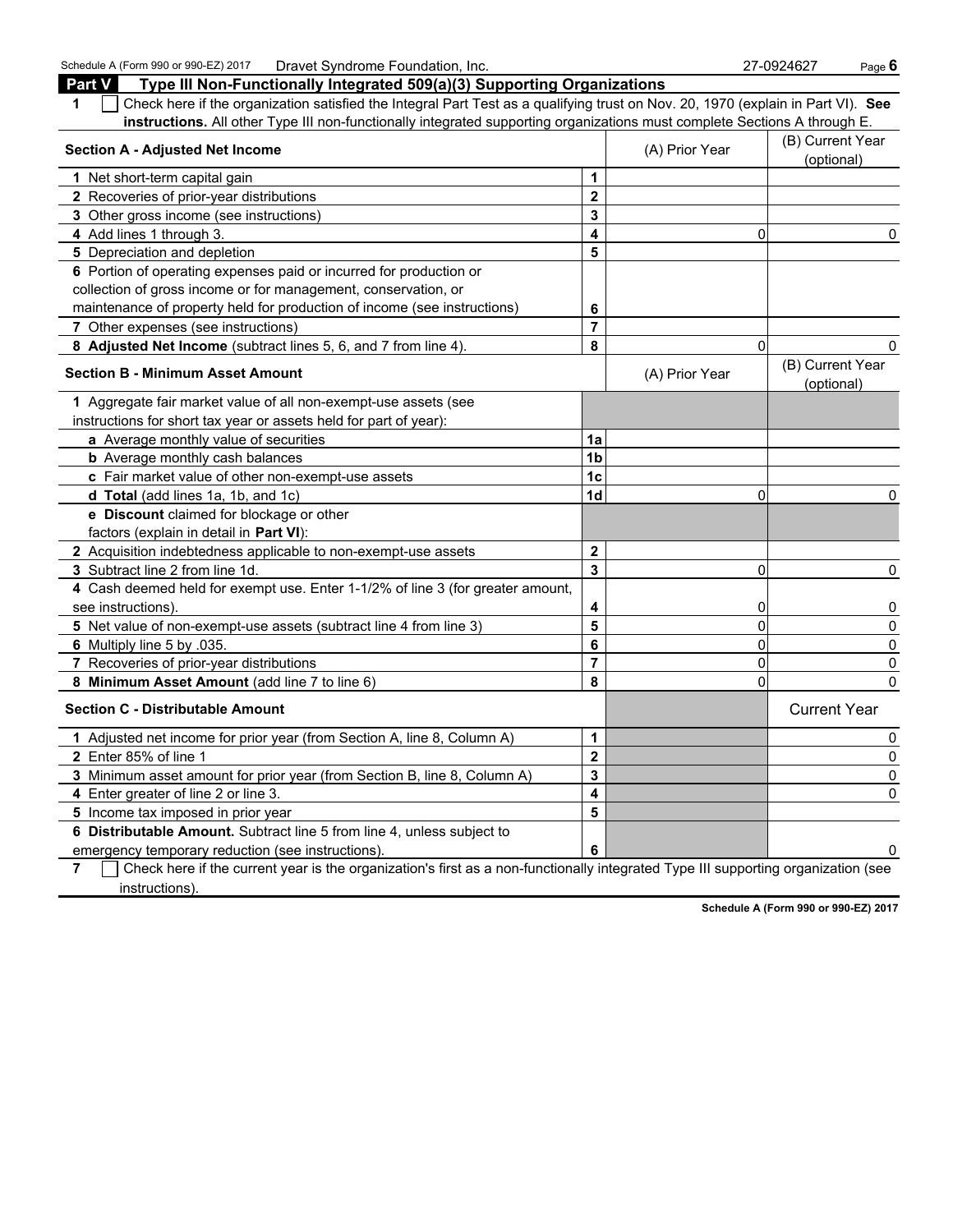| <b>Part V</b>  | Type III Non-Functionally Integrated 509(a)(3) Supporting Organizations (continued)        |                                             |                           |                      |
|----------------|--------------------------------------------------------------------------------------------|---------------------------------------------|---------------------------|----------------------|
|                | <b>Section D - Distributions</b>                                                           |                                             |                           | <b>Current Year</b>  |
| 1              | Amounts paid to supported organizations to accomplish exempt purposes                      |                                             |                           |                      |
|                | 2 Amounts paid to perform activity that directly furthers exempt purposes of supported     |                                             |                           |                      |
|                | organizations, in excess of income from activity                                           |                                             |                           |                      |
|                | 3 Administrative expenses paid to accomplish exempt purposes of supported organizations    |                                             |                           |                      |
|                | Amounts paid to acquire exempt-use assets                                                  |                                             |                           |                      |
|                | Qualified set-aside amounts (prior IRS approval required)                                  |                                             |                           |                      |
|                | Other distributions (describe in Part VI). See instructions.                               |                                             |                           |                      |
| 7              | Total annual distributions. Add lines 1 through 6.                                         |                                             |                           | <sup>0</sup>         |
| 8              | Distributions to attentive supported organizations to which the organization is responsive |                                             |                           |                      |
|                | (provide details in Part VI). See instructions.                                            |                                             |                           |                      |
|                | 9 Distributable amount for 2017 from Section C, line 6                                     |                                             |                           |                      |
| 10             | Line 8 amount divided by line 9 amount                                                     |                                             |                           | 0.000                |
|                |                                                                                            |                                             | (ii)                      | (iii)                |
|                | Section E - Distribution Allocations (see instructions)                                    | $\mathbf{u}$<br><b>Excess Distributions</b> | <b>Underdistributions</b> | <b>Distributable</b> |
|                |                                                                                            |                                             | Pre-2017                  | Amount for 2017      |
| 1.             | Distributable amount for 2017 from Section C, line 6                                       |                                             |                           |                      |
|                | Underdistributions, if any, for years prior to 2017                                        |                                             |                           |                      |
| 2              | (reasonable cause required-explain in Part VI). See                                        |                                             |                           |                      |
|                | instructions.                                                                              |                                             |                           |                      |
| 3              | Excess distributions carryover, if any, to 2017                                            |                                             |                           |                      |
| a              |                                                                                            |                                             |                           |                      |
| b              | From 2013.                                                                                 |                                             |                           |                      |
| c              | From 2014. $\ldots$ $\ldots$ .                                                             |                                             |                           |                      |
| d              | From $2015.$                                                                               |                                             |                           |                      |
|                | From 2016. $\ldots$                                                                        |                                             |                           |                      |
| f              | Total of lines 3a through e                                                                | $\Omega$                                    |                           |                      |
|                | Applied to underdistributions of prior years                                               |                                             | $\Omega$                  |                      |
| h.             | Applied to 2017 distributable amount                                                       |                                             |                           |                      |
|                | Carryover from 2012 not applied (see instructions)                                         |                                             |                           |                      |
|                | Remainder. Subtract lines 3g, 3h, and 3i from 3f.                                          | $\Omega$                                    |                           |                      |
| 4              | Distributions for 2017 from                                                                |                                             |                           |                      |
|                | Section D, line 7:<br>\$<br>0                                                              |                                             |                           |                      |
|                | a Applied to underdistributions of prior years                                             |                                             | $\Omega$                  |                      |
|                | Applied to 2017 distributable amount                                                       |                                             |                           |                      |
|                | c Remainder. Subtract lines 4a and 4b from 4.                                              | 0                                           |                           |                      |
| 5              | Remaining underdistributions for years prior to 2017, if                                   |                                             |                           |                      |
|                | any. Subtract lines 3g and 4a from line 2. For result                                      |                                             |                           |                      |
|                | greater than zero, explain in Part VI. See instructions.                                   |                                             | $\Omega$                  |                      |
| 6              | Remaining underdistributions for 2017. Subtract lines 3h                                   |                                             |                           |                      |
|                | and 4b from line 1. For result greater than zero, explain in                               |                                             |                           |                      |
|                | <b>Part VI.</b> See instructions.                                                          |                                             |                           |                      |
| $\overline{7}$ | Excess distributions carryover to 2018. Add lines 3j                                       |                                             |                           |                      |
|                | and 4c.                                                                                    | 0                                           |                           |                      |
| 8              | Breakdown of line 7:                                                                       |                                             |                           |                      |
|                | a Excess from 2013.<br>0                                                                   |                                             |                           |                      |
| b              | $\Omega$<br>Excess from 2014.                                                              |                                             |                           |                      |
|                | $\Omega$<br>c Excess from 2015.                                                            |                                             |                           |                      |
| d              | Excess from 2016.<br>$\Omega$                                                              |                                             |                           |                      |
|                | $\Omega$<br>e Excess from 2017.                                                            |                                             |                           |                      |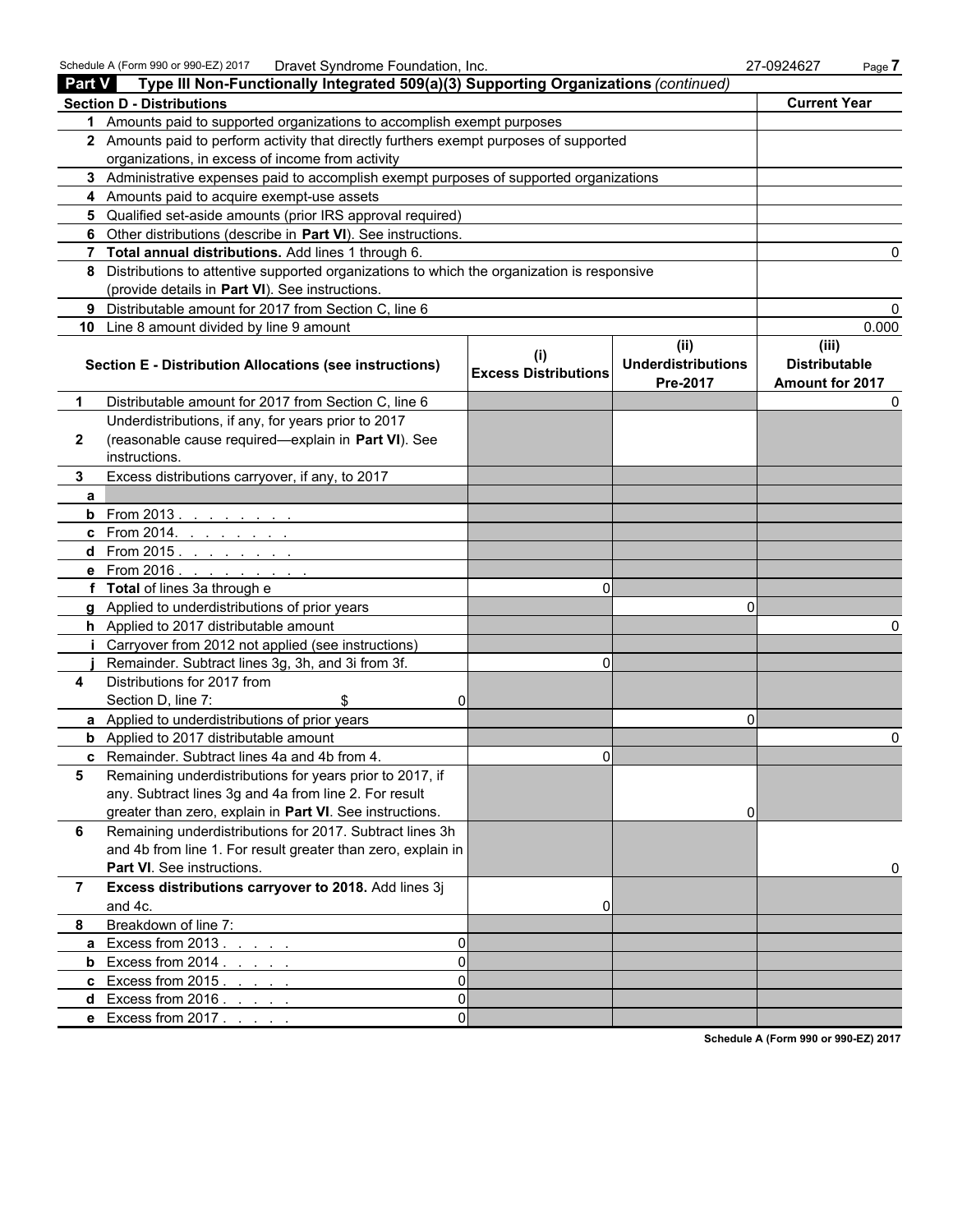|                | Dravet Syndrome Foundation, Inc.<br>Schedule A (Form 990 or 990-EZ) 2017                                                                                                                                                                                                                                                                                                                                                                                                                                                                                                                    | 27-0924627 | Page 8 |
|----------------|---------------------------------------------------------------------------------------------------------------------------------------------------------------------------------------------------------------------------------------------------------------------------------------------------------------------------------------------------------------------------------------------------------------------------------------------------------------------------------------------------------------------------------------------------------------------------------------------|------------|--------|
| <b>Part VI</b> | Supplemental Information. Provide the explanations required by Part II, line 10; Part II, line 17a or 17b; Part<br>III, line 12; Part IV, Section A, lines 1, 2, 3b, 3c, 4b, 4c, 5a, 6, 9a, 9b, 9c, 11a, 11b, and 11c; Part IV, Section<br>B, lines 1 and 2; Part IV, Section C, line 1; Part IV, Section D, lines 2 and 3; Part IV, Section E, lines 1c, 2a, 2b,<br>3a, and 3b; Part V, line 1; Part V, Section B, line 1e; Part V, Section D, lines 5, 6, and 8; and Part V, Section E,<br>lines 2, 5, and 6. Also complete this part for any additional information. (See instructions.) |            |        |
|                |                                                                                                                                                                                                                                                                                                                                                                                                                                                                                                                                                                                             |            |        |
|                |                                                                                                                                                                                                                                                                                                                                                                                                                                                                                                                                                                                             |            |        |
|                |                                                                                                                                                                                                                                                                                                                                                                                                                                                                                                                                                                                             |            |        |
|                |                                                                                                                                                                                                                                                                                                                                                                                                                                                                                                                                                                                             |            |        |
|                |                                                                                                                                                                                                                                                                                                                                                                                                                                                                                                                                                                                             |            |        |
|                |                                                                                                                                                                                                                                                                                                                                                                                                                                                                                                                                                                                             |            |        |
|                |                                                                                                                                                                                                                                                                                                                                                                                                                                                                                                                                                                                             |            |        |
|                |                                                                                                                                                                                                                                                                                                                                                                                                                                                                                                                                                                                             |            |        |
|                |                                                                                                                                                                                                                                                                                                                                                                                                                                                                                                                                                                                             |            |        |
|                |                                                                                                                                                                                                                                                                                                                                                                                                                                                                                                                                                                                             |            |        |
|                |                                                                                                                                                                                                                                                                                                                                                                                                                                                                                                                                                                                             |            |        |
|                |                                                                                                                                                                                                                                                                                                                                                                                                                                                                                                                                                                                             |            |        |
|                |                                                                                                                                                                                                                                                                                                                                                                                                                                                                                                                                                                                             |            |        |
|                |                                                                                                                                                                                                                                                                                                                                                                                                                                                                                                                                                                                             |            |        |
|                |                                                                                                                                                                                                                                                                                                                                                                                                                                                                                                                                                                                             |            |        |
|                |                                                                                                                                                                                                                                                                                                                                                                                                                                                                                                                                                                                             |            |        |
|                |                                                                                                                                                                                                                                                                                                                                                                                                                                                                                                                                                                                             |            |        |
|                |                                                                                                                                                                                                                                                                                                                                                                                                                                                                                                                                                                                             |            |        |
|                |                                                                                                                                                                                                                                                                                                                                                                                                                                                                                                                                                                                             |            |        |
|                |                                                                                                                                                                                                                                                                                                                                                                                                                                                                                                                                                                                             |            |        |
|                |                                                                                                                                                                                                                                                                                                                                                                                                                                                                                                                                                                                             |            |        |
|                |                                                                                                                                                                                                                                                                                                                                                                                                                                                                                                                                                                                             |            |        |
|                |                                                                                                                                                                                                                                                                                                                                                                                                                                                                                                                                                                                             |            |        |
|                |                                                                                                                                                                                                                                                                                                                                                                                                                                                                                                                                                                                             |            |        |
|                |                                                                                                                                                                                                                                                                                                                                                                                                                                                                                                                                                                                             |            |        |
|                |                                                                                                                                                                                                                                                                                                                                                                                                                                                                                                                                                                                             |            |        |
|                |                                                                                                                                                                                                                                                                                                                                                                                                                                                                                                                                                                                             |            |        |
|                |                                                                                                                                                                                                                                                                                                                                                                                                                                                                                                                                                                                             |            |        |
|                |                                                                                                                                                                                                                                                                                                                                                                                                                                                                                                                                                                                             |            |        |
|                |                                                                                                                                                                                                                                                                                                                                                                                                                                                                                                                                                                                             |            |        |
|                |                                                                                                                                                                                                                                                                                                                                                                                                                                                                                                                                                                                             |            |        |
|                |                                                                                                                                                                                                                                                                                                                                                                                                                                                                                                                                                                                             |            |        |
|                |                                                                                                                                                                                                                                                                                                                                                                                                                                                                                                                                                                                             |            |        |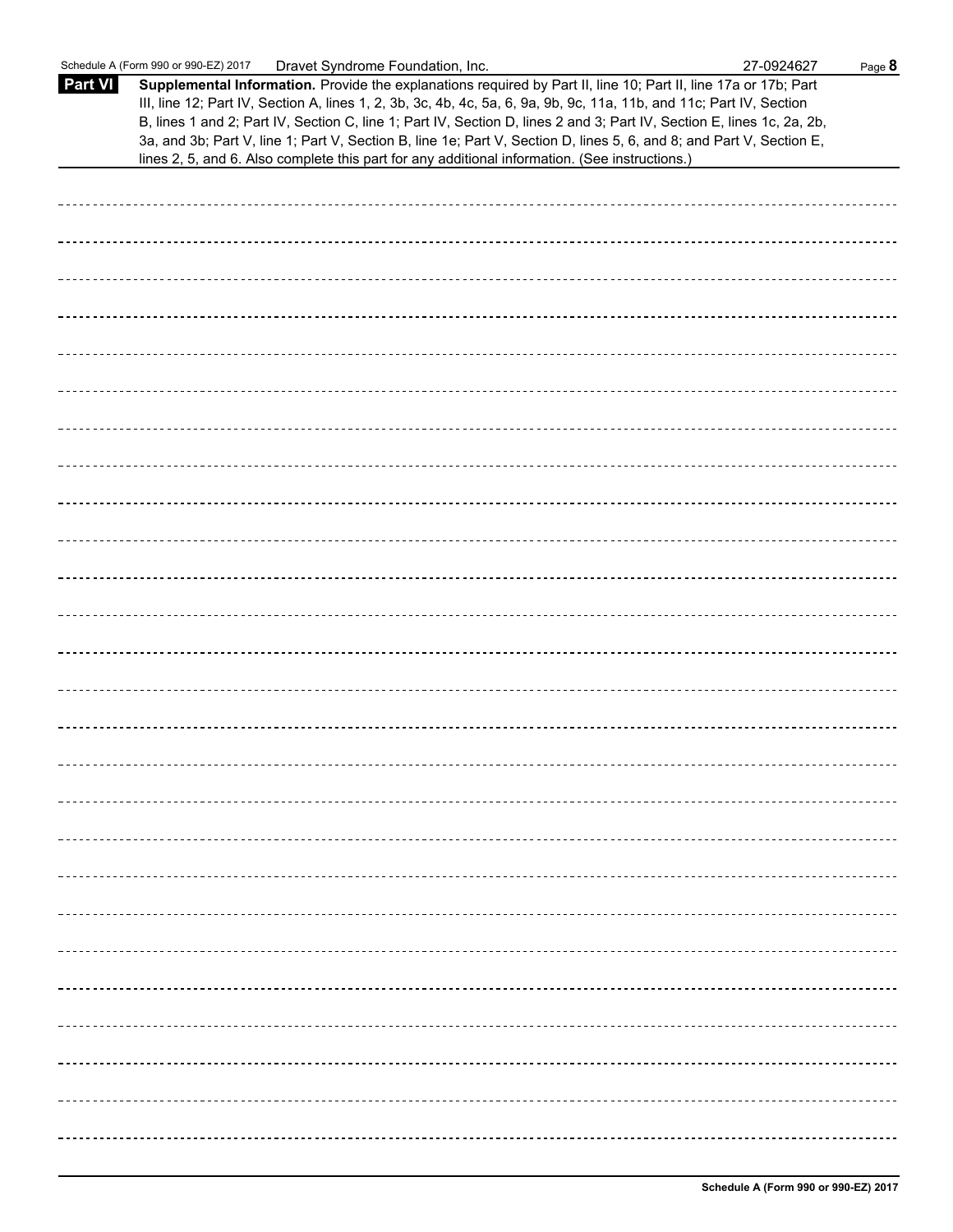| <b>SCHEDULE D</b> |  |
|-------------------|--|
| (Form 990)        |  |

## **SCHEDULE D** Supplemental Financial Statements Manusum OMB No. 1545-0047<br>(Form 990) Supplemental Financial Statements

**Complete if the organization answered "Yes" on Form 990, Part IV, line 6, 7, 8, 9, 10, 11a, 11b, 11c, 11d, 11e, 11f, 12a, or 12b.**

| OMB No. 1545-0047                          |  |
|--------------------------------------------|--|
| 2017                                       |  |
| <b>Open to Public</b><br><b>Inspection</b> |  |

|              | Department of the Treasury         |                                                                                                                                              | Attach to Form 990.                                                    |                | Inspection                                         |
|--------------|------------------------------------|----------------------------------------------------------------------------------------------------------------------------------------------|------------------------------------------------------------------------|----------------|----------------------------------------------------|
|              | Internal Revenue Service           |                                                                                                                                              | Go to www.irs.gov/Form990 for instructions and the latest information. |                |                                                    |
|              | Name of the organization           |                                                                                                                                              |                                                                        |                | <b>Employer identification number</b>              |
|              | Dravet Syndrome Foundation, Inc.   |                                                                                                                                              |                                                                        |                | 27-0924627                                         |
|              |                                    | Part   Organizations Maintaining Donor Advised Funds or Other Similar Funds or Accounts.                                                     |                                                                        |                |                                                    |
|              |                                    | Complete if the organization answered "Yes" on Form 990, Part IV, line 6.                                                                    |                                                                        |                |                                                    |
|              |                                    |                                                                                                                                              | (a) Donor advised funds                                                |                | (b) Funds and other accounts                       |
| 1            |                                    | Total number at end of year                                                                                                                  |                                                                        |                |                                                    |
| $\mathbf 2$  |                                    | Aggregate value of contributions to (during year).                                                                                           |                                                                        |                |                                                    |
| 3            |                                    | Aggregate value of grants from (during year)                                                                                                 |                                                                        |                |                                                    |
| 4            |                                    | Aggregate value at end of year<br>Did the organization inform all donors and donor advisors in writing that the assets held in donor advised |                                                                        |                |                                                    |
| 5            |                                    | funds are the organization's property, subject to the organization's exclusive legal control?                                                |                                                                        |                | No                                                 |
| 6            |                                    | Did the organization inform all grantees, donors, and donor advisors in writing that grant funds can be                                      |                                                                        |                | <b>Yes</b>                                         |
|              |                                    | used only for charitable purposes and not for the benefit of the donor or donor advisor, or for any other                                    |                                                                        |                |                                                    |
|              |                                    |                                                                                                                                              |                                                                        |                | Yes  <br>No                                        |
|              |                                    | Part II Conservation Easements.                                                                                                              |                                                                        |                |                                                    |
|              |                                    |                                                                                                                                              |                                                                        |                |                                                    |
|              |                                    | Complete if the organization answered "Yes" on Form 990, Part IV, line 7.                                                                    |                                                                        |                |                                                    |
| 1            |                                    | Purpose(s) of conservation easements held by the organization (check all that apply).                                                        |                                                                        |                |                                                    |
|              |                                    | Preservation of land for public use (e.g., recreation or education)                                                                          |                                                                        |                | Preservation of a historically important land area |
|              |                                    | Protection of natural habitat                                                                                                                |                                                                        |                | Preservation of a certified historic structure     |
|              |                                    | Preservation of open space                                                                                                                   |                                                                        |                |                                                    |
| $\mathbf{2}$ |                                    | Complete lines 2a through 2d if the organization held a qualified conservation contribution in the form of a conservation                    |                                                                        |                |                                                    |
|              |                                    | easement on the last day of the tax year.                                                                                                    |                                                                        |                | Held at the End of the Tax Year                    |
| a            |                                    |                                                                                                                                              |                                                                        | 2a             |                                                    |
| b            |                                    |                                                                                                                                              |                                                                        | 2 <sub>b</sub> |                                                    |
| C            |                                    | Number of conservation easements on a certified historic structure included in (a)                                                           |                                                                        | 2c             |                                                    |
| d            |                                    | Number of conservation easements included in (c) acquired after 7/25/06, and not on a                                                        |                                                                        |                |                                                    |
|              |                                    |                                                                                                                                              |                                                                        | 2d             |                                                    |
| 3            |                                    | Number of conservation easements modified, transferred, released, extinguished, or terminated by the organization during                     |                                                                        |                |                                                    |
|              | the tax year $\blacktriangleright$ |                                                                                                                                              |                                                                        |                |                                                    |
| 4            |                                    | Number of states where property subject to conservation easement is located                                                                  |                                                                        |                |                                                    |
| 5            |                                    | Does the organization have a written policy regarding the periodic monitoring, inspection, handling of                                       |                                                                        |                |                                                    |
|              |                                    |                                                                                                                                              |                                                                        |                | No<br>Yes                                          |
| 6            |                                    | Staff and volunteer hours devoted to monitoring, inspecting, handling of violations, and enforcing conservation easements during the year    |                                                                        |                |                                                    |
|              |                                    |                                                                                                                                              |                                                                        |                |                                                    |
| 7            |                                    | Amount of expenses incurred in monitoring, inspecting, handling of violations, and enforcing conservation easements during the year          |                                                                        |                |                                                    |
|              | \$                                 |                                                                                                                                              |                                                                        |                |                                                    |
| 8            |                                    | Does each conservation easement reported on line 2(d) above satisfy the requirements of section 170(h)(4)(B)(i)                              |                                                                        |                |                                                    |
|              |                                    |                                                                                                                                              |                                                                        |                | Yes<br>No                                          |
| 9            |                                    | In Part XIII, describe how the organization reports conservation easements in its revenue and expense statement, and                         |                                                                        |                |                                                    |
|              |                                    | balance sheet, and include, if applicable, the text of the footnote to the organization's financial statements that describes                |                                                                        |                |                                                    |
|              |                                    | the organization's accounting for conservation easements.                                                                                    |                                                                        |                |                                                    |
|              |                                    | <b>Part III</b> Organizations Maintaining Collections of Art, Historical Treasures, or Other Similar Assets.                                 |                                                                        |                |                                                    |
|              |                                    | Complete if the organization answered "Yes" on Form 990, Part IV, line 8.                                                                    |                                                                        |                |                                                    |
|              |                                    | 1a If the organization elected, as permitted under SFAS 116 (ASC 958), not to report in its revenue statement and balance sheet              |                                                                        |                |                                                    |
|              |                                    | works of art, historical treasures, or other similar assets held for public exhibition, education, or research in furtherance                |                                                                        |                |                                                    |
|              |                                    | of public service, provide, in Part XIII, the text of the footnote to its financial statements that describes these items.                   |                                                                        |                |                                                    |
|              |                                    | <b>b</b> If the organization elected, as permitted under SFAS 116 (ASC 958), to report in its revenue statement and balance sheet            |                                                                        |                |                                                    |
|              |                                    | works of art, historical treasures, or other similar assets held for public exhibition, education, or research in furtherance                |                                                                        |                |                                                    |
|              |                                    | of public service, provide the following amounts relating to these items:                                                                    |                                                                        |                |                                                    |
|              |                                    |                                                                                                                                              |                                                                        |                |                                                    |
|              |                                    |                                                                                                                                              |                                                                        |                |                                                    |
| $\mathbf{2}$ |                                    | If the organization received or held works of art, historical treasures, or other similar assets for financial gain, provide the             |                                                                        |                |                                                    |
|              |                                    | following amounts required to be reported under SFAS 116 (ASC 958) relating to these items:                                                  |                                                                        |                |                                                    |
|              |                                    |                                                                                                                                              |                                                                        |                |                                                    |

| . aar<br>$\overline{\phantom{a}}$<br>Part ∧ ∶<br>-orm<br>⊣ncluded in F<br>Assets<br>. 990 |  |
|-------------------------------------------------------------------------------------------|--|
|                                                                                           |  |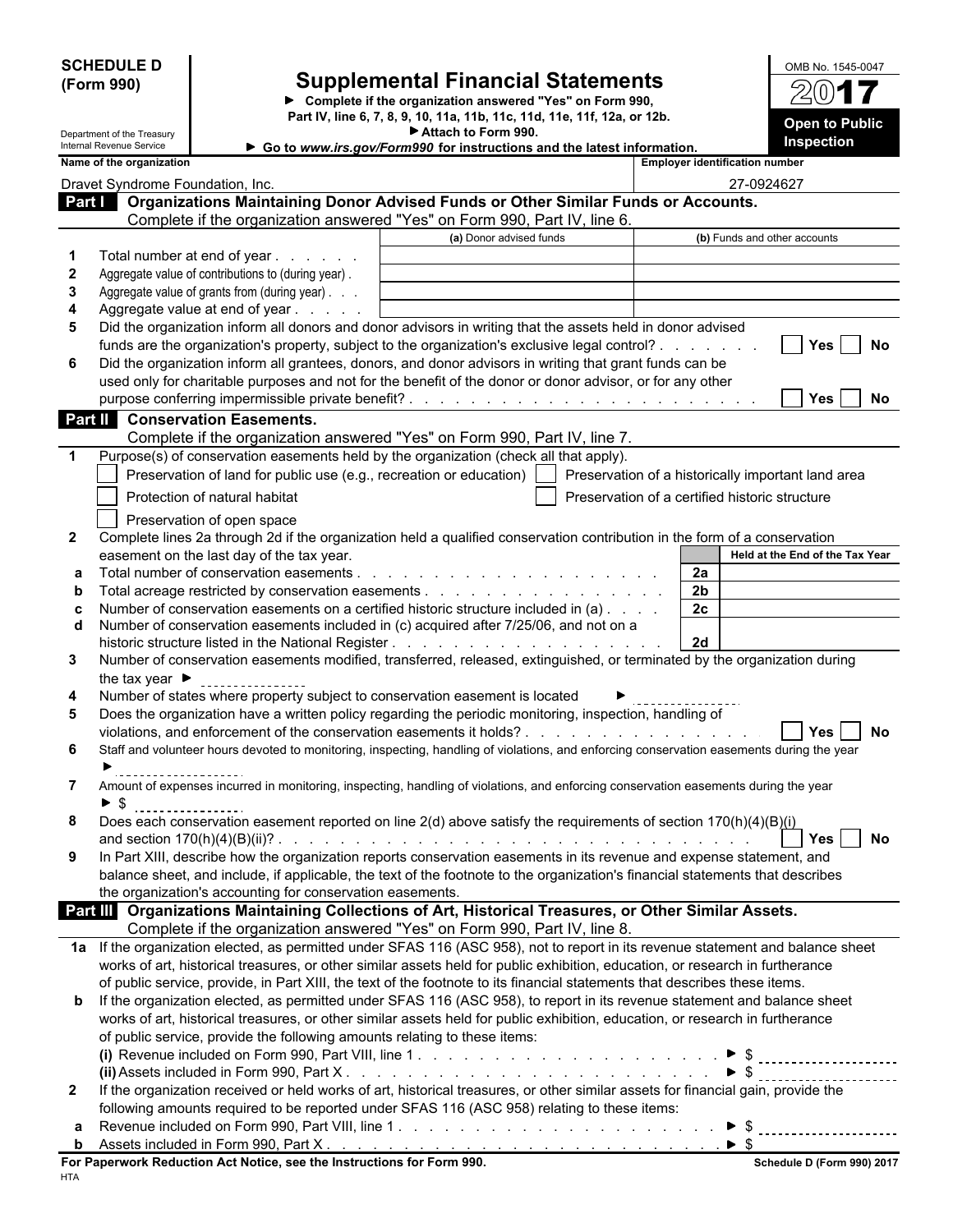| Part III Organizations Maintaining Collections of Art, Historical Treasures, or Other Similar Assets (continued)<br>Using the organization's acquisition, accession, and other records, check any of the following that are a significant use of its<br>collection items (check all that apply):<br>Public exhibition<br>Loan or exchange programs<br>а<br>Scholarly research<br>Other<br>b<br>Preservation for future generations<br>C<br>Provide a description of the organization's collections and explain how they further the organization's exempt purpose in Part<br>XIII.<br>During the year, did the organization solicit or receive donations of art, historical treasures, or other similar<br>5<br>assets to be sold to raise funds rather than to be maintained as part of the organization's collection?<br>Yes<br><b>No</b><br>Part IV Escrow and Custodial Arrangements.<br>Complete if the organization answered "Yes" on Form 990, Part IV, line 9, or reported an amount on Form<br>990, Part X, line 21.<br>Is the organization an agent, trustee, custodian or other intermediary for contributions or other assets not<br><b>Yes</b><br>No<br>If "Yes," explain the arrangement in Part XIII and complete the following table:<br>b<br>Amount<br>1c<br>1 <sub>d</sub><br>1e<br>1f<br>0<br>Yes $ X $ No<br>Did the organization include an amount on Form 990, Part X, line 21, for escrow or custodial account liability?<br>If "Yes," explain the arrangement in Part XIII. Check here if the explanation has been provided on Part XIII.<br>b<br>Part V<br><b>Endowment Funds.</b><br>Complete if the organization answered "Yes" on Form 990, Part IV, line 10.<br>(a) Current year<br>(b) Prior year<br>(c) Two years back<br>(d) Three years back<br>(e) Four years back<br>12,395<br>12,769<br>13,615<br>13,251<br>11,469<br>Beginning of year balance<br>1a<br>Contributions<br>Net investment earnings, gains,<br>c<br>1,777<br>477<br>1,170<br>and losses<br>13<br>2,542<br>640<br>620<br>640<br>Grants or scholarships<br>580<br>550<br>Other expenditures for facilities<br>е<br>and programs<br>220<br>211<br>226<br>210<br>239<br>Administrative expenses<br>12,769<br>13,312<br>12,395<br>13,615<br>13,251<br>End of year balance $\ldots$ $\ldots$ $\ldots$<br>Provide the estimated percentage of the current year end balance (line 1g, column (a)) held as:<br>Board designated or quasi-endowment<br>$\blacktriangleright$ %<br>а<br>Permanent endowment<br>►<br>100%<br>b<br>Temporarily restricted endowment ▶<br>C<br>The percentages on lines 2a, 2b, and 2c should equal 100%.<br>Are there endowment funds not in the possession of the organization that are held and administered for the<br><b>Yes</b><br>No<br>organization by:<br>$\pmb{\times}$<br>3a(i)<br>(i)<br>3a(i)<br>$\mathsf{X}$<br>(ii)<br>If "Yes" on line 3a(ii), are the related organizations listed as required on Schedule R?<br>3 <sub>b</sub><br>Describe in Part XIII the intended uses of the organization's endowment funds.<br><b>Part VI</b><br>Land, Buildings, and Equipment.<br>Complete if the organization answered "Yes" on Form 990, Part IV, line 11a. See Form 990, Part X, line 10.<br>(d) Book value<br>Description of property<br>(a) Cost or other basis<br>(b) Cost or other<br>(c) Accumulated<br>basis (other)<br>depreciation<br>(investment)<br>$\overline{0}$<br>$\Omega$<br>Land.<br>0<br>1a<br>$\overline{0}$<br>$\overline{0}$<br>$\overline{0}$<br>0<br>Buildings<br>þ<br>$\overline{0}$<br>$\overline{0}$<br>$\mathbf{0}$<br>Leasehold improvements<br>0<br>$\overline{0}$<br>$\Omega$<br>$\mathbf{0}$<br>Equipment.<br>0<br>d<br>$\Omega$<br>0l<br>$\Omega$<br>0<br>Other $\ldots$ $\ldots$ $\ldots$ $\ldots$ $\ldots$ $\ldots$<br>е<br>Total. Add lines 1a through 1e. (Column (d) must equal Form 990, Part X, column (B), line 10c.)<br>▶ |    | Schedule D (Form 990) 2017  Dravet Syndrome Foundation, Inc. |  |  | 27-0924627 | Page 2 |
|---------------------------------------------------------------------------------------------------------------------------------------------------------------------------------------------------------------------------------------------------------------------------------------------------------------------------------------------------------------------------------------------------------------------------------------------------------------------------------------------------------------------------------------------------------------------------------------------------------------------------------------------------------------------------------------------------------------------------------------------------------------------------------------------------------------------------------------------------------------------------------------------------------------------------------------------------------------------------------------------------------------------------------------------------------------------------------------------------------------------------------------------------------------------------------------------------------------------------------------------------------------------------------------------------------------------------------------------------------------------------------------------------------------------------------------------------------------------------------------------------------------------------------------------------------------------------------------------------------------------------------------------------------------------------------------------------------------------------------------------------------------------------------------------------------------------------------------------------------------------------------------------------------------------------------------------------------------------------------------------------------------------------------------------------------------------------------------------------------------------------------------------------------------------------------------------------------------------------------------------------------------------------------------------------------------------------------------------------------------------------------------------------------------------------------------------------------------------------------------------------------------------------------------------------------------------------------------------------------------------------------------------------------------------------------------------------------------------------------------------------------------------------------------------------------------------------------------------------------------------------------------------------------------------------------------------------------------------------------------------------------------------------------------------------------------------------------------------------------------------------------------------------------------------------------------------------------------------------------------------------------------------------------------------------------------------------------------------------------------------------------------------------------------------------------------------------------------------------------------------------------------------------------------------------------------------------------------------------------------------------------------------------------------------------------------------------------------------------------------------------------------------------------------------------------------------------------------------------------------------------------------------------|----|--------------------------------------------------------------|--|--|------------|--------|
|                                                                                                                                                                                                                                                                                                                                                                                                                                                                                                                                                                                                                                                                                                                                                                                                                                                                                                                                                                                                                                                                                                                                                                                                                                                                                                                                                                                                                                                                                                                                                                                                                                                                                                                                                                                                                                                                                                                                                                                                                                                                                                                                                                                                                                                                                                                                                                                                                                                                                                                                                                                                                                                                                                                                                                                                                                                                                                                                                                                                                                                                                                                                                                                                                                                                                                                                                                                                                                                                                                                                                                                                                                                                                                                                                                                                                                                                                                   |    |                                                              |  |  |            |        |
|                                                                                                                                                                                                                                                                                                                                                                                                                                                                                                                                                                                                                                                                                                                                                                                                                                                                                                                                                                                                                                                                                                                                                                                                                                                                                                                                                                                                                                                                                                                                                                                                                                                                                                                                                                                                                                                                                                                                                                                                                                                                                                                                                                                                                                                                                                                                                                                                                                                                                                                                                                                                                                                                                                                                                                                                                                                                                                                                                                                                                                                                                                                                                                                                                                                                                                                                                                                                                                                                                                                                                                                                                                                                                                                                                                                                                                                                                                   | 3  |                                                              |  |  |            |        |
|                                                                                                                                                                                                                                                                                                                                                                                                                                                                                                                                                                                                                                                                                                                                                                                                                                                                                                                                                                                                                                                                                                                                                                                                                                                                                                                                                                                                                                                                                                                                                                                                                                                                                                                                                                                                                                                                                                                                                                                                                                                                                                                                                                                                                                                                                                                                                                                                                                                                                                                                                                                                                                                                                                                                                                                                                                                                                                                                                                                                                                                                                                                                                                                                                                                                                                                                                                                                                                                                                                                                                                                                                                                                                                                                                                                                                                                                                                   |    |                                                              |  |  |            |        |
|                                                                                                                                                                                                                                                                                                                                                                                                                                                                                                                                                                                                                                                                                                                                                                                                                                                                                                                                                                                                                                                                                                                                                                                                                                                                                                                                                                                                                                                                                                                                                                                                                                                                                                                                                                                                                                                                                                                                                                                                                                                                                                                                                                                                                                                                                                                                                                                                                                                                                                                                                                                                                                                                                                                                                                                                                                                                                                                                                                                                                                                                                                                                                                                                                                                                                                                                                                                                                                                                                                                                                                                                                                                                                                                                                                                                                                                                                                   |    |                                                              |  |  |            |        |
|                                                                                                                                                                                                                                                                                                                                                                                                                                                                                                                                                                                                                                                                                                                                                                                                                                                                                                                                                                                                                                                                                                                                                                                                                                                                                                                                                                                                                                                                                                                                                                                                                                                                                                                                                                                                                                                                                                                                                                                                                                                                                                                                                                                                                                                                                                                                                                                                                                                                                                                                                                                                                                                                                                                                                                                                                                                                                                                                                                                                                                                                                                                                                                                                                                                                                                                                                                                                                                                                                                                                                                                                                                                                                                                                                                                                                                                                                                   |    |                                                              |  |  |            |        |
|                                                                                                                                                                                                                                                                                                                                                                                                                                                                                                                                                                                                                                                                                                                                                                                                                                                                                                                                                                                                                                                                                                                                                                                                                                                                                                                                                                                                                                                                                                                                                                                                                                                                                                                                                                                                                                                                                                                                                                                                                                                                                                                                                                                                                                                                                                                                                                                                                                                                                                                                                                                                                                                                                                                                                                                                                                                                                                                                                                                                                                                                                                                                                                                                                                                                                                                                                                                                                                                                                                                                                                                                                                                                                                                                                                                                                                                                                                   |    |                                                              |  |  |            |        |
|                                                                                                                                                                                                                                                                                                                                                                                                                                                                                                                                                                                                                                                                                                                                                                                                                                                                                                                                                                                                                                                                                                                                                                                                                                                                                                                                                                                                                                                                                                                                                                                                                                                                                                                                                                                                                                                                                                                                                                                                                                                                                                                                                                                                                                                                                                                                                                                                                                                                                                                                                                                                                                                                                                                                                                                                                                                                                                                                                                                                                                                                                                                                                                                                                                                                                                                                                                                                                                                                                                                                                                                                                                                                                                                                                                                                                                                                                                   | 4  |                                                              |  |  |            |        |
|                                                                                                                                                                                                                                                                                                                                                                                                                                                                                                                                                                                                                                                                                                                                                                                                                                                                                                                                                                                                                                                                                                                                                                                                                                                                                                                                                                                                                                                                                                                                                                                                                                                                                                                                                                                                                                                                                                                                                                                                                                                                                                                                                                                                                                                                                                                                                                                                                                                                                                                                                                                                                                                                                                                                                                                                                                                                                                                                                                                                                                                                                                                                                                                                                                                                                                                                                                                                                                                                                                                                                                                                                                                                                                                                                                                                                                                                                                   |    |                                                              |  |  |            |        |
|                                                                                                                                                                                                                                                                                                                                                                                                                                                                                                                                                                                                                                                                                                                                                                                                                                                                                                                                                                                                                                                                                                                                                                                                                                                                                                                                                                                                                                                                                                                                                                                                                                                                                                                                                                                                                                                                                                                                                                                                                                                                                                                                                                                                                                                                                                                                                                                                                                                                                                                                                                                                                                                                                                                                                                                                                                                                                                                                                                                                                                                                                                                                                                                                                                                                                                                                                                                                                                                                                                                                                                                                                                                                                                                                                                                                                                                                                                   |    |                                                              |  |  |            |        |
|                                                                                                                                                                                                                                                                                                                                                                                                                                                                                                                                                                                                                                                                                                                                                                                                                                                                                                                                                                                                                                                                                                                                                                                                                                                                                                                                                                                                                                                                                                                                                                                                                                                                                                                                                                                                                                                                                                                                                                                                                                                                                                                                                                                                                                                                                                                                                                                                                                                                                                                                                                                                                                                                                                                                                                                                                                                                                                                                                                                                                                                                                                                                                                                                                                                                                                                                                                                                                                                                                                                                                                                                                                                                                                                                                                                                                                                                                                   |    |                                                              |  |  |            |        |
|                                                                                                                                                                                                                                                                                                                                                                                                                                                                                                                                                                                                                                                                                                                                                                                                                                                                                                                                                                                                                                                                                                                                                                                                                                                                                                                                                                                                                                                                                                                                                                                                                                                                                                                                                                                                                                                                                                                                                                                                                                                                                                                                                                                                                                                                                                                                                                                                                                                                                                                                                                                                                                                                                                                                                                                                                                                                                                                                                                                                                                                                                                                                                                                                                                                                                                                                                                                                                                                                                                                                                                                                                                                                                                                                                                                                                                                                                                   |    |                                                              |  |  |            |        |
|                                                                                                                                                                                                                                                                                                                                                                                                                                                                                                                                                                                                                                                                                                                                                                                                                                                                                                                                                                                                                                                                                                                                                                                                                                                                                                                                                                                                                                                                                                                                                                                                                                                                                                                                                                                                                                                                                                                                                                                                                                                                                                                                                                                                                                                                                                                                                                                                                                                                                                                                                                                                                                                                                                                                                                                                                                                                                                                                                                                                                                                                                                                                                                                                                                                                                                                                                                                                                                                                                                                                                                                                                                                                                                                                                                                                                                                                                                   | 1a |                                                              |  |  |            |        |
|                                                                                                                                                                                                                                                                                                                                                                                                                                                                                                                                                                                                                                                                                                                                                                                                                                                                                                                                                                                                                                                                                                                                                                                                                                                                                                                                                                                                                                                                                                                                                                                                                                                                                                                                                                                                                                                                                                                                                                                                                                                                                                                                                                                                                                                                                                                                                                                                                                                                                                                                                                                                                                                                                                                                                                                                                                                                                                                                                                                                                                                                                                                                                                                                                                                                                                                                                                                                                                                                                                                                                                                                                                                                                                                                                                                                                                                                                                   |    |                                                              |  |  |            |        |
|                                                                                                                                                                                                                                                                                                                                                                                                                                                                                                                                                                                                                                                                                                                                                                                                                                                                                                                                                                                                                                                                                                                                                                                                                                                                                                                                                                                                                                                                                                                                                                                                                                                                                                                                                                                                                                                                                                                                                                                                                                                                                                                                                                                                                                                                                                                                                                                                                                                                                                                                                                                                                                                                                                                                                                                                                                                                                                                                                                                                                                                                                                                                                                                                                                                                                                                                                                                                                                                                                                                                                                                                                                                                                                                                                                                                                                                                                                   |    |                                                              |  |  |            |        |
|                                                                                                                                                                                                                                                                                                                                                                                                                                                                                                                                                                                                                                                                                                                                                                                                                                                                                                                                                                                                                                                                                                                                                                                                                                                                                                                                                                                                                                                                                                                                                                                                                                                                                                                                                                                                                                                                                                                                                                                                                                                                                                                                                                                                                                                                                                                                                                                                                                                                                                                                                                                                                                                                                                                                                                                                                                                                                                                                                                                                                                                                                                                                                                                                                                                                                                                                                                                                                                                                                                                                                                                                                                                                                                                                                                                                                                                                                                   |    |                                                              |  |  |            |        |
|                                                                                                                                                                                                                                                                                                                                                                                                                                                                                                                                                                                                                                                                                                                                                                                                                                                                                                                                                                                                                                                                                                                                                                                                                                                                                                                                                                                                                                                                                                                                                                                                                                                                                                                                                                                                                                                                                                                                                                                                                                                                                                                                                                                                                                                                                                                                                                                                                                                                                                                                                                                                                                                                                                                                                                                                                                                                                                                                                                                                                                                                                                                                                                                                                                                                                                                                                                                                                                                                                                                                                                                                                                                                                                                                                                                                                                                                                                   |    |                                                              |  |  |            |        |
|                                                                                                                                                                                                                                                                                                                                                                                                                                                                                                                                                                                                                                                                                                                                                                                                                                                                                                                                                                                                                                                                                                                                                                                                                                                                                                                                                                                                                                                                                                                                                                                                                                                                                                                                                                                                                                                                                                                                                                                                                                                                                                                                                                                                                                                                                                                                                                                                                                                                                                                                                                                                                                                                                                                                                                                                                                                                                                                                                                                                                                                                                                                                                                                                                                                                                                                                                                                                                                                                                                                                                                                                                                                                                                                                                                                                                                                                                                   |    |                                                              |  |  |            |        |
|                                                                                                                                                                                                                                                                                                                                                                                                                                                                                                                                                                                                                                                                                                                                                                                                                                                                                                                                                                                                                                                                                                                                                                                                                                                                                                                                                                                                                                                                                                                                                                                                                                                                                                                                                                                                                                                                                                                                                                                                                                                                                                                                                                                                                                                                                                                                                                                                                                                                                                                                                                                                                                                                                                                                                                                                                                                                                                                                                                                                                                                                                                                                                                                                                                                                                                                                                                                                                                                                                                                                                                                                                                                                                                                                                                                                                                                                                                   |    |                                                              |  |  |            |        |
|                                                                                                                                                                                                                                                                                                                                                                                                                                                                                                                                                                                                                                                                                                                                                                                                                                                                                                                                                                                                                                                                                                                                                                                                                                                                                                                                                                                                                                                                                                                                                                                                                                                                                                                                                                                                                                                                                                                                                                                                                                                                                                                                                                                                                                                                                                                                                                                                                                                                                                                                                                                                                                                                                                                                                                                                                                                                                                                                                                                                                                                                                                                                                                                                                                                                                                                                                                                                                                                                                                                                                                                                                                                                                                                                                                                                                                                                                                   | 2a |                                                              |  |  |            |        |
|                                                                                                                                                                                                                                                                                                                                                                                                                                                                                                                                                                                                                                                                                                                                                                                                                                                                                                                                                                                                                                                                                                                                                                                                                                                                                                                                                                                                                                                                                                                                                                                                                                                                                                                                                                                                                                                                                                                                                                                                                                                                                                                                                                                                                                                                                                                                                                                                                                                                                                                                                                                                                                                                                                                                                                                                                                                                                                                                                                                                                                                                                                                                                                                                                                                                                                                                                                                                                                                                                                                                                                                                                                                                                                                                                                                                                                                                                                   |    |                                                              |  |  |            |        |
|                                                                                                                                                                                                                                                                                                                                                                                                                                                                                                                                                                                                                                                                                                                                                                                                                                                                                                                                                                                                                                                                                                                                                                                                                                                                                                                                                                                                                                                                                                                                                                                                                                                                                                                                                                                                                                                                                                                                                                                                                                                                                                                                                                                                                                                                                                                                                                                                                                                                                                                                                                                                                                                                                                                                                                                                                                                                                                                                                                                                                                                                                                                                                                                                                                                                                                                                                                                                                                                                                                                                                                                                                                                                                                                                                                                                                                                                                                   |    |                                                              |  |  |            |        |
|                                                                                                                                                                                                                                                                                                                                                                                                                                                                                                                                                                                                                                                                                                                                                                                                                                                                                                                                                                                                                                                                                                                                                                                                                                                                                                                                                                                                                                                                                                                                                                                                                                                                                                                                                                                                                                                                                                                                                                                                                                                                                                                                                                                                                                                                                                                                                                                                                                                                                                                                                                                                                                                                                                                                                                                                                                                                                                                                                                                                                                                                                                                                                                                                                                                                                                                                                                                                                                                                                                                                                                                                                                                                                                                                                                                                                                                                                                   |    |                                                              |  |  |            |        |
|                                                                                                                                                                                                                                                                                                                                                                                                                                                                                                                                                                                                                                                                                                                                                                                                                                                                                                                                                                                                                                                                                                                                                                                                                                                                                                                                                                                                                                                                                                                                                                                                                                                                                                                                                                                                                                                                                                                                                                                                                                                                                                                                                                                                                                                                                                                                                                                                                                                                                                                                                                                                                                                                                                                                                                                                                                                                                                                                                                                                                                                                                                                                                                                                                                                                                                                                                                                                                                                                                                                                                                                                                                                                                                                                                                                                                                                                                                   |    |                                                              |  |  |            |        |
|                                                                                                                                                                                                                                                                                                                                                                                                                                                                                                                                                                                                                                                                                                                                                                                                                                                                                                                                                                                                                                                                                                                                                                                                                                                                                                                                                                                                                                                                                                                                                                                                                                                                                                                                                                                                                                                                                                                                                                                                                                                                                                                                                                                                                                                                                                                                                                                                                                                                                                                                                                                                                                                                                                                                                                                                                                                                                                                                                                                                                                                                                                                                                                                                                                                                                                                                                                                                                                                                                                                                                                                                                                                                                                                                                                                                                                                                                                   |    |                                                              |  |  |            |        |
|                                                                                                                                                                                                                                                                                                                                                                                                                                                                                                                                                                                                                                                                                                                                                                                                                                                                                                                                                                                                                                                                                                                                                                                                                                                                                                                                                                                                                                                                                                                                                                                                                                                                                                                                                                                                                                                                                                                                                                                                                                                                                                                                                                                                                                                                                                                                                                                                                                                                                                                                                                                                                                                                                                                                                                                                                                                                                                                                                                                                                                                                                                                                                                                                                                                                                                                                                                                                                                                                                                                                                                                                                                                                                                                                                                                                                                                                                                   |    |                                                              |  |  |            |        |
|                                                                                                                                                                                                                                                                                                                                                                                                                                                                                                                                                                                                                                                                                                                                                                                                                                                                                                                                                                                                                                                                                                                                                                                                                                                                                                                                                                                                                                                                                                                                                                                                                                                                                                                                                                                                                                                                                                                                                                                                                                                                                                                                                                                                                                                                                                                                                                                                                                                                                                                                                                                                                                                                                                                                                                                                                                                                                                                                                                                                                                                                                                                                                                                                                                                                                                                                                                                                                                                                                                                                                                                                                                                                                                                                                                                                                                                                                                   |    |                                                              |  |  |            |        |
|                                                                                                                                                                                                                                                                                                                                                                                                                                                                                                                                                                                                                                                                                                                                                                                                                                                                                                                                                                                                                                                                                                                                                                                                                                                                                                                                                                                                                                                                                                                                                                                                                                                                                                                                                                                                                                                                                                                                                                                                                                                                                                                                                                                                                                                                                                                                                                                                                                                                                                                                                                                                                                                                                                                                                                                                                                                                                                                                                                                                                                                                                                                                                                                                                                                                                                                                                                                                                                                                                                                                                                                                                                                                                                                                                                                                                                                                                                   |    |                                                              |  |  |            |        |
|                                                                                                                                                                                                                                                                                                                                                                                                                                                                                                                                                                                                                                                                                                                                                                                                                                                                                                                                                                                                                                                                                                                                                                                                                                                                                                                                                                                                                                                                                                                                                                                                                                                                                                                                                                                                                                                                                                                                                                                                                                                                                                                                                                                                                                                                                                                                                                                                                                                                                                                                                                                                                                                                                                                                                                                                                                                                                                                                                                                                                                                                                                                                                                                                                                                                                                                                                                                                                                                                                                                                                                                                                                                                                                                                                                                                                                                                                                   |    |                                                              |  |  |            |        |
|                                                                                                                                                                                                                                                                                                                                                                                                                                                                                                                                                                                                                                                                                                                                                                                                                                                                                                                                                                                                                                                                                                                                                                                                                                                                                                                                                                                                                                                                                                                                                                                                                                                                                                                                                                                                                                                                                                                                                                                                                                                                                                                                                                                                                                                                                                                                                                                                                                                                                                                                                                                                                                                                                                                                                                                                                                                                                                                                                                                                                                                                                                                                                                                                                                                                                                                                                                                                                                                                                                                                                                                                                                                                                                                                                                                                                                                                                                   |    |                                                              |  |  |            |        |
|                                                                                                                                                                                                                                                                                                                                                                                                                                                                                                                                                                                                                                                                                                                                                                                                                                                                                                                                                                                                                                                                                                                                                                                                                                                                                                                                                                                                                                                                                                                                                                                                                                                                                                                                                                                                                                                                                                                                                                                                                                                                                                                                                                                                                                                                                                                                                                                                                                                                                                                                                                                                                                                                                                                                                                                                                                                                                                                                                                                                                                                                                                                                                                                                                                                                                                                                                                                                                                                                                                                                                                                                                                                                                                                                                                                                                                                                                                   |    |                                                              |  |  |            |        |
|                                                                                                                                                                                                                                                                                                                                                                                                                                                                                                                                                                                                                                                                                                                                                                                                                                                                                                                                                                                                                                                                                                                                                                                                                                                                                                                                                                                                                                                                                                                                                                                                                                                                                                                                                                                                                                                                                                                                                                                                                                                                                                                                                                                                                                                                                                                                                                                                                                                                                                                                                                                                                                                                                                                                                                                                                                                                                                                                                                                                                                                                                                                                                                                                                                                                                                                                                                                                                                                                                                                                                                                                                                                                                                                                                                                                                                                                                                   |    |                                                              |  |  |            |        |
|                                                                                                                                                                                                                                                                                                                                                                                                                                                                                                                                                                                                                                                                                                                                                                                                                                                                                                                                                                                                                                                                                                                                                                                                                                                                                                                                                                                                                                                                                                                                                                                                                                                                                                                                                                                                                                                                                                                                                                                                                                                                                                                                                                                                                                                                                                                                                                                                                                                                                                                                                                                                                                                                                                                                                                                                                                                                                                                                                                                                                                                                                                                                                                                                                                                                                                                                                                                                                                                                                                                                                                                                                                                                                                                                                                                                                                                                                                   |    |                                                              |  |  |            |        |
|                                                                                                                                                                                                                                                                                                                                                                                                                                                                                                                                                                                                                                                                                                                                                                                                                                                                                                                                                                                                                                                                                                                                                                                                                                                                                                                                                                                                                                                                                                                                                                                                                                                                                                                                                                                                                                                                                                                                                                                                                                                                                                                                                                                                                                                                                                                                                                                                                                                                                                                                                                                                                                                                                                                                                                                                                                                                                                                                                                                                                                                                                                                                                                                                                                                                                                                                                                                                                                                                                                                                                                                                                                                                                                                                                                                                                                                                                                   | 2  |                                                              |  |  |            |        |
|                                                                                                                                                                                                                                                                                                                                                                                                                                                                                                                                                                                                                                                                                                                                                                                                                                                                                                                                                                                                                                                                                                                                                                                                                                                                                                                                                                                                                                                                                                                                                                                                                                                                                                                                                                                                                                                                                                                                                                                                                                                                                                                                                                                                                                                                                                                                                                                                                                                                                                                                                                                                                                                                                                                                                                                                                                                                                                                                                                                                                                                                                                                                                                                                                                                                                                                                                                                                                                                                                                                                                                                                                                                                                                                                                                                                                                                                                                   |    |                                                              |  |  |            |        |
|                                                                                                                                                                                                                                                                                                                                                                                                                                                                                                                                                                                                                                                                                                                                                                                                                                                                                                                                                                                                                                                                                                                                                                                                                                                                                                                                                                                                                                                                                                                                                                                                                                                                                                                                                                                                                                                                                                                                                                                                                                                                                                                                                                                                                                                                                                                                                                                                                                                                                                                                                                                                                                                                                                                                                                                                                                                                                                                                                                                                                                                                                                                                                                                                                                                                                                                                                                                                                                                                                                                                                                                                                                                                                                                                                                                                                                                                                                   |    |                                                              |  |  |            |        |
|                                                                                                                                                                                                                                                                                                                                                                                                                                                                                                                                                                                                                                                                                                                                                                                                                                                                                                                                                                                                                                                                                                                                                                                                                                                                                                                                                                                                                                                                                                                                                                                                                                                                                                                                                                                                                                                                                                                                                                                                                                                                                                                                                                                                                                                                                                                                                                                                                                                                                                                                                                                                                                                                                                                                                                                                                                                                                                                                                                                                                                                                                                                                                                                                                                                                                                                                                                                                                                                                                                                                                                                                                                                                                                                                                                                                                                                                                                   |    |                                                              |  |  |            |        |
|                                                                                                                                                                                                                                                                                                                                                                                                                                                                                                                                                                                                                                                                                                                                                                                                                                                                                                                                                                                                                                                                                                                                                                                                                                                                                                                                                                                                                                                                                                                                                                                                                                                                                                                                                                                                                                                                                                                                                                                                                                                                                                                                                                                                                                                                                                                                                                                                                                                                                                                                                                                                                                                                                                                                                                                                                                                                                                                                                                                                                                                                                                                                                                                                                                                                                                                                                                                                                                                                                                                                                                                                                                                                                                                                                                                                                                                                                                   |    |                                                              |  |  |            |        |
|                                                                                                                                                                                                                                                                                                                                                                                                                                                                                                                                                                                                                                                                                                                                                                                                                                                                                                                                                                                                                                                                                                                                                                                                                                                                                                                                                                                                                                                                                                                                                                                                                                                                                                                                                                                                                                                                                                                                                                                                                                                                                                                                                                                                                                                                                                                                                                                                                                                                                                                                                                                                                                                                                                                                                                                                                                                                                                                                                                                                                                                                                                                                                                                                                                                                                                                                                                                                                                                                                                                                                                                                                                                                                                                                                                                                                                                                                                   | За |                                                              |  |  |            |        |
|                                                                                                                                                                                                                                                                                                                                                                                                                                                                                                                                                                                                                                                                                                                                                                                                                                                                                                                                                                                                                                                                                                                                                                                                                                                                                                                                                                                                                                                                                                                                                                                                                                                                                                                                                                                                                                                                                                                                                                                                                                                                                                                                                                                                                                                                                                                                                                                                                                                                                                                                                                                                                                                                                                                                                                                                                                                                                                                                                                                                                                                                                                                                                                                                                                                                                                                                                                                                                                                                                                                                                                                                                                                                                                                                                                                                                                                                                                   |    |                                                              |  |  |            |        |
|                                                                                                                                                                                                                                                                                                                                                                                                                                                                                                                                                                                                                                                                                                                                                                                                                                                                                                                                                                                                                                                                                                                                                                                                                                                                                                                                                                                                                                                                                                                                                                                                                                                                                                                                                                                                                                                                                                                                                                                                                                                                                                                                                                                                                                                                                                                                                                                                                                                                                                                                                                                                                                                                                                                                                                                                                                                                                                                                                                                                                                                                                                                                                                                                                                                                                                                                                                                                                                                                                                                                                                                                                                                                                                                                                                                                                                                                                                   |    |                                                              |  |  |            |        |
|                                                                                                                                                                                                                                                                                                                                                                                                                                                                                                                                                                                                                                                                                                                                                                                                                                                                                                                                                                                                                                                                                                                                                                                                                                                                                                                                                                                                                                                                                                                                                                                                                                                                                                                                                                                                                                                                                                                                                                                                                                                                                                                                                                                                                                                                                                                                                                                                                                                                                                                                                                                                                                                                                                                                                                                                                                                                                                                                                                                                                                                                                                                                                                                                                                                                                                                                                                                                                                                                                                                                                                                                                                                                                                                                                                                                                                                                                                   |    |                                                              |  |  |            |        |
|                                                                                                                                                                                                                                                                                                                                                                                                                                                                                                                                                                                                                                                                                                                                                                                                                                                                                                                                                                                                                                                                                                                                                                                                                                                                                                                                                                                                                                                                                                                                                                                                                                                                                                                                                                                                                                                                                                                                                                                                                                                                                                                                                                                                                                                                                                                                                                                                                                                                                                                                                                                                                                                                                                                                                                                                                                                                                                                                                                                                                                                                                                                                                                                                                                                                                                                                                                                                                                                                                                                                                                                                                                                                                                                                                                                                                                                                                                   |    |                                                              |  |  |            |        |
|                                                                                                                                                                                                                                                                                                                                                                                                                                                                                                                                                                                                                                                                                                                                                                                                                                                                                                                                                                                                                                                                                                                                                                                                                                                                                                                                                                                                                                                                                                                                                                                                                                                                                                                                                                                                                                                                                                                                                                                                                                                                                                                                                                                                                                                                                                                                                                                                                                                                                                                                                                                                                                                                                                                                                                                                                                                                                                                                                                                                                                                                                                                                                                                                                                                                                                                                                                                                                                                                                                                                                                                                                                                                                                                                                                                                                                                                                                   | 4  |                                                              |  |  |            |        |
|                                                                                                                                                                                                                                                                                                                                                                                                                                                                                                                                                                                                                                                                                                                                                                                                                                                                                                                                                                                                                                                                                                                                                                                                                                                                                                                                                                                                                                                                                                                                                                                                                                                                                                                                                                                                                                                                                                                                                                                                                                                                                                                                                                                                                                                                                                                                                                                                                                                                                                                                                                                                                                                                                                                                                                                                                                                                                                                                                                                                                                                                                                                                                                                                                                                                                                                                                                                                                                                                                                                                                                                                                                                                                                                                                                                                                                                                                                   |    |                                                              |  |  |            |        |
|                                                                                                                                                                                                                                                                                                                                                                                                                                                                                                                                                                                                                                                                                                                                                                                                                                                                                                                                                                                                                                                                                                                                                                                                                                                                                                                                                                                                                                                                                                                                                                                                                                                                                                                                                                                                                                                                                                                                                                                                                                                                                                                                                                                                                                                                                                                                                                                                                                                                                                                                                                                                                                                                                                                                                                                                                                                                                                                                                                                                                                                                                                                                                                                                                                                                                                                                                                                                                                                                                                                                                                                                                                                                                                                                                                                                                                                                                                   |    |                                                              |  |  |            |        |
|                                                                                                                                                                                                                                                                                                                                                                                                                                                                                                                                                                                                                                                                                                                                                                                                                                                                                                                                                                                                                                                                                                                                                                                                                                                                                                                                                                                                                                                                                                                                                                                                                                                                                                                                                                                                                                                                                                                                                                                                                                                                                                                                                                                                                                                                                                                                                                                                                                                                                                                                                                                                                                                                                                                                                                                                                                                                                                                                                                                                                                                                                                                                                                                                                                                                                                                                                                                                                                                                                                                                                                                                                                                                                                                                                                                                                                                                                                   |    |                                                              |  |  |            |        |
|                                                                                                                                                                                                                                                                                                                                                                                                                                                                                                                                                                                                                                                                                                                                                                                                                                                                                                                                                                                                                                                                                                                                                                                                                                                                                                                                                                                                                                                                                                                                                                                                                                                                                                                                                                                                                                                                                                                                                                                                                                                                                                                                                                                                                                                                                                                                                                                                                                                                                                                                                                                                                                                                                                                                                                                                                                                                                                                                                                                                                                                                                                                                                                                                                                                                                                                                                                                                                                                                                                                                                                                                                                                                                                                                                                                                                                                                                                   |    |                                                              |  |  |            |        |
|                                                                                                                                                                                                                                                                                                                                                                                                                                                                                                                                                                                                                                                                                                                                                                                                                                                                                                                                                                                                                                                                                                                                                                                                                                                                                                                                                                                                                                                                                                                                                                                                                                                                                                                                                                                                                                                                                                                                                                                                                                                                                                                                                                                                                                                                                                                                                                                                                                                                                                                                                                                                                                                                                                                                                                                                                                                                                                                                                                                                                                                                                                                                                                                                                                                                                                                                                                                                                                                                                                                                                                                                                                                                                                                                                                                                                                                                                                   |    |                                                              |  |  |            |        |
|                                                                                                                                                                                                                                                                                                                                                                                                                                                                                                                                                                                                                                                                                                                                                                                                                                                                                                                                                                                                                                                                                                                                                                                                                                                                                                                                                                                                                                                                                                                                                                                                                                                                                                                                                                                                                                                                                                                                                                                                                                                                                                                                                                                                                                                                                                                                                                                                                                                                                                                                                                                                                                                                                                                                                                                                                                                                                                                                                                                                                                                                                                                                                                                                                                                                                                                                                                                                                                                                                                                                                                                                                                                                                                                                                                                                                                                                                                   |    |                                                              |  |  |            |        |
|                                                                                                                                                                                                                                                                                                                                                                                                                                                                                                                                                                                                                                                                                                                                                                                                                                                                                                                                                                                                                                                                                                                                                                                                                                                                                                                                                                                                                                                                                                                                                                                                                                                                                                                                                                                                                                                                                                                                                                                                                                                                                                                                                                                                                                                                                                                                                                                                                                                                                                                                                                                                                                                                                                                                                                                                                                                                                                                                                                                                                                                                                                                                                                                                                                                                                                                                                                                                                                                                                                                                                                                                                                                                                                                                                                                                                                                                                                   |    |                                                              |  |  |            |        |
|                                                                                                                                                                                                                                                                                                                                                                                                                                                                                                                                                                                                                                                                                                                                                                                                                                                                                                                                                                                                                                                                                                                                                                                                                                                                                                                                                                                                                                                                                                                                                                                                                                                                                                                                                                                                                                                                                                                                                                                                                                                                                                                                                                                                                                                                                                                                                                                                                                                                                                                                                                                                                                                                                                                                                                                                                                                                                                                                                                                                                                                                                                                                                                                                                                                                                                                                                                                                                                                                                                                                                                                                                                                                                                                                                                                                                                                                                                   |    |                                                              |  |  |            |        |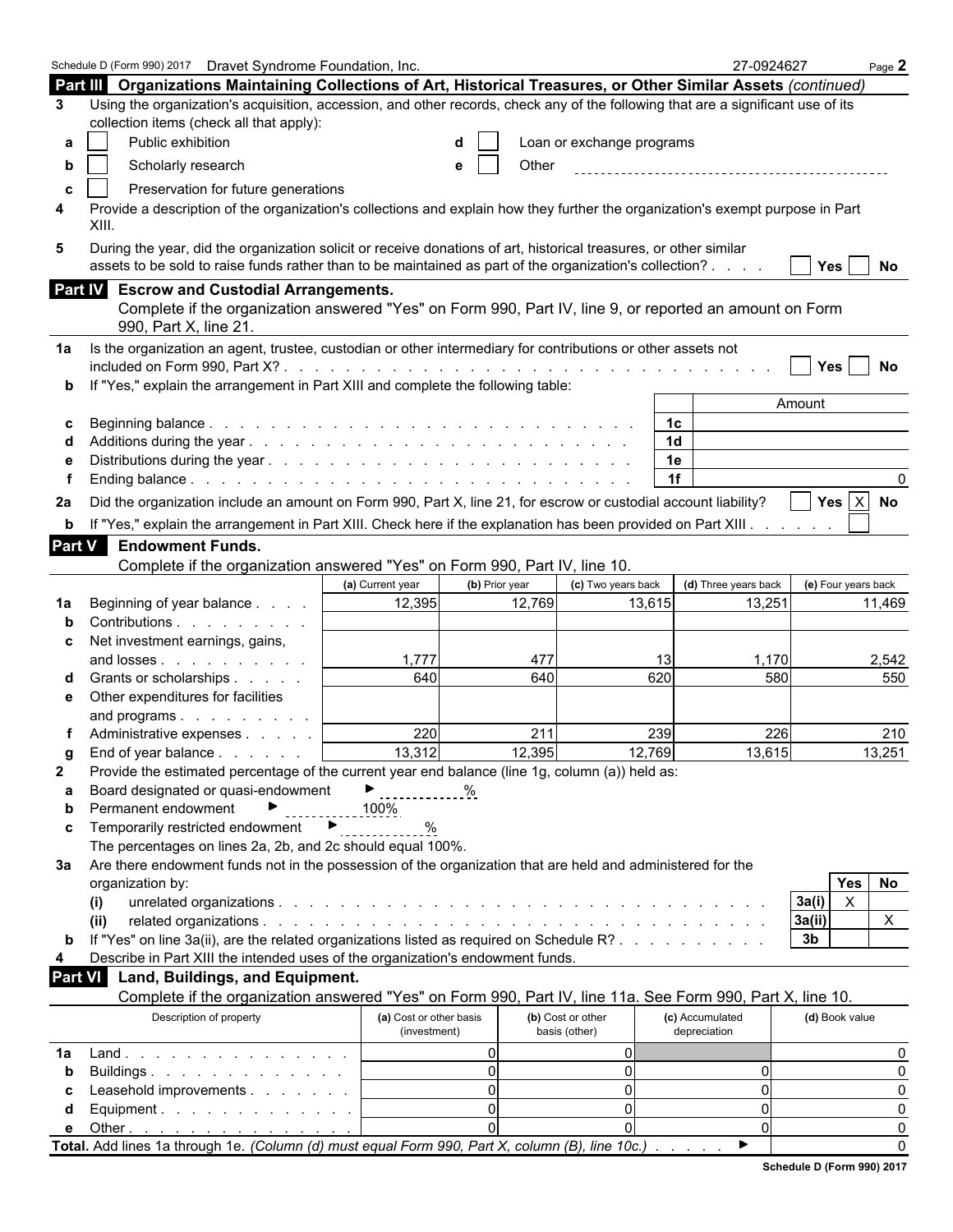(6) (7) (8) (9)

| <b>Part VII</b>  | <b>Investments-Other Securities.</b><br>Complete if the organization answered "Yes" on Form 990, Part IV, line 11b. See Form 990, Part X, line 12. |                 |                                                              |                |
|------------------|----------------------------------------------------------------------------------------------------------------------------------------------------|-----------------|--------------------------------------------------------------|----------------|
|                  | (a) Description of security or category<br>(including name of security)                                                                            | (b) Book value  | (c) Method of valuation:<br>Cost or end-of-year market value |                |
|                  | (1) Financial derivatives                                                                                                                          | $\mathbf{0}$    |                                                              |                |
|                  | (2) Closely-held equity interests                                                                                                                  | $\mathbf 0$     |                                                              |                |
|                  |                                                                                                                                                    |                 |                                                              |                |
|                  |                                                                                                                                                    |                 |                                                              |                |
|                  |                                                                                                                                                    |                 |                                                              |                |
|                  |                                                                                                                                                    |                 |                                                              |                |
|                  |                                                                                                                                                    |                 |                                                              |                |
| (E)              |                                                                                                                                                    |                 |                                                              |                |
| (F)              |                                                                                                                                                    |                 |                                                              |                |
| (G)              |                                                                                                                                                    |                 |                                                              |                |
| (H)              |                                                                                                                                                    |                 |                                                              |                |
|                  | Total. (Column (b) must equal Form 990, Part X, col. (B) line 12.)                                                                                 | $\mathbf 0$     |                                                              |                |
| <b>Part VIII</b> | Investments-Program Related.                                                                                                                       |                 |                                                              |                |
|                  | Complete if the organization answered "Yes" on Form 990, Part IV, line 11c. See Form 990, Part X, line 13.                                         |                 |                                                              |                |
|                  | (a) Description of investment                                                                                                                      | (b) Book value  | (c) Method of valuation:<br>Cost or end-of-year market value |                |
| (1)              |                                                                                                                                                    |                 |                                                              |                |
| (2)              |                                                                                                                                                    |                 |                                                              |                |
| (3)              |                                                                                                                                                    |                 |                                                              |                |
| (4)              |                                                                                                                                                    |                 |                                                              |                |
| (5)              |                                                                                                                                                    |                 |                                                              |                |
| (6)              |                                                                                                                                                    |                 |                                                              |                |
| (7)              |                                                                                                                                                    |                 |                                                              |                |
| (8)              |                                                                                                                                                    |                 |                                                              |                |
| (9)              |                                                                                                                                                    |                 |                                                              |                |
|                  | Total. (Column (b) must equal Form 990, Part X, col. (B) line 13.)                                                                                 | $\mathbf 0$     |                                                              |                |
| Part IX          | <b>Other Assets.</b>                                                                                                                               |                 |                                                              |                |
|                  | Complete if the organization answered "Yes" on Form 990, Part IV, line 11d. See Form 990, Part X, line 15.                                         |                 |                                                              |                |
|                  |                                                                                                                                                    | (a) Description |                                                              | (b) Book value |
| (1)              |                                                                                                                                                    |                 |                                                              |                |
| (2)              |                                                                                                                                                    |                 |                                                              |                |
| (3)              |                                                                                                                                                    |                 |                                                              |                |
| (4)              |                                                                                                                                                    |                 |                                                              |                |
| (5)              |                                                                                                                                                    |                 |                                                              |                |
| (6)              |                                                                                                                                                    |                 |                                                              |                |
| (7)              |                                                                                                                                                    |                 |                                                              |                |
| (8)              |                                                                                                                                                    |                 |                                                              |                |
| (9)              |                                                                                                                                                    |                 |                                                              |                |
|                  |                                                                                                                                                    |                 | ▸                                                            |                |
| Part X           | <b>Other Liabilities.</b>                                                                                                                          |                 |                                                              |                |
|                  | Complete if the organization answered "Yes" on Form 990, Part IV, line 11e or 11f. See Form 990, Part X,<br>line 25.                               |                 |                                                              |                |
| 1.               | (a) Description of liability                                                                                                                       | (b) Book value  |                                                              |                |
|                  | (1) Federal income taxes                                                                                                                           | 0               |                                                              |                |
| (2)              |                                                                                                                                                    |                 |                                                              |                |
| (3)              |                                                                                                                                                    |                 |                                                              |                |
| (4)              |                                                                                                                                                    |                 |                                                              |                |
| (5)              |                                                                                                                                                    |                 |                                                              |                |

**Total.** *(Column (b) must equal Form 990, Part X, col. (B) line 25.)* 0 **2.** Liability for uncertain tax positions. In Part XIII, provide the text of the footnote to the organization's financial statements that reports the  $\overline{X}$  organization's liability for uncertain tax positions under FI organization's liability for uncertain tax positions under FIN 48 (ASC 740). Check here if the text of the footnote has been provided in Part XIII X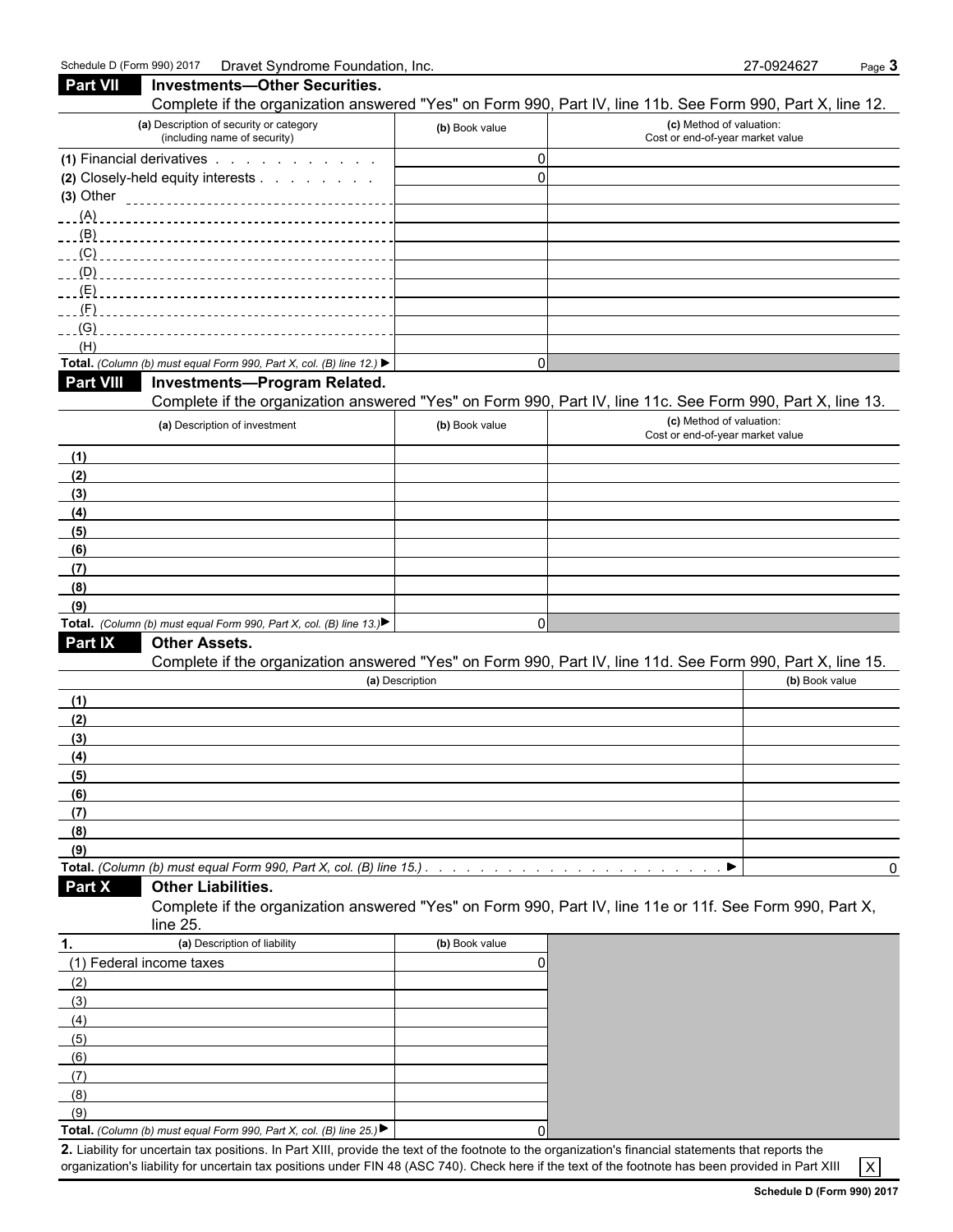|                 | Schedule D (Form 990) 2017  Dravet Syndrome Foundation, Inc.                                                                                       | 27-0924627     | Page 4    |
|-----------------|----------------------------------------------------------------------------------------------------------------------------------------------------|----------------|-----------|
| <b>Part XI</b>  | Reconciliation of Revenue per Audited Financial Statements With Revenue per Return.                                                                |                |           |
|                 | Complete if the organization answered "Yes" on Form 990, Part IV, line 12a.                                                                        |                |           |
| -1              | Total revenue, gains, and other support per audited financial statements                                                                           | $\mathbf 1$    | 1,592,336 |
| 2               | Amounts included on line 1 but not on Form 990, Part VIII, line 12:                                                                                |                |           |
| a               | Net unrealized gains (losses) on investments<br>2a                                                                                                 |                |           |
| b               | 2 <sub>b</sub><br>Donated services and use of facilities                                                                                           |                |           |
|                 | 2c                                                                                                                                                 |                |           |
| d               | 2d                                                                                                                                                 |                |           |
| е               |                                                                                                                                                    | 2e             |           |
| 3               |                                                                                                                                                    | $\mathbf{3}$   | 1,592,336 |
| 4               | Amounts included on Form 990, Part VIII, line 12, but not on line 1:                                                                               |                |           |
| a               | Investment expenses not included on Form 990, Part VIII, line 7b<br>4a                                                                             |                |           |
| b               | 4 <sub>b</sub>                                                                                                                                     |                |           |
|                 |                                                                                                                                                    | 4c             |           |
| 5               | Total revenue. Add lines 3 and 4c. (This must equal Form 990, Part I, line 12.)                                                                    | 5              | 1,592,336 |
| <b>Part XII</b> | Reconciliation of Expenses per Audited Financial Statements With Expenses per Return.                                                              |                |           |
|                 | Complete if the organization answered "Yes" on Form 990, Part IV, line 12a.                                                                        |                |           |
| 1               |                                                                                                                                                    | $\mathbf 1$    | 1,104,665 |
| $\mathbf{2}$    | Amounts included on line 1 but not on Form 990, Part IX, line 25:                                                                                  |                |           |
| a               | Donated services and use of facilities<br>2a<br>2 <sub>b</sub>                                                                                     |                |           |
| b               | 2c                                                                                                                                                 |                |           |
| c<br>d          | 2d                                                                                                                                                 |                |           |
| е               |                                                                                                                                                    | 2e             |           |
| 3               |                                                                                                                                                    | $\mathbf{3}$   | 1,104,665 |
| 4               | Amounts included on Form 990, Part IX, line 25, but not on line 1:                                                                                 |                |           |
| a               | Investment expenses not included on Form 990, Part VIII, line 7b<br>4a                                                                             |                |           |
| b               | 4 <sub>b</sub>                                                                                                                                     |                |           |
| C               |                                                                                                                                                    | 4с             |           |
| 5               | Total expenses. Add lines 3 and 4c. (This must equal Form 990, Part I, line 18.)                                                                   | 5 <sup>5</sup> | 1,104,665 |
|                 | Part XIII Supplemental Information.                                                                                                                |                |           |
|                 | Provide the descriptions required for Part II, lines 3, 5, and 9; Part III, lines 1a and 4; Part IV, lines 1b and 2b; Part V, line 4; Part X, line |                |           |
|                 | 2; Part XI, lines 2d and 4b; and Part XII, lines 2d and 4b. Also complete this part to provide any additional information.                         |                |           |
|                 | Part V Line 4 The interest income will be used to provide services to individuals                                                                  |                |           |
|                 |                                                                                                                                                    |                |           |
|                 | suffering from Dravet syndrome in the state of lowa.                                                                                               |                |           |
|                 |                                                                                                                                                    |                |           |
|                 | Part X Line 2 DSF recognizes the effect of tax positions only when they are more than                                                              |                |           |
|                 |                                                                                                                                                    |                |           |
|                 | likely than not of being sustained. Management has determined that the foundation has no                                                           |                |           |
|                 |                                                                                                                                                    |                |           |
|                 | uncertain tax positions that would require financial statement recognition. Tax years                                                              |                |           |
|                 |                                                                                                                                                    |                |           |
|                 | dating back to 2014 remain open to examination by federal and state authorities.                                                                   |                |           |
|                 |                                                                                                                                                    |                |           |
|                 |                                                                                                                                                    |                |           |
|                 |                                                                                                                                                    |                |           |
|                 |                                                                                                                                                    |                |           |
|                 |                                                                                                                                                    |                |           |
|                 |                                                                                                                                                    |                |           |
|                 |                                                                                                                                                    |                |           |
|                 |                                                                                                                                                    |                |           |
|                 |                                                                                                                                                    |                |           |
|                 |                                                                                                                                                    |                |           |
|                 |                                                                                                                                                    |                |           |
|                 |                                                                                                                                                    |                |           |
|                 |                                                                                                                                                    |                |           |
|                 |                                                                                                                                                    |                |           |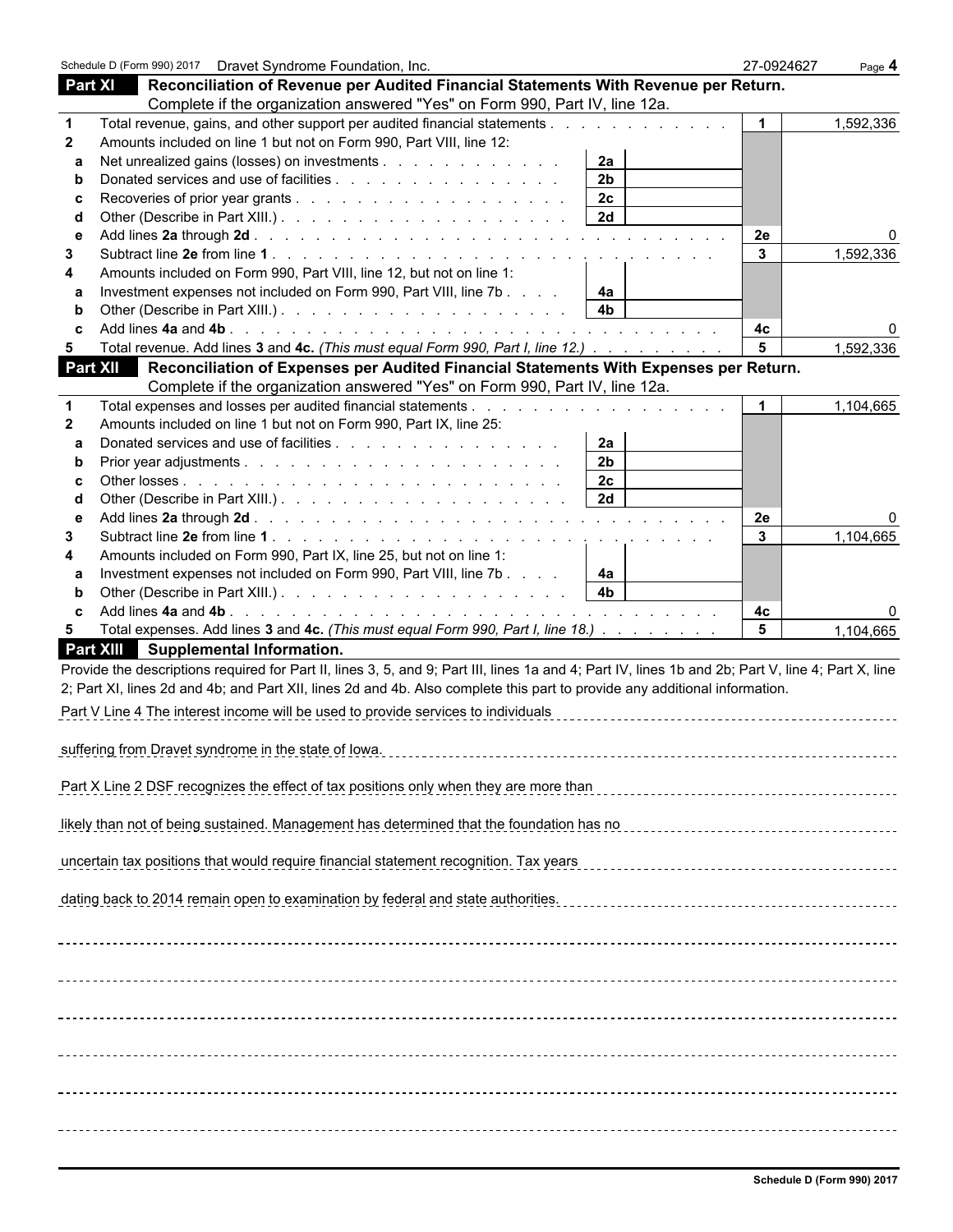**Part XIII Supplemental Information** *(continued)*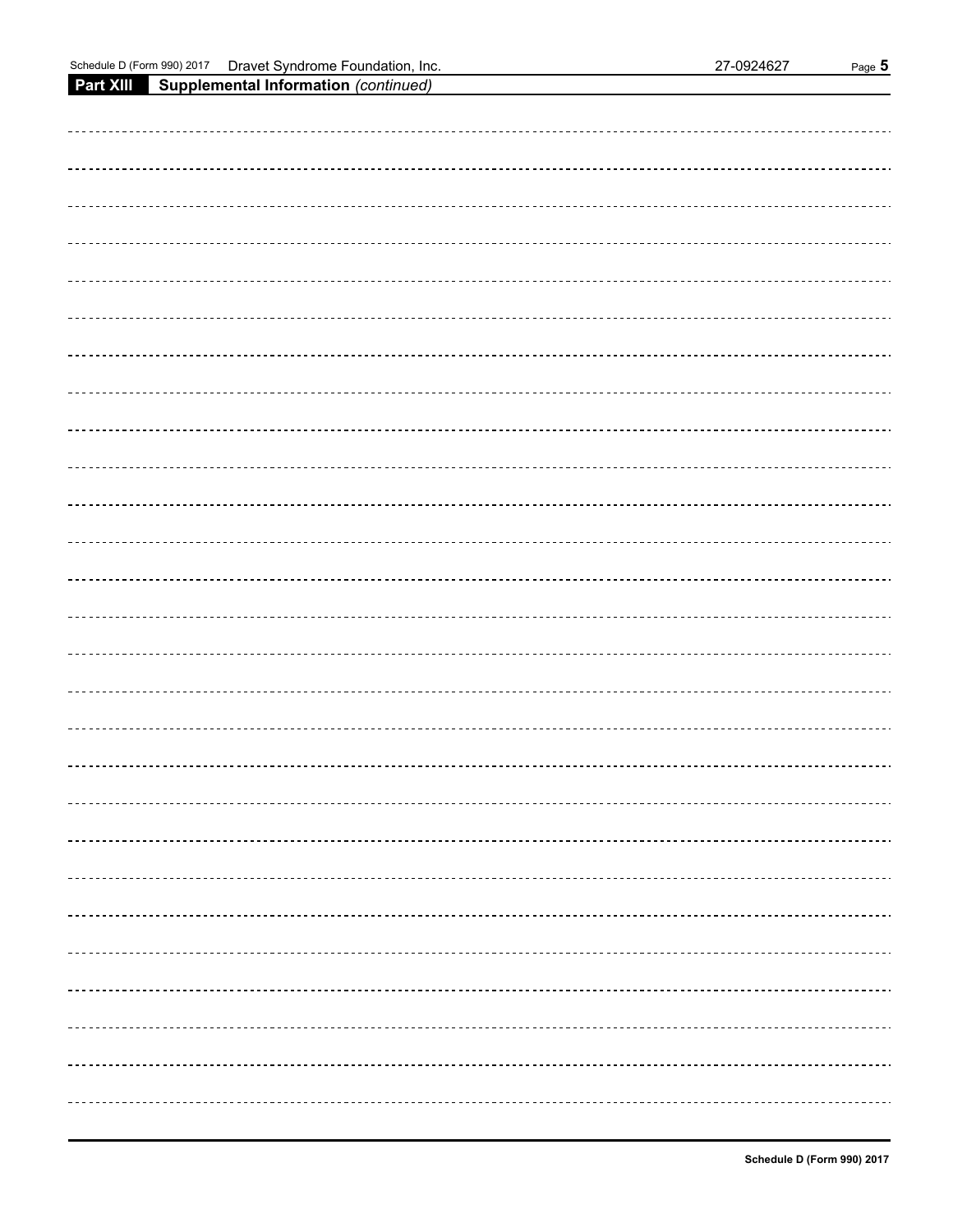| <b>SCHEDULE F</b>                                      |                                           |                                                                                           |                                                                                                                                                                                                                            |                                                                                                                 | OMB No. 1545-0047                                                 |
|--------------------------------------------------------|-------------------------------------------|-------------------------------------------------------------------------------------------|----------------------------------------------------------------------------------------------------------------------------------------------------------------------------------------------------------------------------|-----------------------------------------------------------------------------------------------------------------|-------------------------------------------------------------------|
| (Form 990)                                             |                                           |                                                                                           | <b>Statement of Activities Outside the United States</b><br>> Complete if the organization answered "Yes" on Form 990, Part IV, line 14b, 15, or 16.                                                                       |                                                                                                                 | 201                                                               |
| Department of the Treasury<br>Internal Revenue Service |                                           |                                                                                           | Attach to Form 990.<br>Go to www.irs.gov/Form990 for instructions and the latest information.                                                                                                                              |                                                                                                                 | <b>Open to Public</b><br>Inspection                               |
| Name of the organization                               |                                           |                                                                                           |                                                                                                                                                                                                                            |                                                                                                                 | <b>Employer identification number</b>                             |
| Dravet Syndrome Foundation, Inc.                       |                                           |                                                                                           |                                                                                                                                                                                                                            |                                                                                                                 | 27-0924627                                                        |
| Part I                                                 | "Yes" on Form 990, Part IV, line 14b.     |                                                                                           | General Information on Activities Outside the United States. Complete if the organization answered                                                                                                                         |                                                                                                                 |                                                                   |
|                                                        |                                           |                                                                                           |                                                                                                                                                                                                                            |                                                                                                                 |                                                                   |
| 1                                                      |                                           |                                                                                           | For grantmakers. Does the organization maintain records to substantiate the amount of its grants and other<br>assistance, the grantees' eligibility for the grants or assistance, and the selection criteria used to award |                                                                                                                 | $\boldsymbol{\mathsf{X}}$<br>Yes<br>No                            |
| assistance outside the United States.                  |                                           |                                                                                           | 2 For grantmakers. Describe in Part V the organization's procedures for monitoring the use of its grants and other                                                                                                         |                                                                                                                 |                                                                   |
|                                                        |                                           |                                                                                           | 3 Activities per Region. (The following Part I, line 3 table can be duplicated if additional space is needed.)                                                                                                             |                                                                                                                 |                                                                   |
| (a) Region                                             | (b) Number of<br>offices in the<br>region | (c) Number of<br>employees,<br>agents, and<br>independent<br>contractors<br>in the region | (d) Activities conducted in the<br>region (by type) (such as,<br>fundraising, program services,<br>investments, grants to recipients<br>located in the region)                                                             | (e) If activity listed in (d) is<br>a program service,<br>describe specific type of<br>service(s) in the region | (f) Total<br>expenditures for<br>and investments<br>in the region |
| Europe (Including<br>(1) Iceland and                   | 0                                         |                                                                                           | Grant to recipient located<br>$0$ in the region                                                                                                                                                                            | Research Grant                                                                                                  | 149,730                                                           |
| (2)                                                    |                                           |                                                                                           |                                                                                                                                                                                                                            |                                                                                                                 |                                                                   |
| (3)                                                    |                                           |                                                                                           |                                                                                                                                                                                                                            |                                                                                                                 |                                                                   |
| (4)                                                    |                                           |                                                                                           |                                                                                                                                                                                                                            |                                                                                                                 |                                                                   |
| (5)                                                    |                                           |                                                                                           |                                                                                                                                                                                                                            |                                                                                                                 |                                                                   |
| (6)                                                    |                                           |                                                                                           |                                                                                                                                                                                                                            |                                                                                                                 |                                                                   |
| (7)                                                    |                                           |                                                                                           |                                                                                                                                                                                                                            |                                                                                                                 |                                                                   |
| (8)                                                    |                                           |                                                                                           |                                                                                                                                                                                                                            |                                                                                                                 |                                                                   |
| (9)                                                    |                                           |                                                                                           |                                                                                                                                                                                                                            |                                                                                                                 |                                                                   |
| (10)                                                   |                                           |                                                                                           |                                                                                                                                                                                                                            |                                                                                                                 |                                                                   |
| (11)                                                   |                                           |                                                                                           |                                                                                                                                                                                                                            |                                                                                                                 |                                                                   |
| (12)                                                   |                                           |                                                                                           |                                                                                                                                                                                                                            |                                                                                                                 |                                                                   |
| (13)                                                   |                                           |                                                                                           |                                                                                                                                                                                                                            |                                                                                                                 |                                                                   |
| (14)                                                   |                                           |                                                                                           |                                                                                                                                                                                                                            |                                                                                                                 |                                                                   |
| (15)                                                   |                                           |                                                                                           |                                                                                                                                                                                                                            |                                                                                                                 |                                                                   |
| (16)                                                   |                                           |                                                                                           |                                                                                                                                                                                                                            |                                                                                                                 |                                                                   |
| (17)<br>3a Sub-total <b>3a Sub-total</b>               | 0                                         | $\Omega$                                                                                  |                                                                                                                                                                                                                            |                                                                                                                 | 149,730                                                           |
| <b>b</b> Total from continuation                       |                                           |                                                                                           |                                                                                                                                                                                                                            |                                                                                                                 |                                                                   |
| sheets to Part I.<br>c Totals (add lines 3a and 3b)    | 0<br>$\mathbf 0$                          | 0<br>$\Omega$                                                                             |                                                                                                                                                                                                                            |                                                                                                                 | 0<br>149,730                                                      |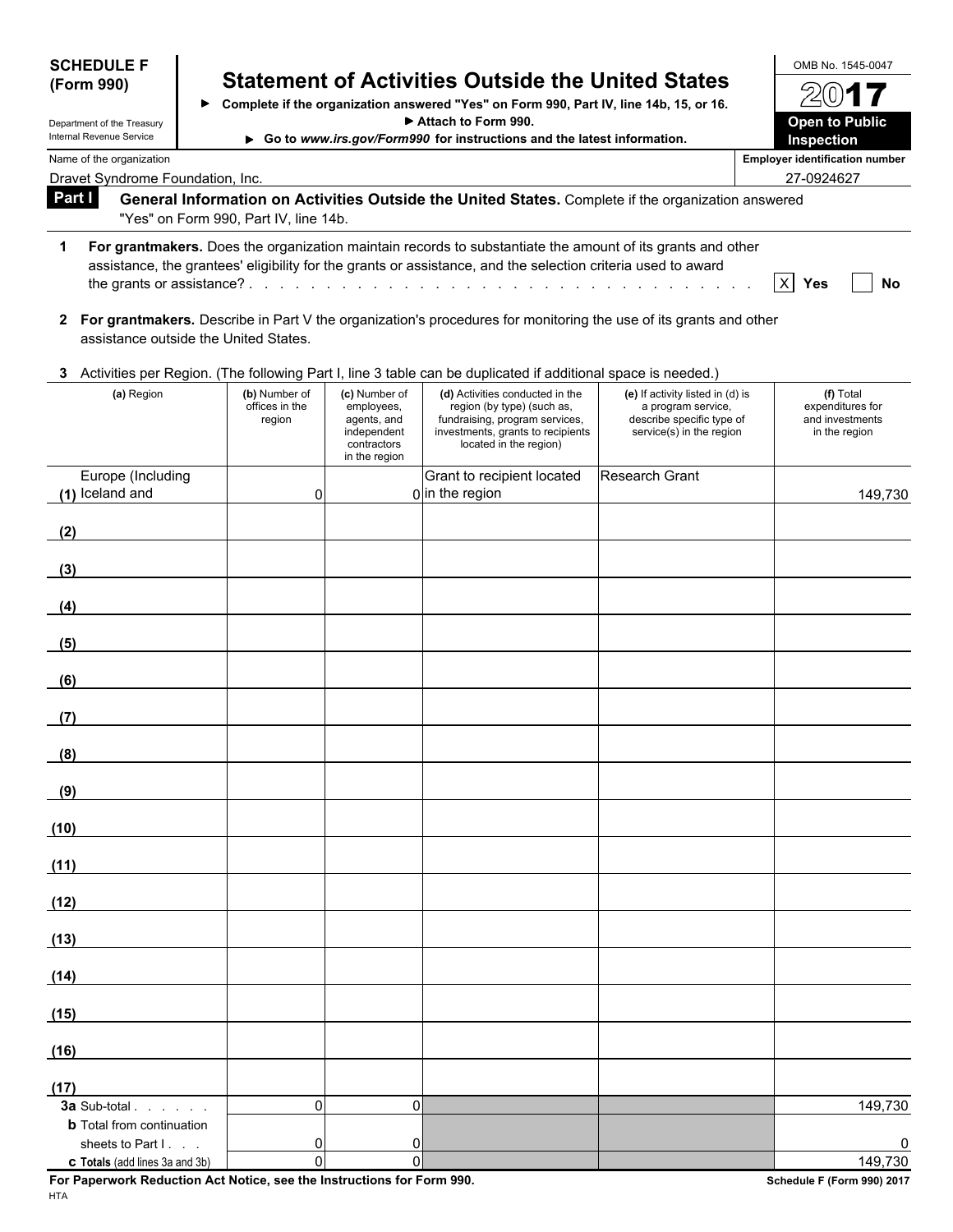**Part II Grants and Other Assistance to Organizations or Entities Outside the United States.** Complete if the organization answered "Yes" on Form 990, Part IV, line 15, for any recipient who received more than \$5,000. Part II can be duplicated if additional space is needed. **1 (a)** Name of **(b)** IRS code **(c)** Region **(d)** Purpose of **(e)** Amount of **(f)** Manner of **(g)** Amount of **(h)** Description **(i)** Method of organization section and EIN grant cash grant cash noncash of noncash assistance valuation (if applicable) disbursement assistance (book, FMV, appraisal, other) **(1)** Europe (Including Iceland and Research Grant 149,730 **Wire (2) (3) (4) (5) (6) (7) (8) (9) (10) (11) (12) (13) (14) (15) (16)**

**2** Enter total number of recipient organizations listed above that are recognized as charities by the foreign country, recognized as tax-exempt

by the IRS, or for which the grantee or counsel has provided a section 501(c)(3) equivalency letter . . . . . . . . . . . . . . . . . . . . . . . . . . . . . . . . . . . . .

**3** Enter total number of other organizations or entities . . . . . . . . . . . . . . . . . . . . . . . . . . . . . . . . . . . . . . . . . . . . . . . . 1

**Schedule F (Form 990) 2017**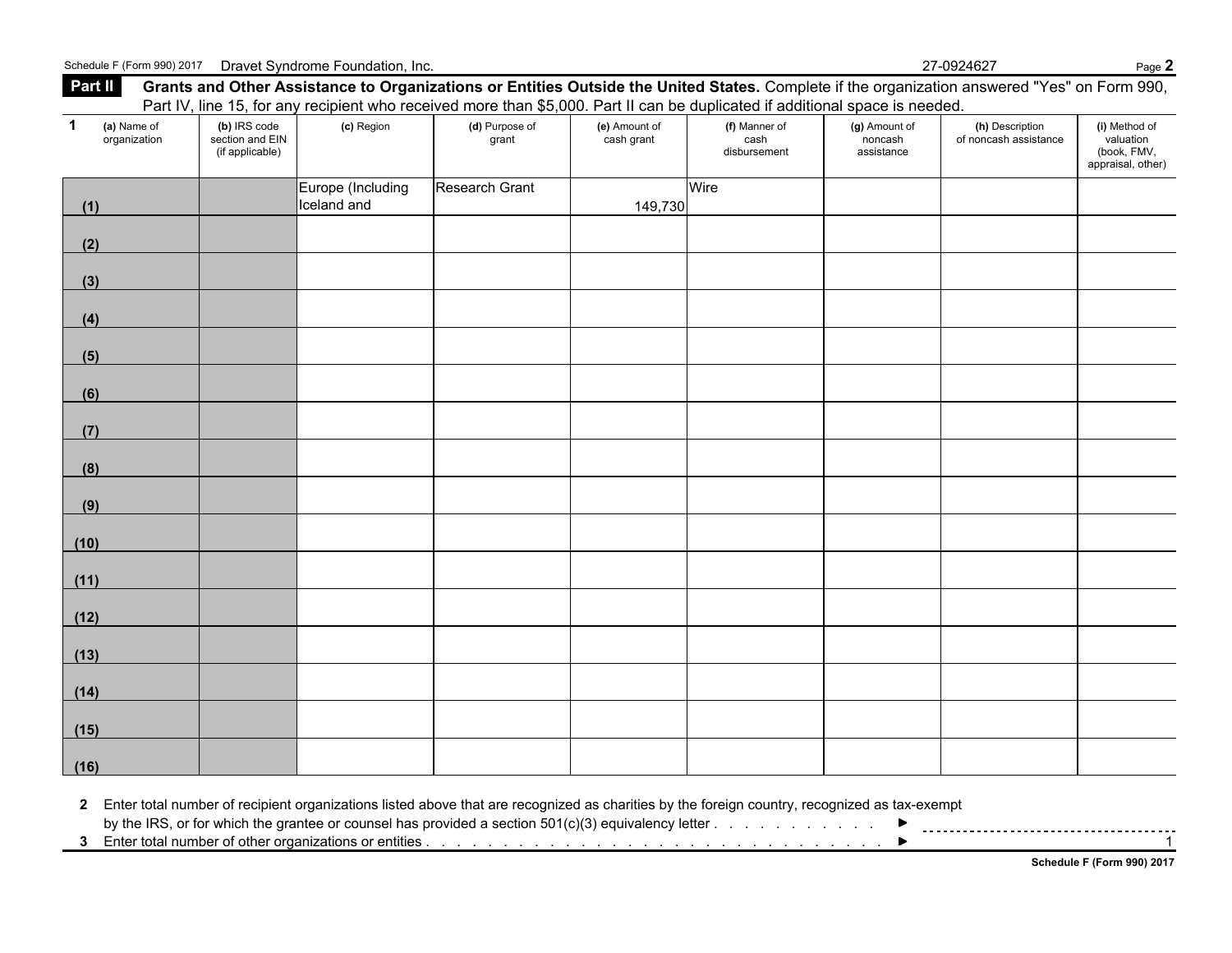## Schedule F (Form 990) 2017 Dravet Syndrome Foundation, Inc. 27-0924627 Page 3

Part III Grants and Other Assistance to Individuals Outside the United States. Complete if the organization answered "Yes" on Form 990, Part IV, line 16. Part III can be duplicated if additional space is needed.

| (a) Type of grant or assistance                     | (b) Region | (c) Number of<br>recipients | (d) Amount of<br>cash grant | (e) Manner of<br>cash<br>disbursement | (f) Amount of<br>noncash<br>assistance | (g) Description<br>of noncash assistance | (h) Method of<br>valuation<br>(book, FMV,<br>appraisal, other) |
|-----------------------------------------------------|------------|-----------------------------|-----------------------------|---------------------------------------|----------------------------------------|------------------------------------------|----------------------------------------------------------------|
| (1)                                                 |            |                             |                             |                                       |                                        |                                          |                                                                |
| (2)                                                 |            |                             |                             |                                       |                                        |                                          |                                                                |
| (3)                                                 |            |                             |                             |                                       |                                        |                                          |                                                                |
| (4)                                                 |            |                             |                             |                                       |                                        |                                          |                                                                |
| (5)                                                 |            |                             |                             |                                       |                                        |                                          |                                                                |
| (6)                                                 |            |                             |                             |                                       |                                        |                                          |                                                                |
| (7)                                                 |            |                             |                             |                                       |                                        |                                          |                                                                |
| (8)                                                 |            |                             |                             |                                       |                                        |                                          |                                                                |
| (9)                                                 |            |                             |                             |                                       |                                        |                                          |                                                                |
| (10)<br><u> 1989 - Jan Barbara III, prima posta</u> |            |                             |                             |                                       |                                        |                                          |                                                                |
| (11)                                                |            |                             |                             |                                       |                                        |                                          |                                                                |
| (12)                                                |            |                             |                             |                                       |                                        |                                          |                                                                |
| (13)                                                |            |                             |                             |                                       |                                        |                                          |                                                                |
| (14)                                                |            |                             |                             |                                       |                                        |                                          |                                                                |
| (15)                                                |            |                             |                             |                                       |                                        |                                          |                                                                |
| (16)                                                |            |                             |                             |                                       |                                        |                                          |                                                                |
| (17)                                                |            |                             |                             |                                       |                                        |                                          |                                                                |
| (18)                                                |            |                             |                             |                                       |                                        |                                          |                                                                |

**Schedule F (Form 990) 2017**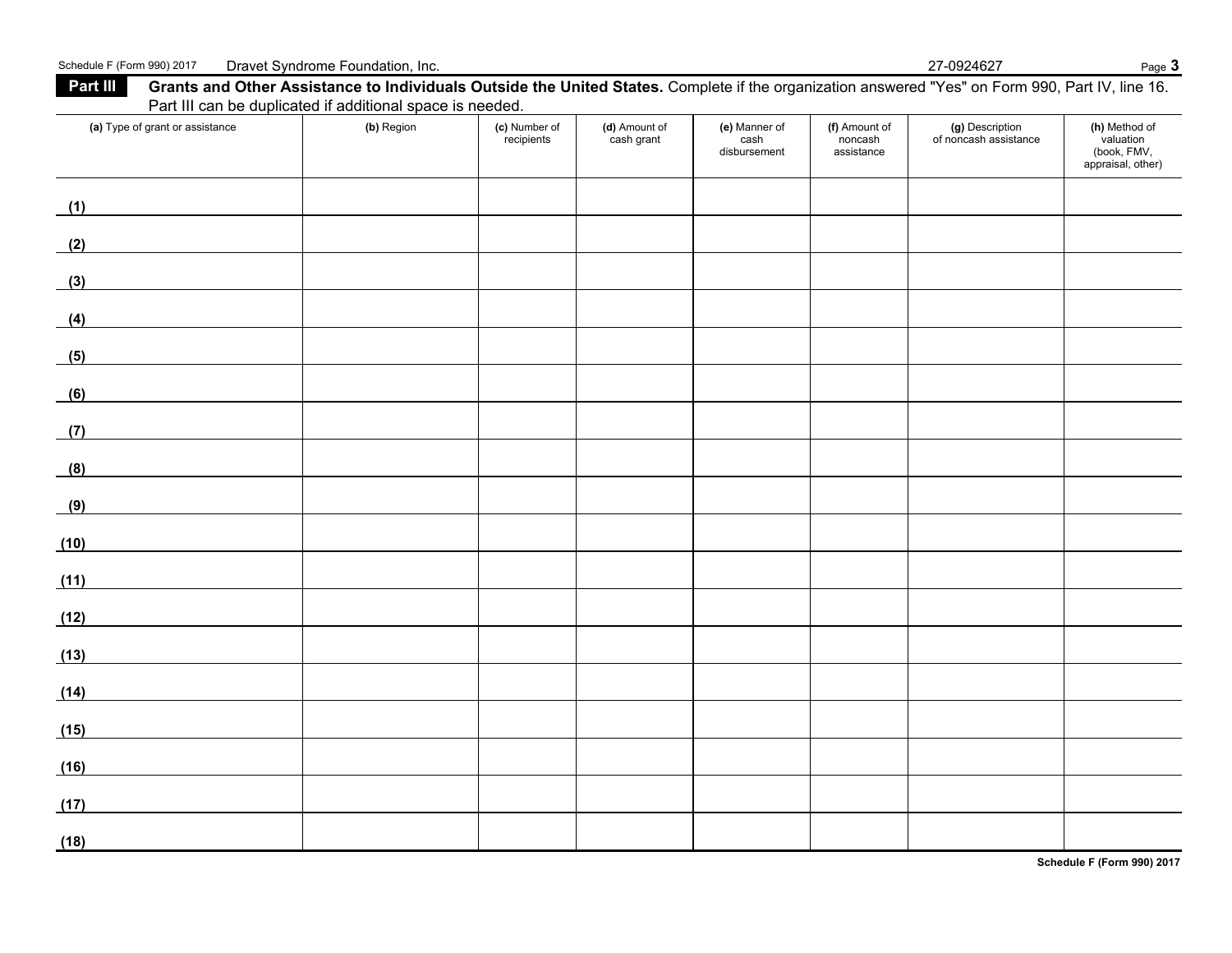Schedule F (Form 990) 2017 Dravet Syndrome Foundation, Inc. 27-0924627 Page 4<br> **Part IV Foreign Forms** 

**Foreign Forms** 

۰

| Was the organization a U.S. transferor of property to a foreign corporation during the tax year? If "Yes,"<br>the organization may be required to file Form 926, Return by a U.S. Transferor of Property to a Foreign                                                                                                                                                                                                    | Yes        | $X$ No |
|--------------------------------------------------------------------------------------------------------------------------------------------------------------------------------------------------------------------------------------------------------------------------------------------------------------------------------------------------------------------------------------------------------------------------|------------|--------|
| 2 Did the organization have an interest in a foreign trust during the tax year? If "Yes," the organization may<br>be required to separately file Form 3520, Annual Return To Report Transactions With Foreign Trusts and<br>Receipt of Certain Foreign Gifts, and/or Form 3520-A, Annual Information Return of Foreign Trust With<br>a U.S. Owner (see Instructions for Forms 3520 and 3520-A; don't file with Form 990) | Yes        | $X$ No |
| 3 Did the organization have an ownership interest in a foreign corporation during the tax year? If "Yes,"<br>the organization may be required to file Form 5471, Information Return of U.S. Persons With Respect To                                                                                                                                                                                                      | Yes        | $X$ No |
| 4 Was the organization a direct or indirect shareholder of a passive foreign investment company or a<br>qualified electing fund during the tax year? If "Yes," the organization may be required to file Form 8621,<br>Information Return by a Shareholder of a Passive Foreign Investment Company or Qualified Electing                                                                                                  | Yes        | X No   |
| 5 Did the organization have an ownership interest in a foreign partnership during the tax year? If "Yes,"<br>the organization may be required to file Form 8865, Return of U.S. Persons With Respect to Certain                                                                                                                                                                                                          | <b>Yes</b> | $X$ No |
| 6 Did the organization have any operations in or related to any boycotting countries during the tax year? If<br>"Yes," the organization may be required to separately file Form 5713, International Boycott Report (see                                                                                                                                                                                                  | Yes        | $X$ No |

**Schedule F (Form 990) 2017**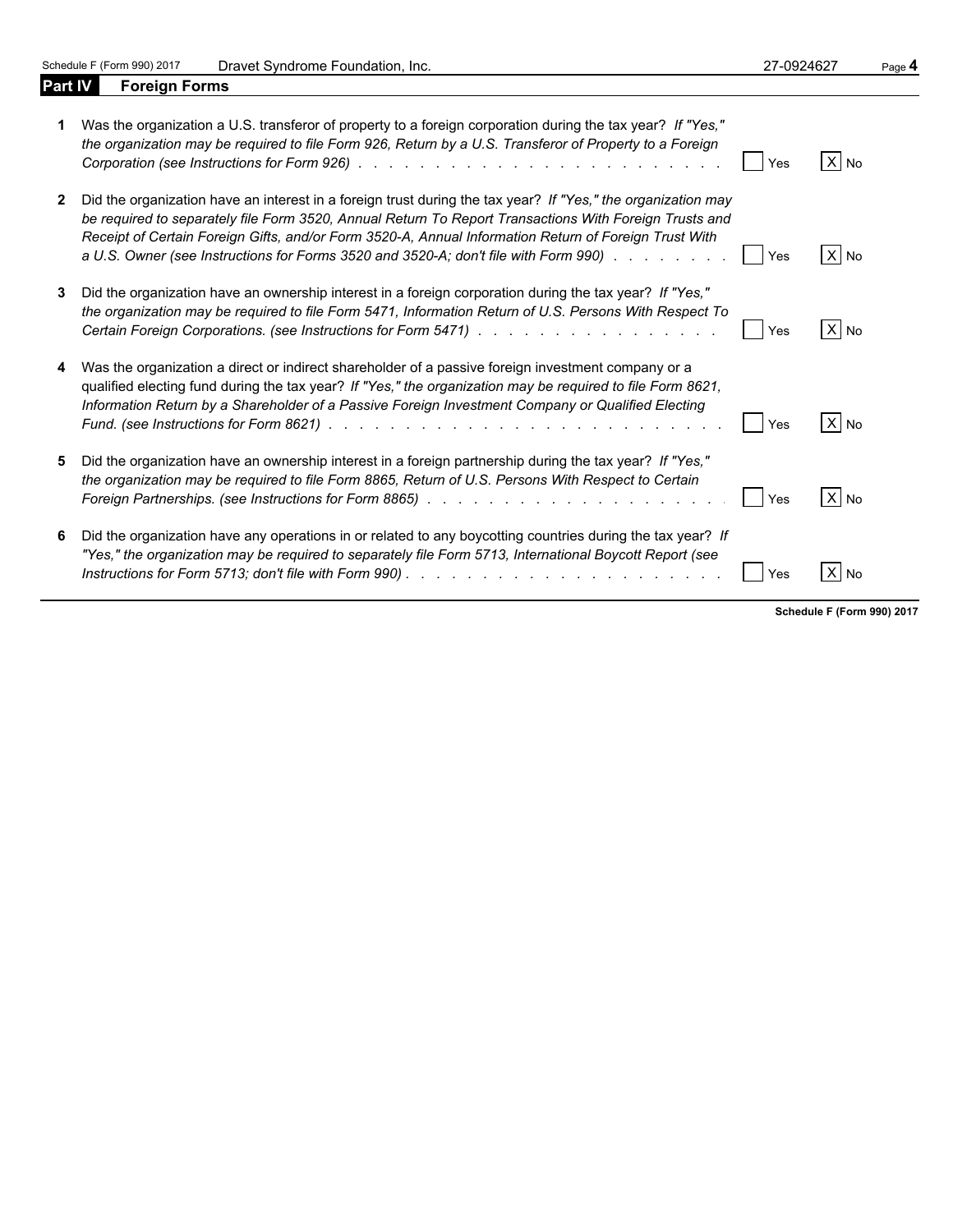| Part V | <b>Supplemental Information</b><br>Provide the information required by Part I, line 2 (monitoring of funds); Part I, line 3, column (f) (accounting method;<br>amounts of investments vs. expenditures per region); Part II, line 1 (accounting method); Part III (accounting method);<br>and Part III, column (c) (estimated number of recipients), as applicable. Also complete this part to provide any<br>additional information. See instructions. |
|--------|---------------------------------------------------------------------------------------------------------------------------------------------------------------------------------------------------------------------------------------------------------------------------------------------------------------------------------------------------------------------------------------------------------------------------------------------------------|
|        | Part I Line 2 DSF provides funds for research. The organizations receiving this assistance                                                                                                                                                                                                                                                                                                                                                              |
|        | are required to provide written progress reports on their research into finding a cure for                                                                                                                                                                                                                                                                                                                                                              |
|        | Dravet syndrome and related epilepsies. The Scientific Director of DSF reviews the                                                                                                                                                                                                                                                                                                                                                                      |
|        | progress reports and discusses the research projects and progress with the awarded                                                                                                                                                                                                                                                                                                                                                                      |
|        | organizations. DSF also provides funds to patients with Dravet syndrome and related                                                                                                                                                                                                                                                                                                                                                                     |
|        | epilepsies for necessary medical equipment, therapy devices, and education aids associated                                                                                                                                                                                                                                                                                                                                                              |
|        | with these conditions that are not covered through private insurance or other assistance                                                                                                                                                                                                                                                                                                                                                                |
|        | programs. Applicants are required to submit an application that includes a recent letter                                                                                                                                                                                                                                                                                                                                                                |
|        | from the child's health care provider explaining the medical necessity of the request and,                                                                                                                                                                                                                                                                                                                                                              |
|        | when possible, a letter of denial from the insurance provider.                                                                                                                                                                                                                                                                                                                                                                                          |
|        |                                                                                                                                                                                                                                                                                                                                                                                                                                                         |
|        |                                                                                                                                                                                                                                                                                                                                                                                                                                                         |
|        |                                                                                                                                                                                                                                                                                                                                                                                                                                                         |
|        |                                                                                                                                                                                                                                                                                                                                                                                                                                                         |
|        |                                                                                                                                                                                                                                                                                                                                                                                                                                                         |
|        |                                                                                                                                                                                                                                                                                                                                                                                                                                                         |
|        |                                                                                                                                                                                                                                                                                                                                                                                                                                                         |
|        |                                                                                                                                                                                                                                                                                                                                                                                                                                                         |
|        |                                                                                                                                                                                                                                                                                                                                                                                                                                                         |
|        |                                                                                                                                                                                                                                                                                                                                                                                                                                                         |
|        |                                                                                                                                                                                                                                                                                                                                                                                                                                                         |
|        |                                                                                                                                                                                                                                                                                                                                                                                                                                                         |
|        |                                                                                                                                                                                                                                                                                                                                                                                                                                                         |
|        |                                                                                                                                                                                                                                                                                                                                                                                                                                                         |
|        |                                                                                                                                                                                                                                                                                                                                                                                                                                                         |
|        |                                                                                                                                                                                                                                                                                                                                                                                                                                                         |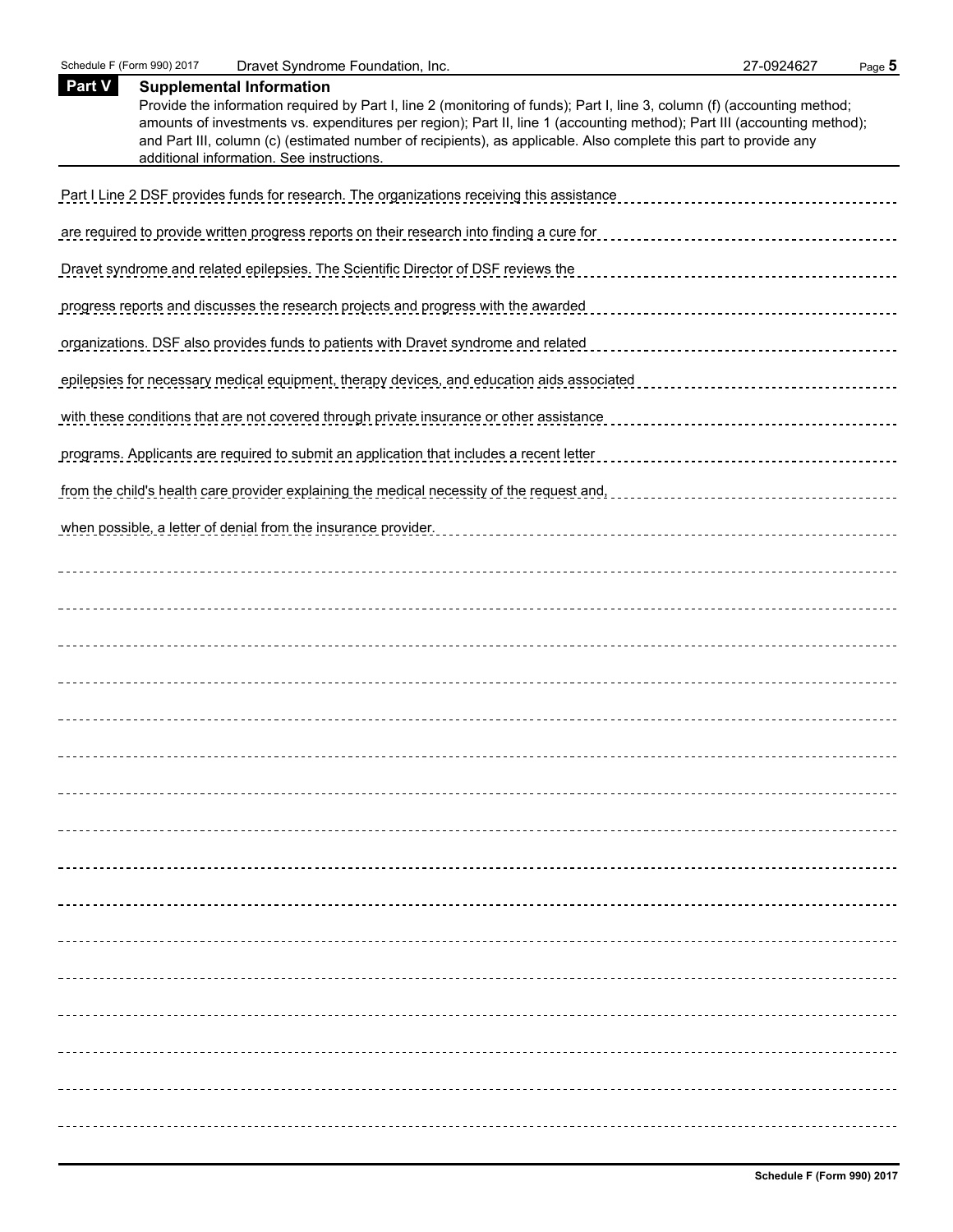| <b>SCHEDULE G</b>                                    |                                                              |                                                            |                                                        |                                    |                                                                      | Supplemental Information Regarding Fundraising or Gaming Activities                                                                                                                                                                |                                                                            | OMB No. 1545-0047                                       |
|------------------------------------------------------|--------------------------------------------------------------|------------------------------------------------------------|--------------------------------------------------------|------------------------------------|----------------------------------------------------------------------|------------------------------------------------------------------------------------------------------------------------------------------------------------------------------------------------------------------------------------|----------------------------------------------------------------------------|---------------------------------------------------------|
|                                                      | (Form 990 or 990-EZ)                                         |                                                            |                                                        |                                    |                                                                      | Complete if the organization answered "Yes" on Form 990, Part IV, line 17, 18, or 19, or if the<br>organization entered more than \$15,000 on Form 990-EZ, line 6a.                                                                |                                                                            |                                                         |
| Department of the Treasury                           |                                                              |                                                            |                                                        | Attach to Form 990 or Form 990-EZ. |                                                                      |                                                                                                                                                                                                                                    |                                                                            | <b>Open to Public</b>                                   |
| Internal Revenue Service<br>Name of the organization |                                                              |                                                            | Go to www.irs.gov/Form990 for the latest instructions. |                                    |                                                                      |                                                                                                                                                                                                                                    | <b>Employer identification number</b>                                      | <b>Inspection</b>                                       |
|                                                      | Dravet Syndrome Foundation, Inc.                             |                                                            |                                                        |                                    |                                                                      |                                                                                                                                                                                                                                    | 27-0924627                                                                 |                                                         |
| Part I                                               |                                                              |                                                            |                                                        |                                    |                                                                      | Fundraising Activities. Complete if the organization answered "Yes" on Form 990, Part IV, line 17.                                                                                                                                 |                                                                            |                                                         |
| 1                                                    |                                                              | Form 990-EZ filers are not required to complete this part. |                                                        |                                    |                                                                      | Indicate whether the organization raised funds through any of the following activities. Check all that apply.                                                                                                                      |                                                                            |                                                         |
| a                                                    | Mail solicitations                                           |                                                            |                                                        | е                                  |                                                                      | Solicitation of non-government grants                                                                                                                                                                                              |                                                                            |                                                         |
| b                                                    |                                                              | Internet and email solicitations                           |                                                        | f                                  |                                                                      | Solicitation of government grants                                                                                                                                                                                                  |                                                                            |                                                         |
| с                                                    | Phone solicitations                                          |                                                            |                                                        | g                                  |                                                                      | Special fundraising events                                                                                                                                                                                                         |                                                                            |                                                         |
| d                                                    | In-person solicitations                                      |                                                            |                                                        |                                    |                                                                      |                                                                                                                                                                                                                                    |                                                                            |                                                         |
| 2a                                                   |                                                              |                                                            |                                                        |                                    |                                                                      | Did the organization have a written or oral agreement with any individual (including officers, directors, trustees,<br>key employees listed in Form 990, Part VII) or entity in connection with professional fundraising services? |                                                                            | <b>Yes</b><br>No                                        |
| b                                                    |                                                              | to be compensated at least \$5,000 by the organization.    |                                                        |                                    |                                                                      | If "Yes," list the 10 highest paid individuals or entities (fundraisers) pursuant to agreements under which the fundraiser is                                                                                                      |                                                                            |                                                         |
|                                                      | (i) Name and address of individual<br>or entity (fundraiser) |                                                            | (ii) Activity                                          |                                    | (iii) Did fundraiser have<br>custody or control of<br>contributions? | (iv) Gross receipts<br>from activity                                                                                                                                                                                               | (v) Amount paid to<br>(or retained by)<br>fundraiser listed in<br>col. (i) | (vi) Amount paid to<br>(or retained by)<br>organization |
|                                                      |                                                              |                                                            |                                                        | Yes                                | No                                                                   |                                                                                                                                                                                                                                    |                                                                            |                                                         |
|                                                      |                                                              |                                                            |                                                        |                                    |                                                                      |                                                                                                                                                                                                                                    |                                                                            |                                                         |
|                                                      |                                                              |                                                            |                                                        |                                    |                                                                      | O                                                                                                                                                                                                                                  | 0                                                                          | 0                                                       |
| $\mathbf{2}$                                         |                                                              |                                                            |                                                        |                                    |                                                                      | ი                                                                                                                                                                                                                                  | $\overline{0}$                                                             | 0                                                       |
| 3                                                    |                                                              |                                                            |                                                        |                                    |                                                                      |                                                                                                                                                                                                                                    | $\Omega$                                                                   | 0                                                       |
| 4                                                    |                                                              |                                                            |                                                        |                                    |                                                                      | ი                                                                                                                                                                                                                                  | 0                                                                          | 0                                                       |
| 5                                                    |                                                              |                                                            |                                                        |                                    |                                                                      | ი                                                                                                                                                                                                                                  | $\overline{0}$                                                             | 0                                                       |
| 6                                                    |                                                              |                                                            |                                                        |                                    |                                                                      | ი                                                                                                                                                                                                                                  | 0                                                                          | 0                                                       |
| 7                                                    |                                                              |                                                            |                                                        |                                    |                                                                      |                                                                                                                                                                                                                                    | 0                                                                          | 0                                                       |
|                                                      |                                                              |                                                            |                                                        |                                    |                                                                      |                                                                                                                                                                                                                                    | 0                                                                          | 0                                                       |
| 9                                                    |                                                              |                                                            |                                                        |                                    |                                                                      |                                                                                                                                                                                                                                    | 0                                                                          |                                                         |
| 10                                                   |                                                              |                                                            |                                                        |                                    |                                                                      |                                                                                                                                                                                                                                    |                                                                            |                                                         |
|                                                      |                                                              |                                                            |                                                        |                                    |                                                                      |                                                                                                                                                                                                                                    |                                                                            |                                                         |
| Total.<br>3                                          |                                                              |                                                            |                                                        |                                    |                                                                      | List all states in which the organization is registered or licensed to solicit contributions or has been notified it is exempt from                                                                                                |                                                                            | 0                                                       |
|                                                      | registration or licensing.                                   |                                                            |                                                        |                                    |                                                                      |                                                                                                                                                                                                                                    |                                                                            |                                                         |
|                                                      |                                                              |                                                            |                                                        |                                    |                                                                      |                                                                                                                                                                                                                                    |                                                                            |                                                         |
|                                                      |                                                              |                                                            |                                                        |                                    |                                                                      |                                                                                                                                                                                                                                    |                                                                            |                                                         |
|                                                      |                                                              |                                                            |                                                        |                                    |                                                                      |                                                                                                                                                                                                                                    |                                                                            |                                                         |
|                                                      |                                                              |                                                            |                                                        |                                    |                                                                      |                                                                                                                                                                                                                                    |                                                                            |                                                         |
|                                                      |                                                              |                                                            |                                                        |                                    |                                                                      |                                                                                                                                                                                                                                    |                                                                            |                                                         |
|                                                      |                                                              |                                                            |                                                        |                                    |                                                                      |                                                                                                                                                                                                                                    |                                                                            |                                                         |
|                                                      |                                                              |                                                            |                                                        |                                    |                                                                      |                                                                                                                                                                                                                                    |                                                                            |                                                         |
|                                                      |                                                              |                                                            |                                                        |                                    |                                                                      |                                                                                                                                                                                                                                    |                                                                            |                                                         |
|                                                      |                                                              |                                                            |                                                        |                                    |                                                                      |                                                                                                                                                                                                                                    |                                                                            |                                                         |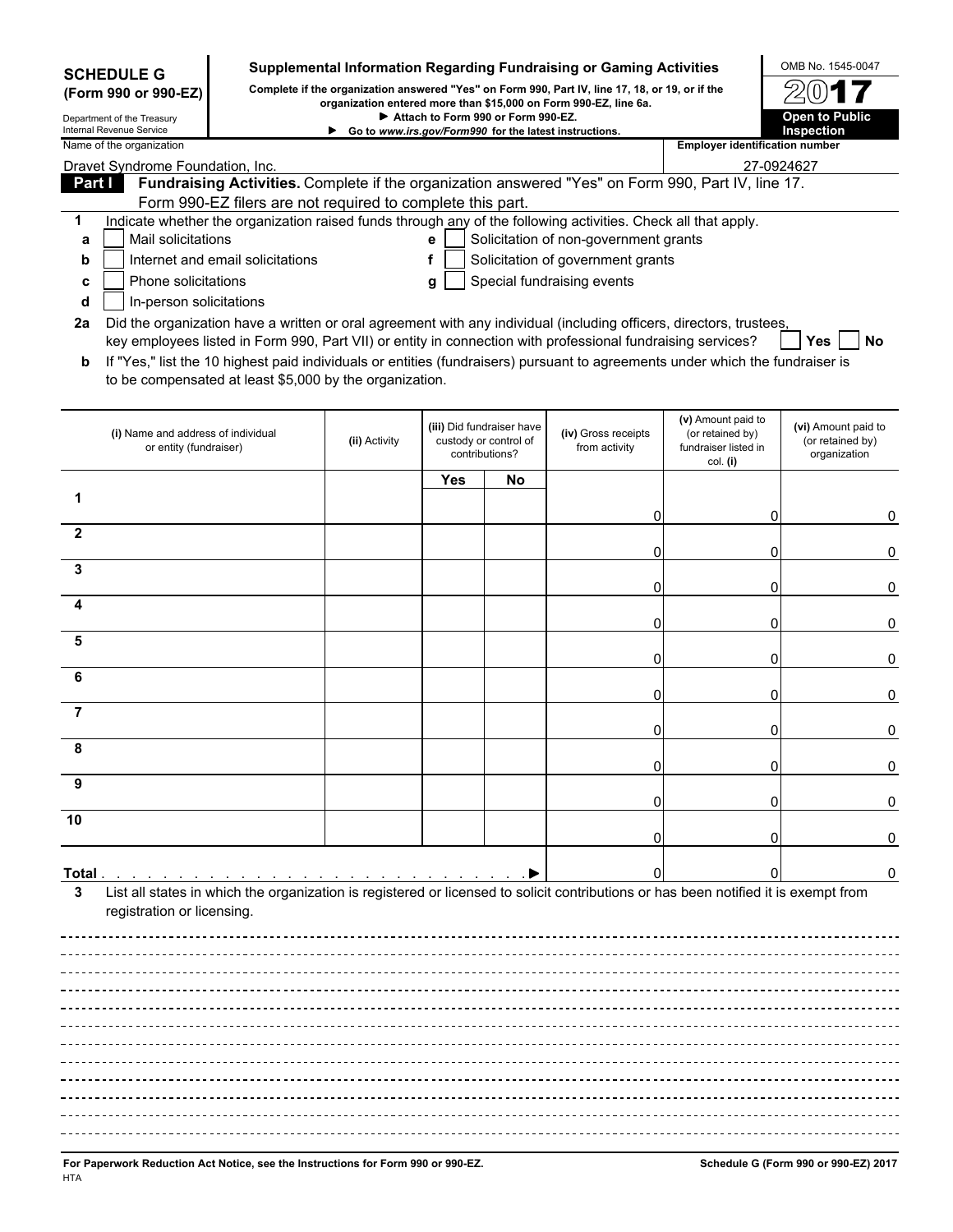Part II **Fundraising Events.** Complete if the organization answered "Yes" on Form 990, Part IV, line 18, or reported more than \$15,000 of fundraising event contributions and gross income on Form 990-EZ, lines 1 and 6b. List events with gross receipts greater than \$5,000

|                 |          | <u>Events with gross receipts greater than \$0,000.</u>                                             |                |                            |                  |                                                                                                                                                                                                                                                                                                                                                             |
|-----------------|----------|-----------------------------------------------------------------------------------------------------|----------------|----------------------------|------------------|-------------------------------------------------------------------------------------------------------------------------------------------------------------------------------------------------------------------------------------------------------------------------------------------------------------------------------------------------------------|
|                 |          |                                                                                                     | (a) Event $#1$ | $(b)$ Event #2             | (c) Other events | (d) Total events                                                                                                                                                                                                                                                                                                                                            |
|                 |          |                                                                                                     | City Bash Gala | Piper's Song Gala          |                  | (add col. (a) through                                                                                                                                                                                                                                                                                                                                       |
|                 |          |                                                                                                     | (event type)   | (event type)               | (total number)   | col. (c)                                                                                                                                                                                                                                                                                                                                                    |
| Revenue         |          |                                                                                                     |                |                            |                  |                                                                                                                                                                                                                                                                                                                                                             |
|                 |          | Gross receipts                                                                                      | 244,736        | 227,209                    | 467,389          | 939,334                                                                                                                                                                                                                                                                                                                                                     |
|                 |          |                                                                                                     |                |                            |                  |                                                                                                                                                                                                                                                                                                                                                             |
|                 | 2        | Less: Contributions                                                                                 | 162,549        | 158,719                    | 44,967           | 366,235                                                                                                                                                                                                                                                                                                                                                     |
|                 |          | Gross income (line 1                                                                                |                |                            |                  |                                                                                                                                                                                                                                                                                                                                                             |
|                 |          | minus line $2)$ .                                                                                   | 82,187         | 68,490                     | 422,422          | 573,099                                                                                                                                                                                                                                                                                                                                                     |
|                 |          | Cash prizes                                                                                         |                |                            | 0                | $\Omega$                                                                                                                                                                                                                                                                                                                                                    |
|                 | 4        |                                                                                                     |                |                            |                  |                                                                                                                                                                                                                                                                                                                                                             |
|                 | 5        | Noncash prizes                                                                                      |                |                            | $\Omega$         | 0                                                                                                                                                                                                                                                                                                                                                           |
|                 |          |                                                                                                     |                |                            |                  |                                                                                                                                                                                                                                                                                                                                                             |
|                 | 6        | Rent/facility costs                                                                                 | 25,300         | 3,749                      | 4,012            | 33,061                                                                                                                                                                                                                                                                                                                                                      |
|                 |          |                                                                                                     |                |                            |                  |                                                                                                                                                                                                                                                                                                                                                             |
|                 |          | Food and beverages                                                                                  |                | 12,527                     | 14,028           | 26,555                                                                                                                                                                                                                                                                                                                                                      |
|                 |          |                                                                                                     |                |                            |                  |                                                                                                                                                                                                                                                                                                                                                             |
| Direct Expenses | 8        | Entertainment                                                                                       | 4,305          | 1,350                      | 4,290            | 9,945                                                                                                                                                                                                                                                                                                                                                       |
|                 |          |                                                                                                     |                |                            |                  |                                                                                                                                                                                                                                                                                                                                                             |
|                 | 9        | Other direct expenses.                                                                              | 18,973         | 8,114                      | 28,099           | 55,186                                                                                                                                                                                                                                                                                                                                                      |
|                 |          |                                                                                                     |                |                            |                  |                                                                                                                                                                                                                                                                                                                                                             |
|                 | 10       | Direct expense summary. Add lines 4 through 9 in column (d) ▶                                       |                |                            |                  | 124,747)                                                                                                                                                                                                                                                                                                                                                    |
|                 | 11       |                                                                                                     |                |                            |                  | 448,352                                                                                                                                                                                                                                                                                                                                                     |
|                 | Part III | Gaming. Complete if the organization answered "Yes" on Form 990, Part IV, line 19, or reported more |                |                            |                  |                                                                                                                                                                                                                                                                                                                                                             |
|                 |          | than \$15,000 on Form 990-EZ, line 6a.                                                              |                |                            |                  |                                                                                                                                                                                                                                                                                                                                                             |
| ٩L              |          |                                                                                                     | (a) Bingo      | (b) Pull tabs/instant<br>. | (c) Other gaming | (d) Total gaming (add<br>$\mathbf{1}$ $\mathbf{1}$ $\mathbf{1}$ $\mathbf{1}$ $\mathbf{1}$ $\mathbf{1}$ $\mathbf{1}$ $\mathbf{1}$ $\mathbf{1}$ $\mathbf{1}$ $\mathbf{1}$ $\mathbf{1}$ $\mathbf{1}$ $\mathbf{1}$ $\mathbf{1}$ $\mathbf{1}$ $\mathbf{1}$ $\mathbf{1}$ $\mathbf{1}$ $\mathbf{1}$ $\mathbf{1}$ $\mathbf{1}$ $\mathbf{1}$ $\mathbf{1}$ $\mathbf{$ |

| Revenue         | -1                   | Gross receipts                                                                                                                                                                                                | 244,736                  | 227,209                                          | 467,389                           | 939,334                                             |
|-----------------|----------------------|---------------------------------------------------------------------------------------------------------------------------------------------------------------------------------------------------------------|--------------------------|--------------------------------------------------|-----------------------------------|-----------------------------------------------------|
|                 | $\mathbf{2}$         | Less: Contributions                                                                                                                                                                                           | 162,549                  | 158,719                                          | 44,967                            | 366,235                                             |
|                 | 3                    | Gross income (line 1<br>minus line $2)$ .                                                                                                                                                                     | 82,187                   | 68,490                                           | 422,422                           | 573,099                                             |
|                 | 4                    | Cash prizes                                                                                                                                                                                                   |                          |                                                  | 0                                 | 0                                                   |
|                 | 5                    | Noncash prizes                                                                                                                                                                                                |                          |                                                  | $\Omega$                          | 0                                                   |
| Direct Expenses | 6                    | Rent/facility costs                                                                                                                                                                                           | 25,300                   | 3,749                                            | 4,012                             | 33,061                                              |
|                 | 7                    | Food and beverages                                                                                                                                                                                            |                          | 12,527                                           | 14,028                            | 26,555                                              |
|                 | 8                    | Entertainment                                                                                                                                                                                                 | 4,305                    | 1,350                                            | 4,290                             | 9,945                                               |
|                 | 9                    | Other direct expenses                                                                                                                                                                                         | 18,973                   | 8,114                                            | 28,099                            | 55,186                                              |
|                 | 10<br>11<br>Part III | Net income summary. Subtract line 10 from line 3, column (d)<br>Gaming. Complete if the organization answered "Yes" on Form 990, Part IV, line 19, or reported more<br>than \$15,000 on Form 990-EZ, line 6a. |                          |                                                  |                                   | 124,747)<br>448,352                                 |
|                 |                      |                                                                                                                                                                                                               | (a) Bingo                | (b) Pull tabs/instant<br>bingo/progressive bingo | (c) Other gaming                  | (d) Total gaming (add<br>col. (a) through col. (c)) |
| Revenue         |                      | Gross revenue                                                                                                                                                                                                 |                          |                                                  |                                   | 0                                                   |
|                 | $\overline{2}$       | Cash prizes                                                                                                                                                                                                   |                          |                                                  |                                   | 0                                                   |
|                 | 3                    | Noncash prizes                                                                                                                                                                                                |                          |                                                  |                                   | 0                                                   |
| Direct Expenses | 4                    | Rent/facility costs                                                                                                                                                                                           |                          |                                                  |                                   | 0                                                   |
|                 | 5                    | Other direct expenses                                                                                                                                                                                         |                          |                                                  |                                   | $\Omega$                                            |
|                 | 6                    | Volunteer labor                                                                                                                                                                                               | Yes<br>$\%$<br><b>No</b> | Yes<br>$\frac{9}{6}$<br><b>No</b>                | Yes<br>$\frac{0}{2}$<br><b>No</b> |                                                     |
|                 |                      | 7 Direct expense summary. Add lines 2 through 5 in column (d) $\ldots$ $\ldots$ $\ldots$ $\ldots$ $\ldots$ $\ldots$                                                                                           |                          |                                                  |                                   | U)                                                  |
|                 | 8                    | Net gaming income summary. Subtract line 7 from line 1, column (d) ▶                                                                                                                                          |                          |                                                  |                                   | 0                                                   |
| 9               | a<br>b               | Is the organization licensed to conduct gaming activities in each of these states? 7 Yes No                                                                                                                   |                          |                                                  |                                   |                                                     |
|                 |                      | 10a Were any of the organization's gaming licenses revoked, suspended, or terminated during the tax year? .     Yes     No                                                                                    |                          |                                                  |                                   |                                                     |
|                 |                      |                                                                                                                                                                                                               |                          |                                                  |                                   | Schedule G (Form 990 or 990-EZ) 2017                |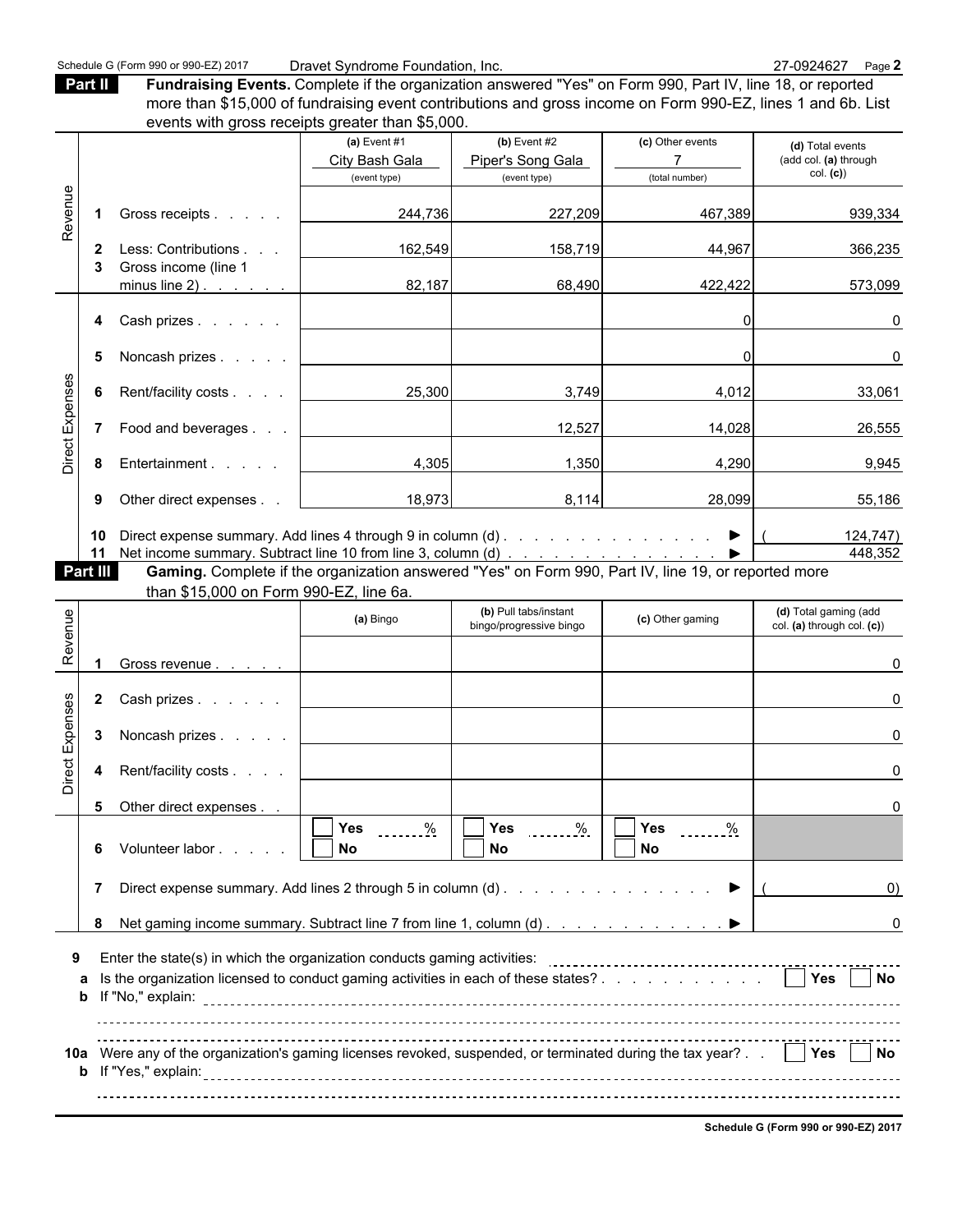|                      | Schedule G (Form 990 or 990-EZ) 2017 Dravet Syndrome Foundation, Inc.                                                                                                                                                                                                                                                                                                                                                                                                                                                                                                                                          | 27-0924627 | Page 3    |
|----------------------|----------------------------------------------------------------------------------------------------------------------------------------------------------------------------------------------------------------------------------------------------------------------------------------------------------------------------------------------------------------------------------------------------------------------------------------------------------------------------------------------------------------------------------------------------------------------------------------------------------------|------------|-----------|
| 11                   | Does the organization conduct gaming activities with nonmembers?     Yes                                                                                                                                                                                                                                                                                                                                                                                                                                                                                                                                       |            | No        |
| 12                   | Is the organization a grantor, beneficiary or trustee of a trust, or a member of a partnership or other entity                                                                                                                                                                                                                                                                                                                                                                                                                                                                                                 |            |           |
| 13<br>a<br>b<br>14   | Indicate the percentage of gaming activity conducted in:<br>Enter the name and address of the person who prepares the organization's gaming/special events books<br>and records:                                                                                                                                                                                                                                                                                                                                                                                                                               |            | %<br>$\%$ |
|                      |                                                                                                                                                                                                                                                                                                                                                                                                                                                                                                                                                                                                                |            |           |
|                      |                                                                                                                                                                                                                                                                                                                                                                                                                                                                                                                                                                                                                |            |           |
|                      | <b>15a</b> Does the organization have a contract with a third party from whom the organization receives gaming<br>c If "Yes," enter name and address of the third party:                                                                                                                                                                                                                                                                                                                                                                                                                                       |            |           |
|                      |                                                                                                                                                                                                                                                                                                                                                                                                                                                                                                                                                                                                                |            |           |
|                      |                                                                                                                                                                                                                                                                                                                                                                                                                                                                                                                                                                                                                |            |           |
| 16                   | Gaming manager information:                                                                                                                                                                                                                                                                                                                                                                                                                                                                                                                                                                                    |            |           |
|                      |                                                                                                                                                                                                                                                                                                                                                                                                                                                                                                                                                                                                                |            |           |
|                      |                                                                                                                                                                                                                                                                                                                                                                                                                                                                                                                                                                                                                |            |           |
|                      |                                                                                                                                                                                                                                                                                                                                                                                                                                                                                                                                                                                                                |            |           |
|                      | Director/officer<br>Employee<br>  Independent contractor                                                                                                                                                                                                                                                                                                                                                                                                                                                                                                                                                       |            |           |
| 17<br><b>Part IV</b> | Mandatory distributions:<br>a Is the organization required under state law to make charitable distributions from the gaming proceeds to<br><b>b</b> Enter the amount of distributions required under state law to be distributed to other exempt organizations<br>or spent in the organization's own exempt activities during the tax year $\triangleright$ \$<br>Supplemental Information. Provide the explanations required by Part I, line 2b, columns (iii) and (v); and<br>Part III, lines 9, 9b, 10b, 15b, 15c, 16, and 17b, as applicable. Also provide any additional information.<br>See instructions | Yes        | No<br>0   |
|                      |                                                                                                                                                                                                                                                                                                                                                                                                                                                                                                                                                                                                                |            |           |
|                      |                                                                                                                                                                                                                                                                                                                                                                                                                                                                                                                                                                                                                |            |           |
|                      |                                                                                                                                                                                                                                                                                                                                                                                                                                                                                                                                                                                                                |            |           |
|                      |                                                                                                                                                                                                                                                                                                                                                                                                                                                                                                                                                                                                                |            |           |
|                      |                                                                                                                                                                                                                                                                                                                                                                                                                                                                                                                                                                                                                |            |           |
|                      |                                                                                                                                                                                                                                                                                                                                                                                                                                                                                                                                                                                                                |            |           |
|                      |                                                                                                                                                                                                                                                                                                                                                                                                                                                                                                                                                                                                                |            |           |
|                      |                                                                                                                                                                                                                                                                                                                                                                                                                                                                                                                                                                                                                |            |           |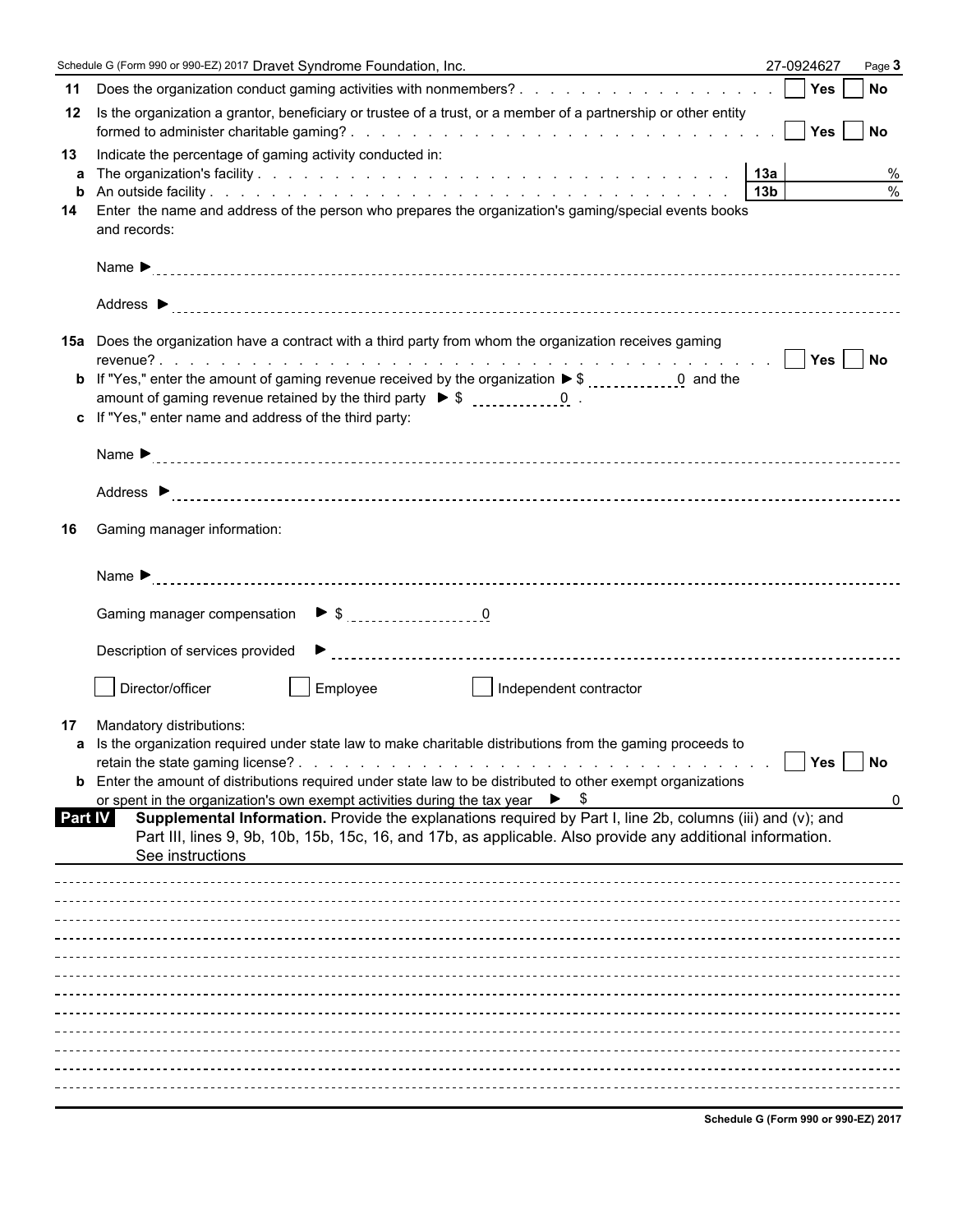| <b>SCHEDULE I</b><br>(Form 990)                                                                                                                                                                                                                                                                            |            |                                  | <b>Grants and Other Assistance to Organizations,</b><br>Governments, and Individuals in the United States<br>Complete if the organization answered "Yes" on Form 990, Part IV, line 21 or 22.                                                                             |                                       |                                                             |                                          | OMB No. 1545-0047<br>2017                     |
|------------------------------------------------------------------------------------------------------------------------------------------------------------------------------------------------------------------------------------------------------------------------------------------------------------|------------|----------------------------------|---------------------------------------------------------------------------------------------------------------------------------------------------------------------------------------------------------------------------------------------------------------------------|---------------------------------------|-------------------------------------------------------------|------------------------------------------|-----------------------------------------------|
|                                                                                                                                                                                                                                                                                                            |            |                                  | Attach to Form 990.                                                                                                                                                                                                                                                       |                                       |                                                             |                                          | <b>Open to Public</b>                         |
| Department of the Treasury<br>Internal Revenue Service                                                                                                                                                                                                                                                     |            |                                  | Go to www.irs.gov/Form990 for the latest information.                                                                                                                                                                                                                     |                                       |                                                             |                                          | Inspection                                    |
| Name of the organization                                                                                                                                                                                                                                                                                   |            |                                  |                                                                                                                                                                                                                                                                           |                                       |                                                             |                                          | <b>Employer identification number</b>         |
| Dravet Syndrome Foundation, Inc.                                                                                                                                                                                                                                                                           |            |                                  |                                                                                                                                                                                                                                                                           |                                       |                                                             |                                          | 27-0924627                                    |
| <b>General Information on Grants and Assistance</b><br>Part I                                                                                                                                                                                                                                              |            |                                  |                                                                                                                                                                                                                                                                           |                                       |                                                             |                                          |                                               |
| Does the organization maintain records to substantiate the amount of the grants or assistance, the grantees' eligibility for the grants or assistance, and<br>$\mathbf 1$<br>Describe in Part IV the organization's procedures for monitoring the use of grant funds in the United States.<br>$\mathbf{2}$ |            |                                  |                                                                                                                                                                                                                                                                           |                                       |                                                             |                                          | $\boxed{\times}$ Yes $\boxed{\phantom{1}}$ No |
| <b>Part II</b>                                                                                                                                                                                                                                                                                             |            |                                  | Grants and Other Assistance to Domestic Organizations and Domestic Governments. Complete if the organization answered "Yes" on Form<br>990, Part IV, line 21, for any recipient that received more than \$5,000. Part II can be duplicated if additional space is needed. |                                       |                                                             |                                          |                                               |
| 1 (a) Name and address of organization<br>or government                                                                                                                                                                                                                                                    | $(b)$ EIN  | (c) IRC section<br>if applicable | (d) Amount of cash<br>grant                                                                                                                                                                                                                                               | (e) Amount of non-<br>cash assistance | (f) Method of valuation<br>(book, FMV, appraisal,<br>other) | (g) Description of<br>noncash assistance | (h) Purpose of grant<br>or assistance         |
| (1) New York University School of Med                                                                                                                                                                                                                                                                      |            |                                  |                                                                                                                                                                                                                                                                           |                                       |                                                             |                                          | <b>Research Grant</b>                         |
| One Park Avenue, 6th Floor New York                                                                                                                                                                                                                                                                        | 13-5562308 | 501(c)(3)                        | 50,000                                                                                                                                                                                                                                                                    |                                       |                                                             |                                          |                                               |
| (2) Northwestern University                                                                                                                                                                                                                                                                                |            |                                  |                                                                                                                                                                                                                                                                           |                                       |                                                             |                                          | <b>Research Grant</b>                         |
| 750 N Lake Shorke Dr Chicago, IL 606                                                                                                                                                                                                                                                                       | 36-2167817 | 501(c)(3)                        | 173,750                                                                                                                                                                                                                                                                   |                                       |                                                             |                                          |                                               |
| (3) Regents University of California, Sa                                                                                                                                                                                                                                                                   |            |                                  |                                                                                                                                                                                                                                                                           |                                       |                                                             |                                          | <b>Research Grant</b>                         |
| 333 California St San Francisco, CA 9-                                                                                                                                                                                                                                                                     | 94-6036493 | 501(c)(3)                        | 50.000                                                                                                                                                                                                                                                                    |                                       |                                                             |                                          |                                               |
| (4) Regents University of California, D.                                                                                                                                                                                                                                                                   |            |                                  |                                                                                                                                                                                                                                                                           |                                       |                                                             |                                          | <b>Research Grant</b>                         |
| One Shields Ave Davis, CA 95616                                                                                                                                                                                                                                                                            | 94-6036494 | 501(c)(3)                        | 55,150                                                                                                                                                                                                                                                                    |                                       |                                                             |                                          |                                               |
| (5) University of Washington                                                                                                                                                                                                                                                                               |            |                                  |                                                                                                                                                                                                                                                                           |                                       |                                                             |                                          | <b>Research Grant</b>                         |
| 4333 Brooklyn Ave NE, Box 359472 S                                                                                                                                                                                                                                                                         | 91-6001537 | Other                            | 246.134                                                                                                                                                                                                                                                                   |                                       |                                                             |                                          |                                               |
| $\left( 6\right)$<br>_____________________________                                                                                                                                                                                                                                                         |            |                                  |                                                                                                                                                                                                                                                                           |                                       |                                                             |                                          |                                               |
| (7)<br>____________________________                                                                                                                                                                                                                                                                        |            |                                  |                                                                                                                                                                                                                                                                           |                                       |                                                             |                                          |                                               |
| (8)<br>______________________________                                                                                                                                                                                                                                                                      |            |                                  |                                                                                                                                                                                                                                                                           |                                       |                                                             |                                          |                                               |
| (9)<br>---------------------------                                                                                                                                                                                                                                                                         |            |                                  |                                                                                                                                                                                                                                                                           |                                       |                                                             |                                          |                                               |
| (10)                                                                                                                                                                                                                                                                                                       |            |                                  |                                                                                                                                                                                                                                                                           |                                       |                                                             |                                          |                                               |
| (11)                                                                                                                                                                                                                                                                                                       |            |                                  |                                                                                                                                                                                                                                                                           |                                       |                                                             |                                          |                                               |
| (12)                                                                                                                                                                                                                                                                                                       |            |                                  |                                                                                                                                                                                                                                                                           |                                       |                                                             |                                          |                                               |

For Paperwork Reduction Act Notice, see the Instructions for Form 990. *Schedule I (Form 990) (2017)* Schedule I (Form 990) (2017)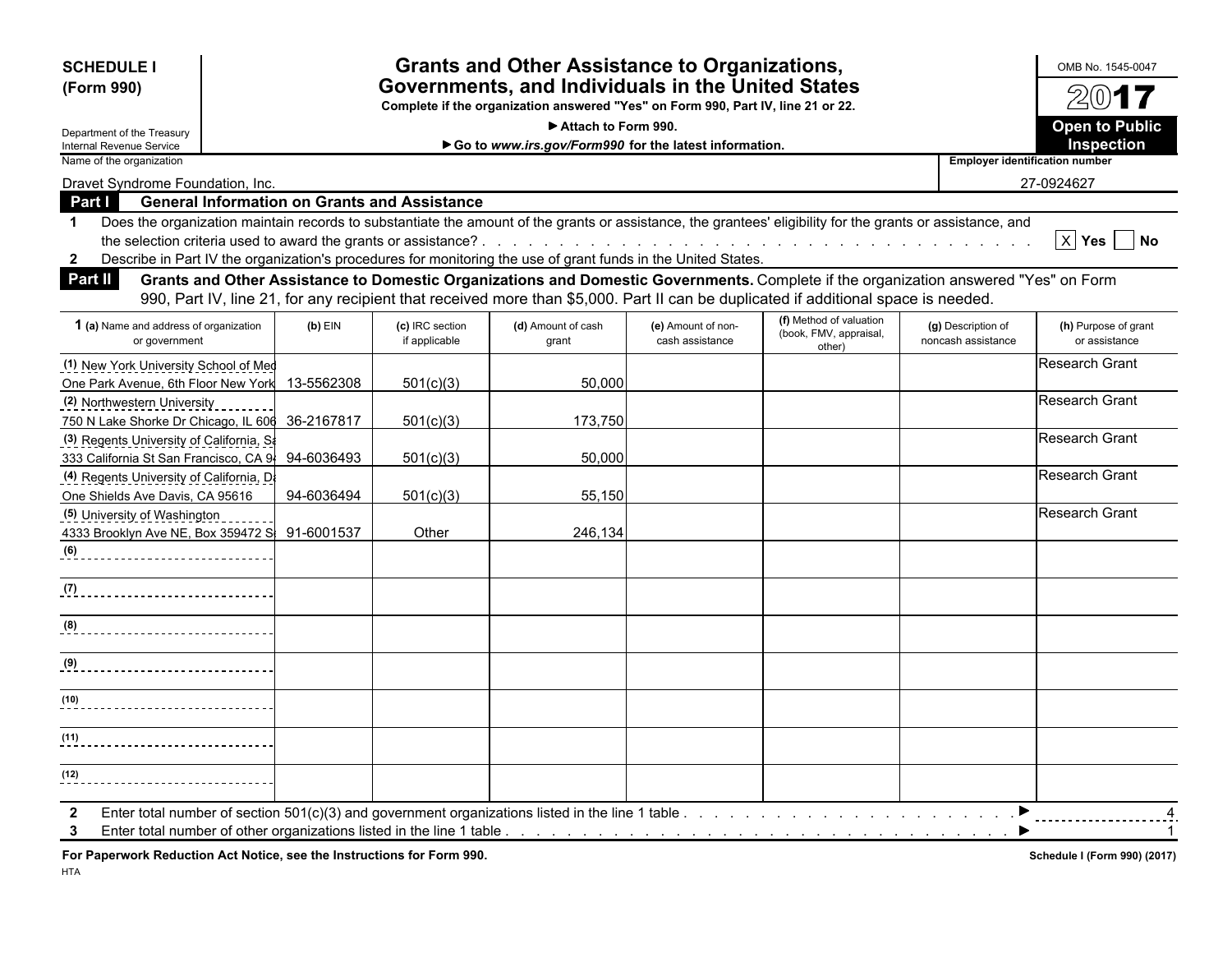|                 | Schedule I (Form 990) (2017)                                                                                                    | Page 2 |
|-----------------|---------------------------------------------------------------------------------------------------------------------------------|--------|
| <b>Part III</b> | Grants and Other Assistance to Domestic Individuals. Complete if the organization answered "Yes" on Form 990, Part IV, line 22. |        |
|                 | Part III can be duplicated if additional space is needed.                                                                       |        |

| (a) Type of grant or assistance                                                                                                                      | (b) Number of<br>recipients | (c) Amount of<br>cash grant | (d) Amount of<br>noncash assistance | (e) Method of valuation (book,<br>FMV, appraisal, other) | (f) Description of noncash assistance |
|------------------------------------------------------------------------------------------------------------------------------------------------------|-----------------------------|-----------------------------|-------------------------------------|----------------------------------------------------------|---------------------------------------|
| <b>Patient Assistance Grants</b>                                                                                                                     |                             |                             |                                     |                                                          | <b>Medical Equipment</b>              |
| 1                                                                                                                                                    | 26                          | 7,268                       | 9,510                               | <b>FMV</b>                                               |                                       |
| $\overline{2}$                                                                                                                                       |                             |                             |                                     |                                                          |                                       |
| $\mathbf{3}$                                                                                                                                         |                             |                             |                                     |                                                          |                                       |
|                                                                                                                                                      |                             |                             |                                     |                                                          |                                       |
| 5                                                                                                                                                    |                             |                             |                                     |                                                          |                                       |
| 6                                                                                                                                                    |                             |                             |                                     |                                                          |                                       |
| 7                                                                                                                                                    |                             |                             |                                     |                                                          |                                       |
| Supplemental Information. Provide the information required in Part I, line 2; Part III, column (b); and any other additional information.<br>Part IV |                             |                             |                                     |                                                          |                                       |
| Part I Line 2 DSF provides funds for research. The organizations receiving this assistance are required to provide written progress                  |                             |                             |                                     |                                                          |                                       |
| reports on their research into finding a cure for Dravet syndrome and related epilepsies. The Scientific Director of DSF reviews the                 |                             |                             |                                     |                                                          |                                       |
| progress reports and discusses the research projects and progress with the awarded organizations. DSF also provides funds to patients                |                             |                             |                                     |                                                          |                                       |
| with Dravet syndrome and related epilepsies for necessary medical equipment, therapy devices, and education aids associated with these               |                             |                             |                                     |                                                          |                                       |
| conditions that are not covered through private insurance or other assistance programs. Applicants are required to submit an                         |                             |                             |                                     |                                                          |                                       |
| application that includes a recent letter from the child's health care provider explaining the medical necessity of the request and,                 |                             |                             |                                     |                                                          |                                       |
| when possible, a letter of denial from the insurance provider.                                                                                       |                             |                             |                                     |                                                          |                                       |
|                                                                                                                                                      |                             |                             |                                     |                                                          |                                       |
|                                                                                                                                                      |                             |                             |                                     |                                                          |                                       |
|                                                                                                                                                      |                             |                             |                                     |                                                          |                                       |
|                                                                                                                                                      |                             |                             |                                     |                                                          |                                       |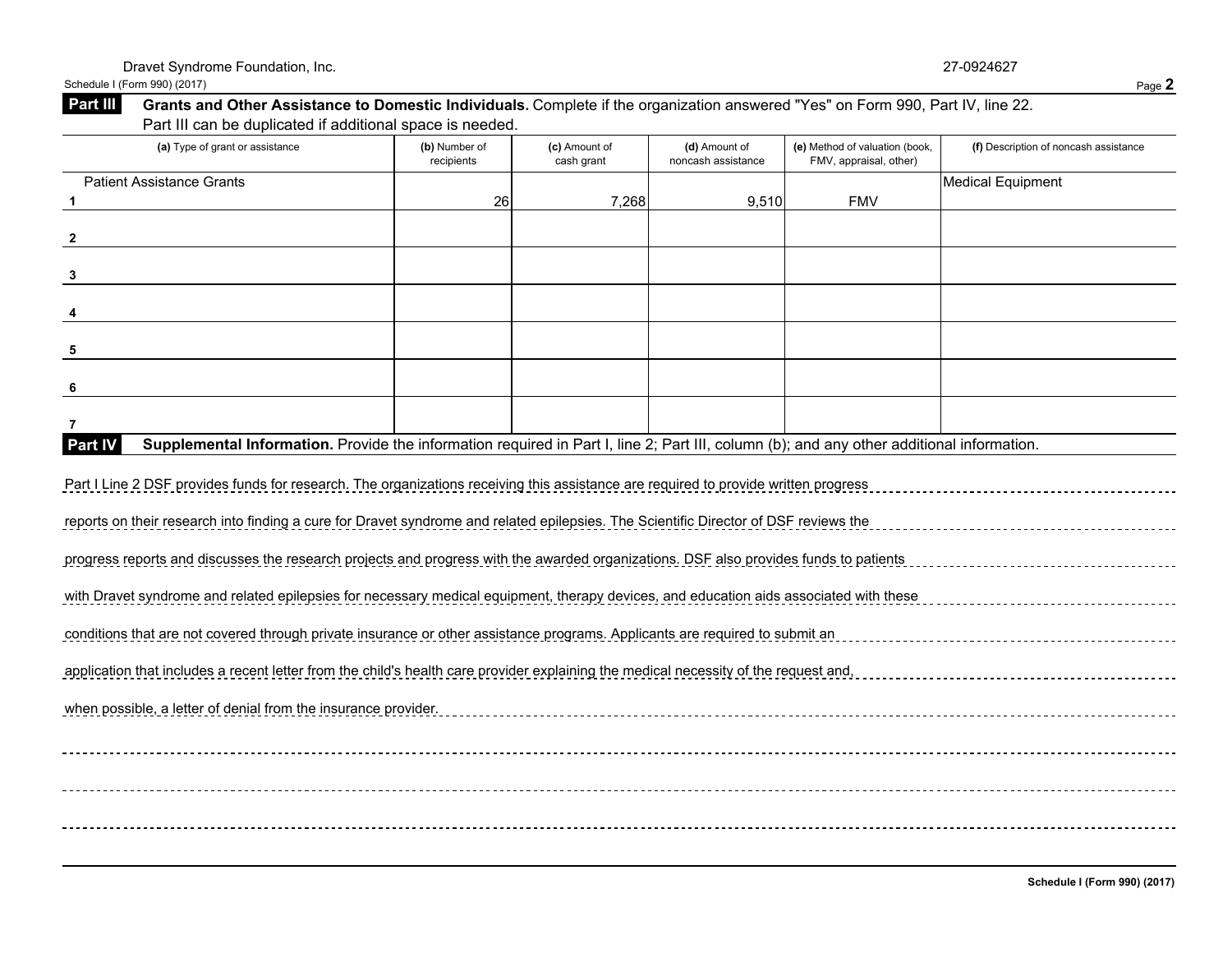# **SCHEDULE M** OMB No. 1545-0047 **(Form 990) Noncash Contributions**

**Complete if the organizations answered "Yes" on Form 990, Part IV, lines 29 or 30.**

**Department of the Treasury ▶ Attach to Form 990.**<br> **Attach to Form 990. Open to Public** Department of the Internal Revenue Service ▶ Go to www.irs.gov/Form990 for the latest information. **Inspection** Internal Revenue Service **Company Constructs** Go to *www.irs.gov/Form990* for the latest information.<br>Name of the organization



|  | Dravet Syndrome Foundation. Inc. |  | 27-0924627 |
|--|----------------------------------|--|------------|
|--|----------------------------------|--|------------|

**Employer identification number** 

| Part I | <b>Types of Property</b>                                                                                                                  |                               |                                                        |                                                                                    |                                                              |
|--------|-------------------------------------------------------------------------------------------------------------------------------------------|-------------------------------|--------------------------------------------------------|------------------------------------------------------------------------------------|--------------------------------------------------------------|
|        |                                                                                                                                           | (a)<br>Check if<br>applicable | (b)<br>Number of contributions or<br>items contributed | (c)<br>Noncash contribution<br>amounts reported on<br>Form 990, Part VIII, line 1g | (d)<br>Method of determining<br>noncash contribution amounts |
|        | Art—Works of art                                                                                                                          | $\mathsf{X}$                  |                                                        |                                                                                    |                                                              |
|        | Art-Historical treasures                                                                                                                  |                               |                                                        |                                                                                    |                                                              |
| 3      | Art-Fractional interests                                                                                                                  |                               |                                                        |                                                                                    |                                                              |
| 4      | Books and publications                                                                                                                    |                               |                                                        |                                                                                    |                                                              |
| 5      | Clothing and household                                                                                                                    |                               |                                                        |                                                                                    |                                                              |
|        | $goods.$                                                                                                                                  |                               |                                                        |                                                                                    |                                                              |
| 6      | Cars and other vehicles                                                                                                                   |                               |                                                        |                                                                                    |                                                              |
|        | Boats and planes                                                                                                                          |                               |                                                        |                                                                                    |                                                              |
| 8      | Intellectual property                                                                                                                     |                               |                                                        |                                                                                    |                                                              |
| 9      | Securities-Publicly traded                                                                                                                |                               |                                                        |                                                                                    |                                                              |
| 10     | Securities-Closely held stock                                                                                                             |                               |                                                        |                                                                                    |                                                              |
| 11     | Securities-Partnership, LLC,                                                                                                              |                               |                                                        |                                                                                    |                                                              |
|        | or trust interests                                                                                                                        |                               |                                                        |                                                                                    |                                                              |
| 12     | Securities-Miscellaneous                                                                                                                  |                               |                                                        |                                                                                    |                                                              |
| 13     | Qualified conservation<br>contribution-Historic                                                                                           |                               |                                                        |                                                                                    |                                                              |
|        | structures                                                                                                                                |                               |                                                        |                                                                                    |                                                              |
| 14     | Qualified conservation                                                                                                                    |                               |                                                        |                                                                                    |                                                              |
|        | contribution-Other                                                                                                                        |                               |                                                        |                                                                                    |                                                              |
| 15     | Real estate-Residential                                                                                                                   |                               |                                                        |                                                                                    |                                                              |
| 16     | Real estate-Commercial                                                                                                                    |                               |                                                        |                                                                                    |                                                              |
| 17     | Real estate-Other                                                                                                                         |                               |                                                        |                                                                                    |                                                              |
| 18     | Collectibles                                                                                                                              | $\mathsf{X}$                  |                                                        |                                                                                    |                                                              |
| 19     | Food inventory                                                                                                                            |                               |                                                        |                                                                                    |                                                              |
| 20     | Drugs and medical supplies                                                                                                                |                               |                                                        |                                                                                    |                                                              |
| 21     | Taxidermy                                                                                                                                 |                               |                                                        |                                                                                    |                                                              |
| 22     | Historical artifacts                                                                                                                      |                               |                                                        |                                                                                    |                                                              |
| 23     | Scientific specimens                                                                                                                      |                               |                                                        |                                                                                    |                                                              |
| 24     | Archeological artifacts                                                                                                                   |                               |                                                        |                                                                                    |                                                              |
| 25     | Other ▶ (DINING, TRAVEL)                                                                                                                  | $\mathsf{X}$                  | 126                                                    |                                                                                    |                                                              |
| 26     | Other $\blacktriangleright$ ( $\ldots$ ,,,,,,,,,,,,,,,,,,)                                                                                |                               |                                                        |                                                                                    |                                                              |
| 27     | Other $\blacktriangleright$ ( __________________)                                                                                         |                               |                                                        |                                                                                    |                                                              |
| 28     | Other $\blacktriangleright$ (                                                                                                             |                               |                                                        |                                                                                    |                                                              |
| 29     | Number of Forms 8283 received by the organization during the tax year for contributions for                                               |                               |                                                        |                                                                                    |                                                              |
|        | which the organization completed Form 8283, Part IV, Donee Acknowledgement                                                                |                               |                                                        |                                                                                    | 29                                                           |
|        |                                                                                                                                           |                               |                                                        |                                                                                    | Yes  <br>No                                                  |
|        | 30a During the year, did the organization receive by contribution any property reported in Part I, lines 1 through                        |                               |                                                        |                                                                                    |                                                              |
|        | 28, that it must hold for at least three years from the date of the initial contribution, and which isn't required                        |                               |                                                        |                                                                                    |                                                              |
|        |                                                                                                                                           |                               |                                                        |                                                                                    | 30a<br>X                                                     |
|        | If "Yes," describe the arrangement in Part II.                                                                                            |                               |                                                        |                                                                                    |                                                              |
| b      |                                                                                                                                           |                               |                                                        |                                                                                    |                                                              |
| 31     | Does the organization have a gift acceptance policy that requires the review of any nonstandard                                           |                               |                                                        |                                                                                    |                                                              |
|        |                                                                                                                                           |                               |                                                        |                                                                                    | $\mathsf{X}$<br>31                                           |
|        | 32a Does the organization hire or use third parties or related organizations to solicit, process, or sell                                 |                               |                                                        |                                                                                    |                                                              |
|        |                                                                                                                                           |                               |                                                        |                                                                                    | 32a<br>$\boldsymbol{\mathsf{X}}$                             |
|        | <b>b</b> If "Yes," describe in Part II.                                                                                                   |                               |                                                        |                                                                                    |                                                              |
| 33     | If the organization didn't report an amount in column (c) for a type of property for which column (a) is<br>checked, describe in Part II. |                               |                                                        |                                                                                    |                                                              |

**For Paperwork Reduction Act Notice, see the Instructions for Form 990. Schedule M (Form 990) 2017**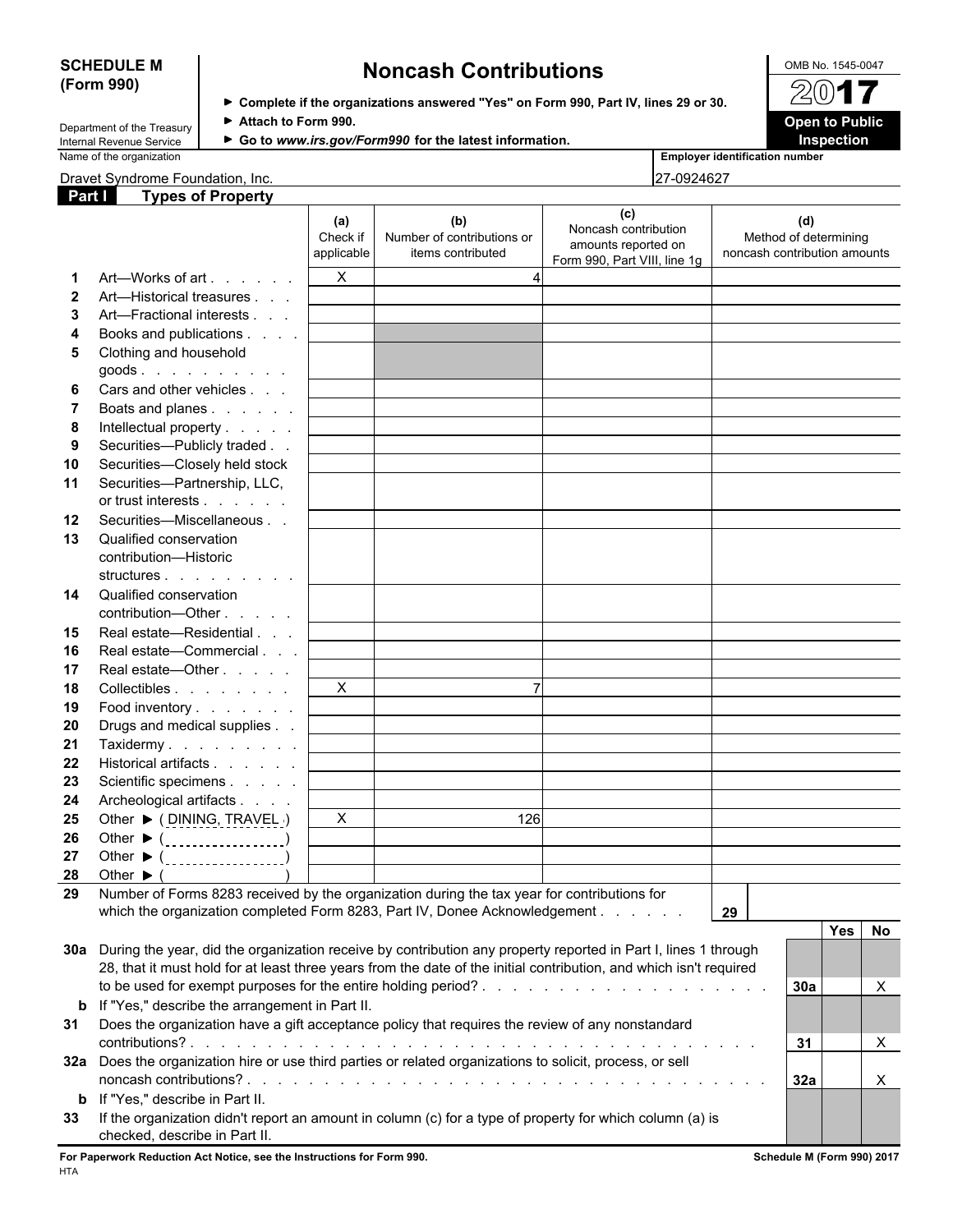| Schedule M (Form 990) 2017  Dravet Syndrome Foundation, Inc.                                                                                                                                                                                                                                                                 | 27-0924627 | Page 2 |
|------------------------------------------------------------------------------------------------------------------------------------------------------------------------------------------------------------------------------------------------------------------------------------------------------------------------------|------------|--------|
| Supplemental Information. Provide the information required by Part I, lines 30b, 32b, and 33, and whether<br>Part II<br>the organization is reporting in Part I, column (b), the number of contributions, the number of items received,<br>or a combination of both. Also complete this part for any additional information. |            |        |
| Part I Line 33 DSF receives various items from donors to be sold as auction items at                                                                                                                                                                                                                                         |            |        |
| various special events held throughout the year.                                                                                                                                                                                                                                                                             |            |        |
|                                                                                                                                                                                                                                                                                                                              |            |        |
|                                                                                                                                                                                                                                                                                                                              |            |        |
|                                                                                                                                                                                                                                                                                                                              |            |        |
|                                                                                                                                                                                                                                                                                                                              |            |        |
|                                                                                                                                                                                                                                                                                                                              |            |        |
|                                                                                                                                                                                                                                                                                                                              |            |        |
|                                                                                                                                                                                                                                                                                                                              |            |        |
|                                                                                                                                                                                                                                                                                                                              |            |        |
|                                                                                                                                                                                                                                                                                                                              |            |        |
|                                                                                                                                                                                                                                                                                                                              |            |        |
|                                                                                                                                                                                                                                                                                                                              |            |        |
|                                                                                                                                                                                                                                                                                                                              |            |        |
|                                                                                                                                                                                                                                                                                                                              |            |        |
|                                                                                                                                                                                                                                                                                                                              |            |        |
|                                                                                                                                                                                                                                                                                                                              |            |        |
|                                                                                                                                                                                                                                                                                                                              |            |        |
|                                                                                                                                                                                                                                                                                                                              |            |        |
|                                                                                                                                                                                                                                                                                                                              |            |        |
|                                                                                                                                                                                                                                                                                                                              |            |        |
|                                                                                                                                                                                                                                                                                                                              |            |        |
|                                                                                                                                                                                                                                                                                                                              |            |        |
|                                                                                                                                                                                                                                                                                                                              |            |        |
|                                                                                                                                                                                                                                                                                                                              |            |        |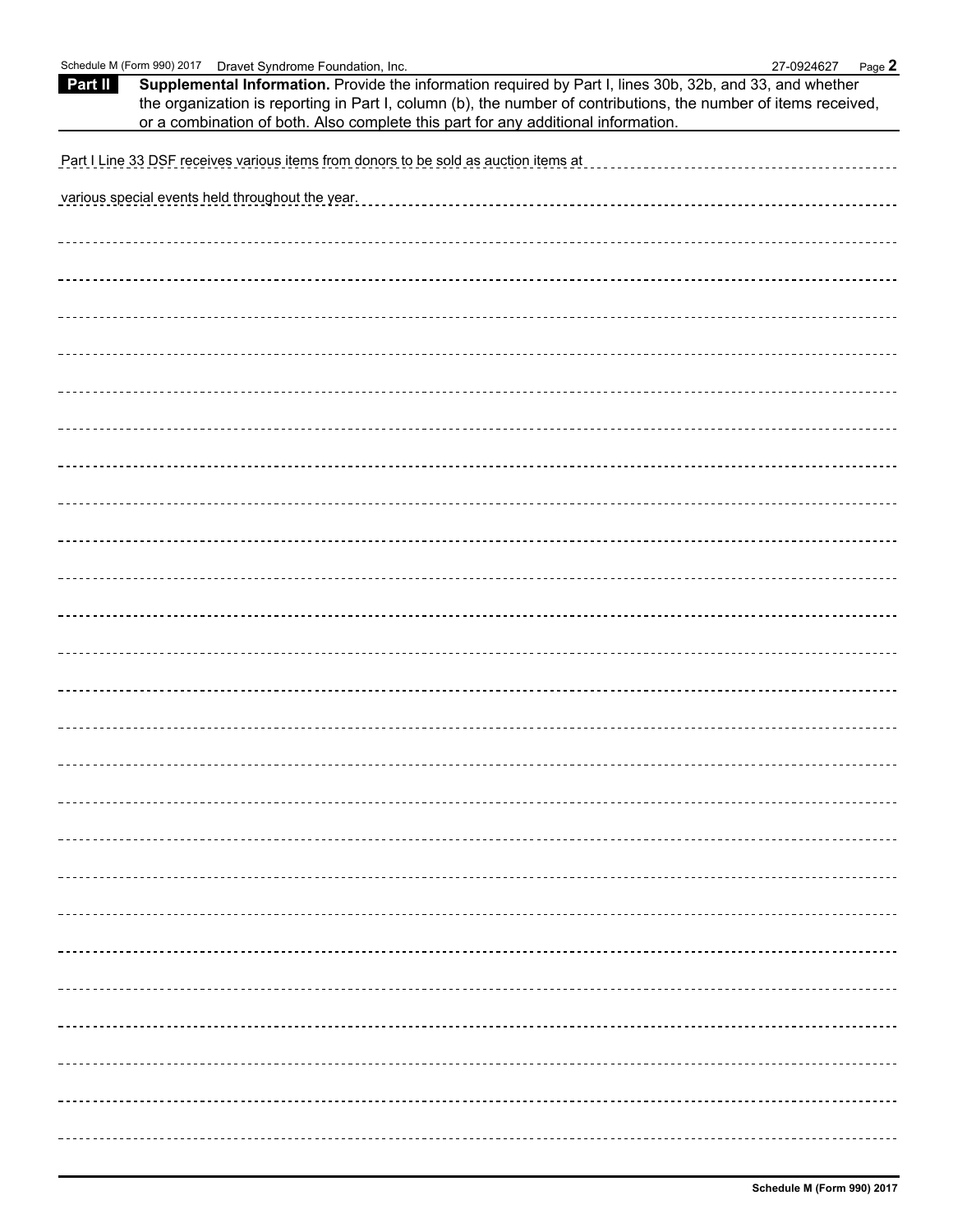## **SCHEDULE O**  $\vert$  Supplemental Information to Form 990 or 990-EZ  $\vert$  OMB No. 1545-0047

**(Form 990 or 990-EZ) Complete to provide information for responses to specific questions on Form 990 or 990-EZ or to provide any additional information. Attach to Form 990 or 990-EZ.**

കൈ

| Department of the Treasury                           | Form 990 or 990-EZ or to provide any additional information.<br>Attach to Form 990 or 990-EZ.<br>Go to www.irs.gov/Form990 for the latest information. | 74W 1 7<br><b>Open to Public</b><br>Inspection |
|------------------------------------------------------|--------------------------------------------------------------------------------------------------------------------------------------------------------|------------------------------------------------|
| Internal Revenue Service<br>Name of the organization |                                                                                                                                                        | <b>Employer identification number</b>          |
| Dravet Syndrome Foundation, Inc.                     |                                                                                                                                                        | 27-0924627                                     |
|                                                      | Form 990, Part III, Line 1: impact specifically in the fields of Dravet syndrome and related                                                           |                                                |
|                                                      | epilepsies; the importance of transparency and accountability of not only our organization,                                                            |                                                |
|                                                      | but the researchers that we fund; the need for global collaboration in order to find a cure.                                                           | ------------------------------------           |
|                                                      | Form 990, Part VI, Section B, Line 11B: A copy of the Form 990 and all related schedules is                                                            |                                                |
|                                                      | provided to the executive committee of the board of directors for review prior to filing with                                                          |                                                |
| the Internal Revenue Service.                        |                                                                                                                                                        |                                                |
|                                                      | Form 990, Part VI, Section B, Line 12C: A conflict of interest disclosure statement is                                                                 |                                                |
|                                                      | distributed and signed by each board member annually. Conflicts are dealt with on a                                                                    |                                                |
| case-by-case basis.                                  |                                                                                                                                                        |                                                |
|                                                      |                                                                                                                                                        |                                                |
|                                                      | interest policy available to the public upon prior written request to the president. Financial                                                         |                                                |
|                                                      | statements are available for public view on the organization's website.                                                                                |                                                |
|                                                      |                                                                                                                                                        |                                                |
|                                                      |                                                                                                                                                        |                                                |
|                                                      |                                                                                                                                                        |                                                |
|                                                      |                                                                                                                                                        |                                                |
|                                                      |                                                                                                                                                        |                                                |
|                                                      |                                                                                                                                                        |                                                |
|                                                      |                                                                                                                                                        |                                                |
|                                                      |                                                                                                                                                        |                                                |
|                                                      |                                                                                                                                                        |                                                |
|                                                      |                                                                                                                                                        |                                                |
|                                                      |                                                                                                                                                        |                                                |
|                                                      |                                                                                                                                                        |                                                |